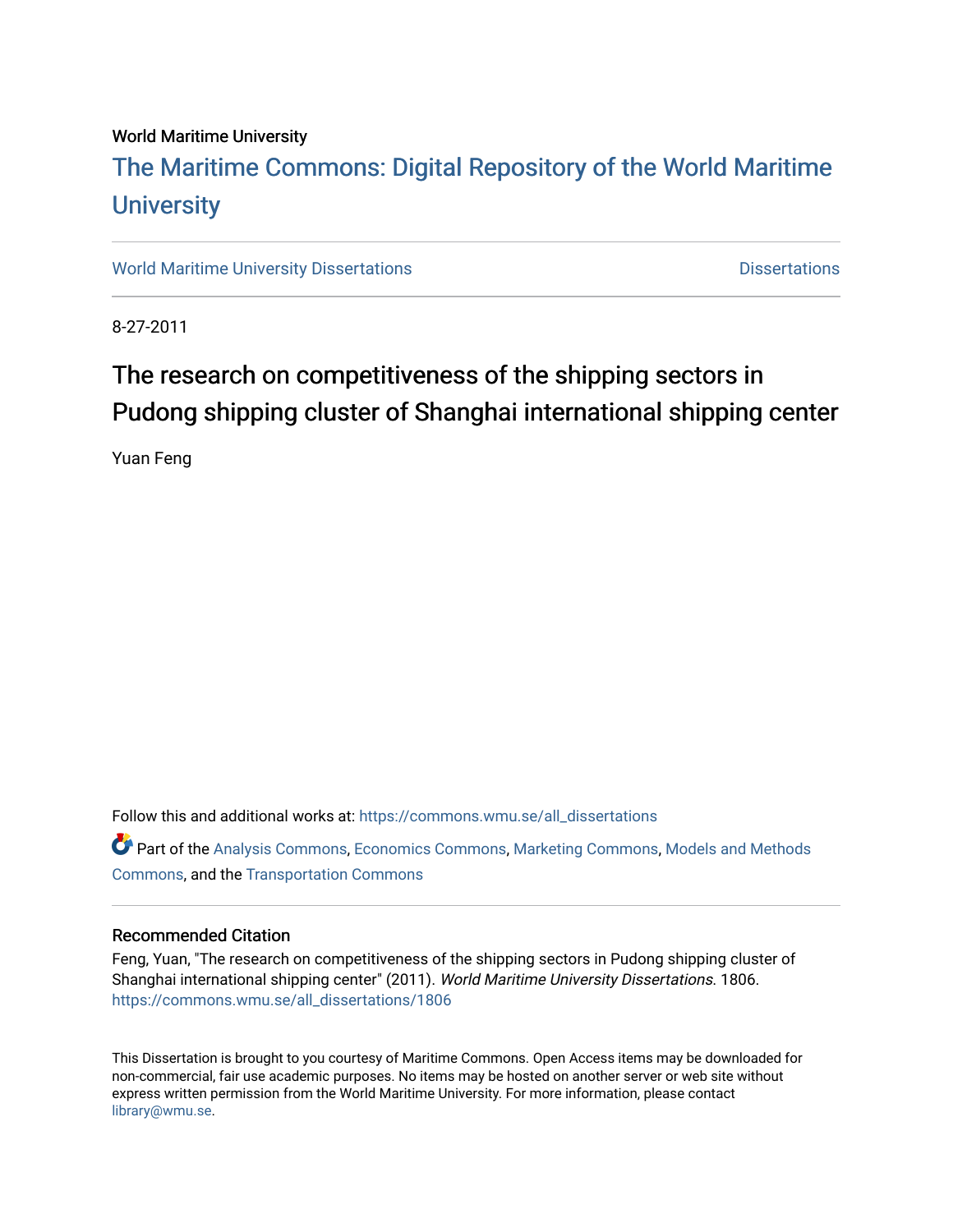

**World Maritime University**

**Shanghai, China**

## **The Research**

## **On**

# **Competitiveness of the Shipping Sectors in Pudong Shipping Cluster of Shanghai International Shipping Center**

By

**FENG Yuan**

**CHINA** 

A research paper submitted to the World Maritime University in partial

Fulfillment of the requirements for the award of the degree of

## **MASTER OF SCIENCE**

## **2011**

**©Copyright WMU 201, FENG Yuan**

1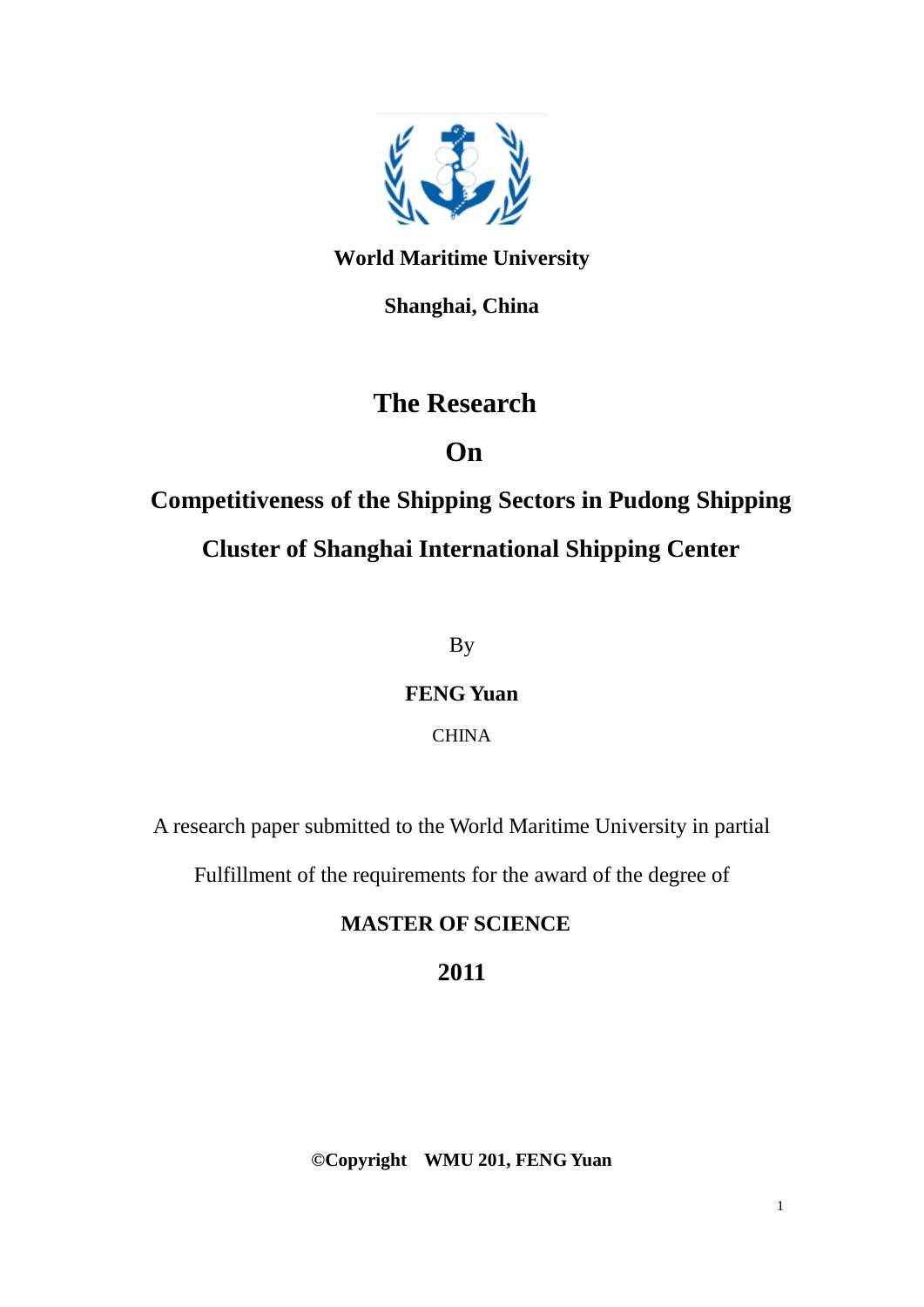## **DECLARATION**

**I hereby certify that all the material in this dissertation that is not my own work have all been identified, and that no material is included for which a degree has previously been conferred on me.** 

**The contents of this dissertation reflect my own personal views, and not necessarily endorsed by the University.** 

**(Signature):\_\_\_\_\_\_\_** 

**(Date):\_\_\_\_\_\_\_\_\_\_\_** 

**Supervised by Professor ZHEN Hong Shanghai Maritime University**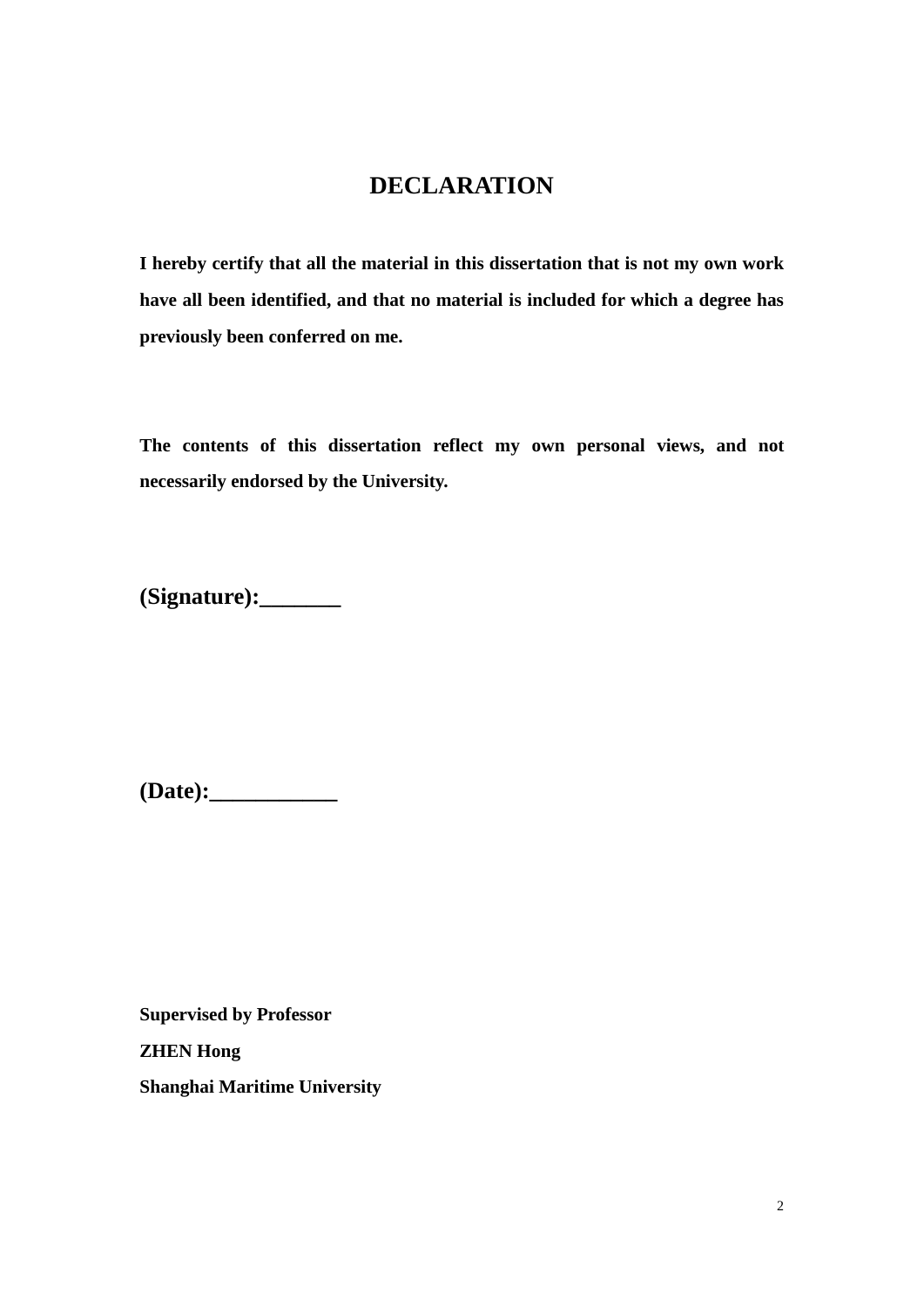### **ACKNOWLEDGEMENTS**

I owe my deepest gratitude to my supervisor, Professor ZHEN Hong, whose encouragement, guidance and support from the initial to the final level enabled me to develop an understanding of the subject.

This thesis would not have been possible unless ZHOU YingChun, HU FangFang and HUANG Ying who are in charge of the programme support and help me in the two years. All of the professors of MSC direct me in the transportation and logistics industry.

My sincere thanks are also sent to all those who have contributed to and worked on this index and the previous ones during the last two decades.

Last but not least, I offer my regards and blessings to all of those who supported me in any respect during the completion of the project.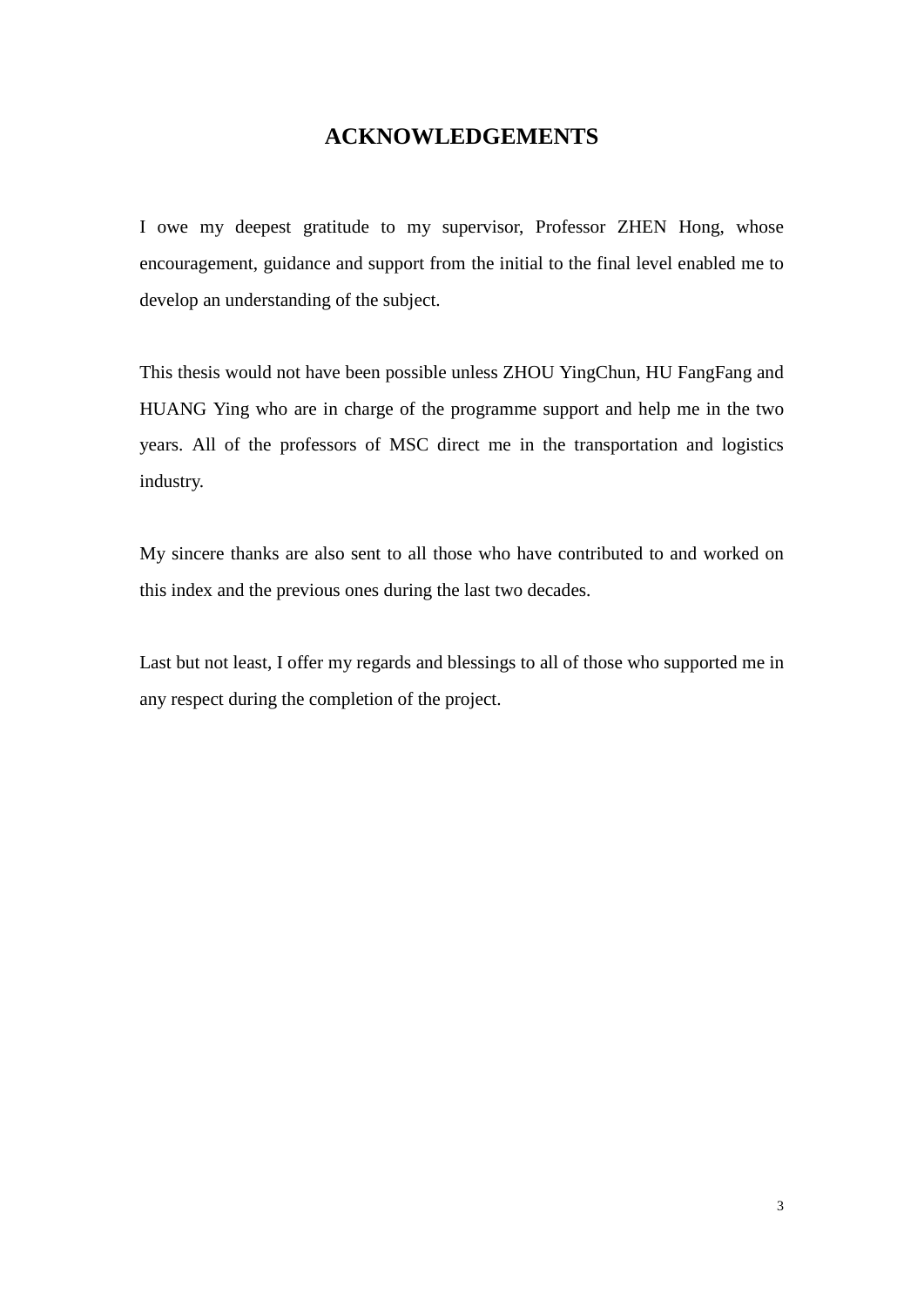#### **Abstract**

## **Title of Research Paper: Competitiveness of the Shipping Sectors in Pudong Shipping Cluster of Shanghai International Shipping Center**

#### **Degree: Master of Science in International Transportation & Logistics**

The advent of new shipping era makes the competition between international shipping tend to be more intense, however, the financial crisis in 2008 has further improved position of Shanghai in international shipping, and then how to seize a golden opportunity for development and break the bottleneck of the development is the problem urgently needed to be solved as well as the inevitable process in the build-up of Shanghai International Shipping Center.

Based on the literature review of the related competitiveness in Shanghai international shipping center, the development history of international shipping center were also reviewed noting that the function of the current international shipping has been shifted, then the criteria for evaluation should be adjusted accordingly. Subsequently, the evaluation index for the competitiveness of Shanghai international shipping center were built, and application of AHP was used for contrastive analysis of shipping development conditions in Shanghai and London, drawing the conclusion that Shanghai have already a certain amount of hardware foundation, but management level and service level of the soft environment should urgently be enhanced in accordance with the relevant literature and expert advice.

On this basis, probe into shipping services, policy, information and other aspects in terms of shipping competitiveness at Pudong New Area is carried out, pointing out that shipping accumulation area of Pudong New Area has already formed a certain advantage in the natural conditions, economic base, hardware conditions, etc, but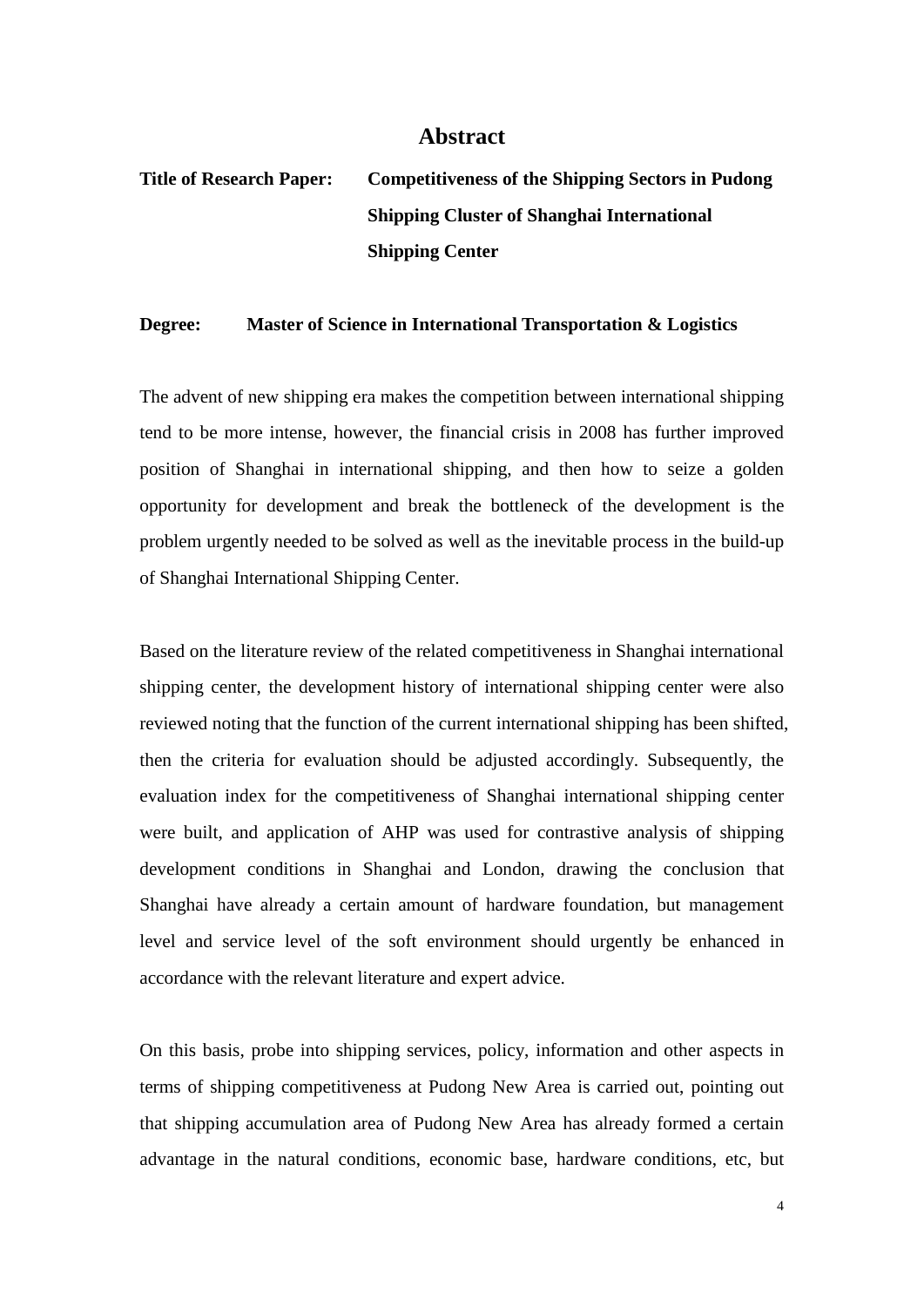there are still many shortcomings in terms of the management level, personnel status, information platform, therefore difficulties in the soft environment, in particular, needs to be overcome. In the meantime, historical time and preferential policies has brought new opportunities to the development in Pudong new area, and what we need to do is to play to our strengths ceaselessly, potential threats for competition at home and abroad can be overcome.

**Keywords**: Shanghai international shipping center London international shipping center Pudong Accumulation Area AHP SWOT Analysis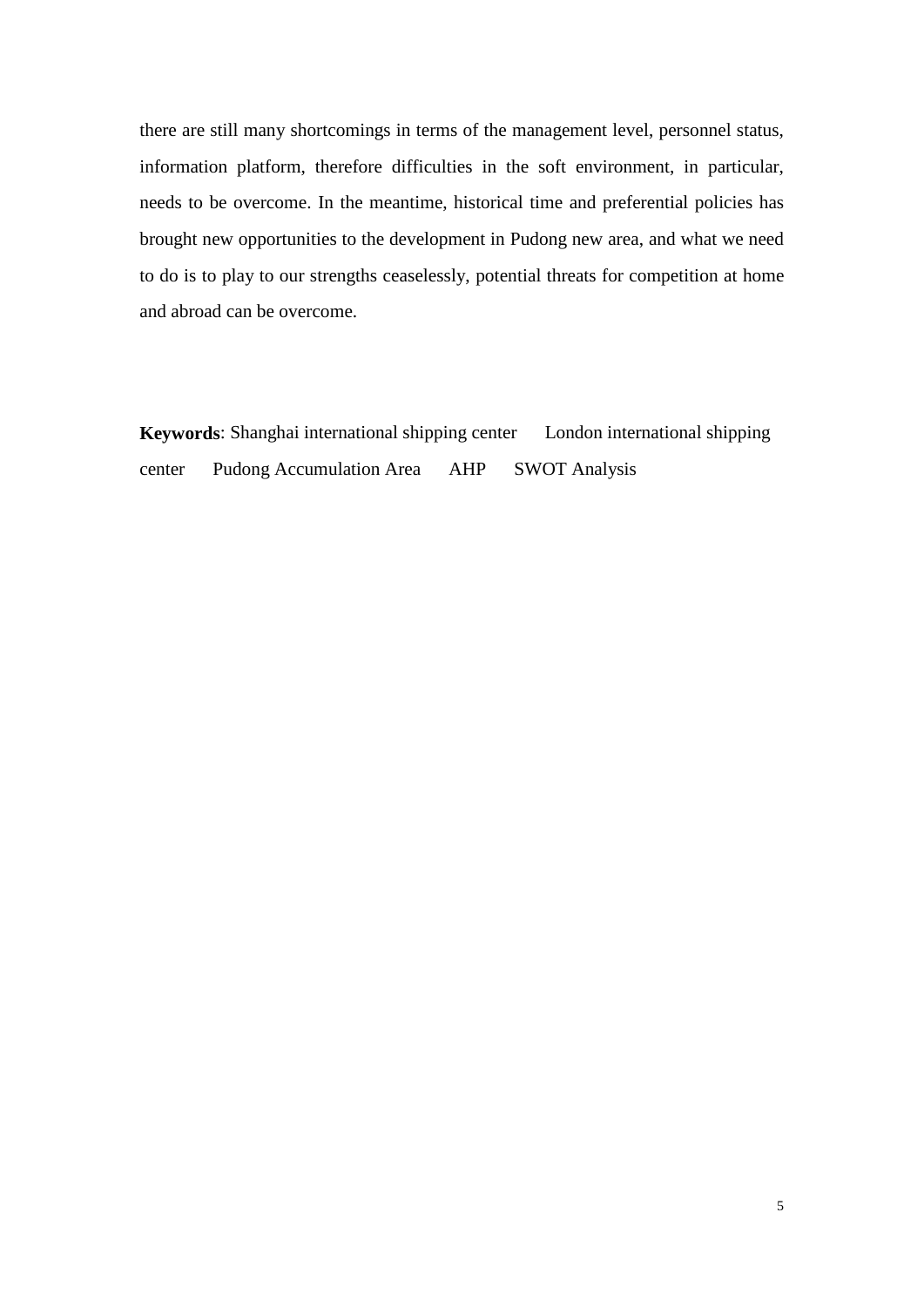| <b>Chapter One</b>                                                                   |
|--------------------------------------------------------------------------------------|
|                                                                                      |
|                                                                                      |
|                                                                                      |
|                                                                                      |
| Chapter Two Historical Stage of the Development of International Shipping Center. 16 |
|                                                                                      |
|                                                                                      |
|                                                                                      |
|                                                                                      |
| Chapter Three Comparison of Software and Hardware Environment in Shipping            |
|                                                                                      |
| 3.1 Survey of Shipping Development between Shanghai and London 23                    |
| 3.2 Comparison and Analysis of Shipping Center Development between Shanghai          |
|                                                                                      |
|                                                                                      |
|                                                                                      |
|                                                                                      |
| Chapter Four Analysis of Competitive Edge at Pudong Accumulation Area  42            |
|                                                                                      |
| 4.2 Analysis of Competititve Edge in Shipping Accumulation Area 43                   |
|                                                                                      |
|                                                                                      |
| Chapter Five Conclusion and its research prsopect 错误! 未定义书签。                         |
|                                                                                      |

# **Catalogue**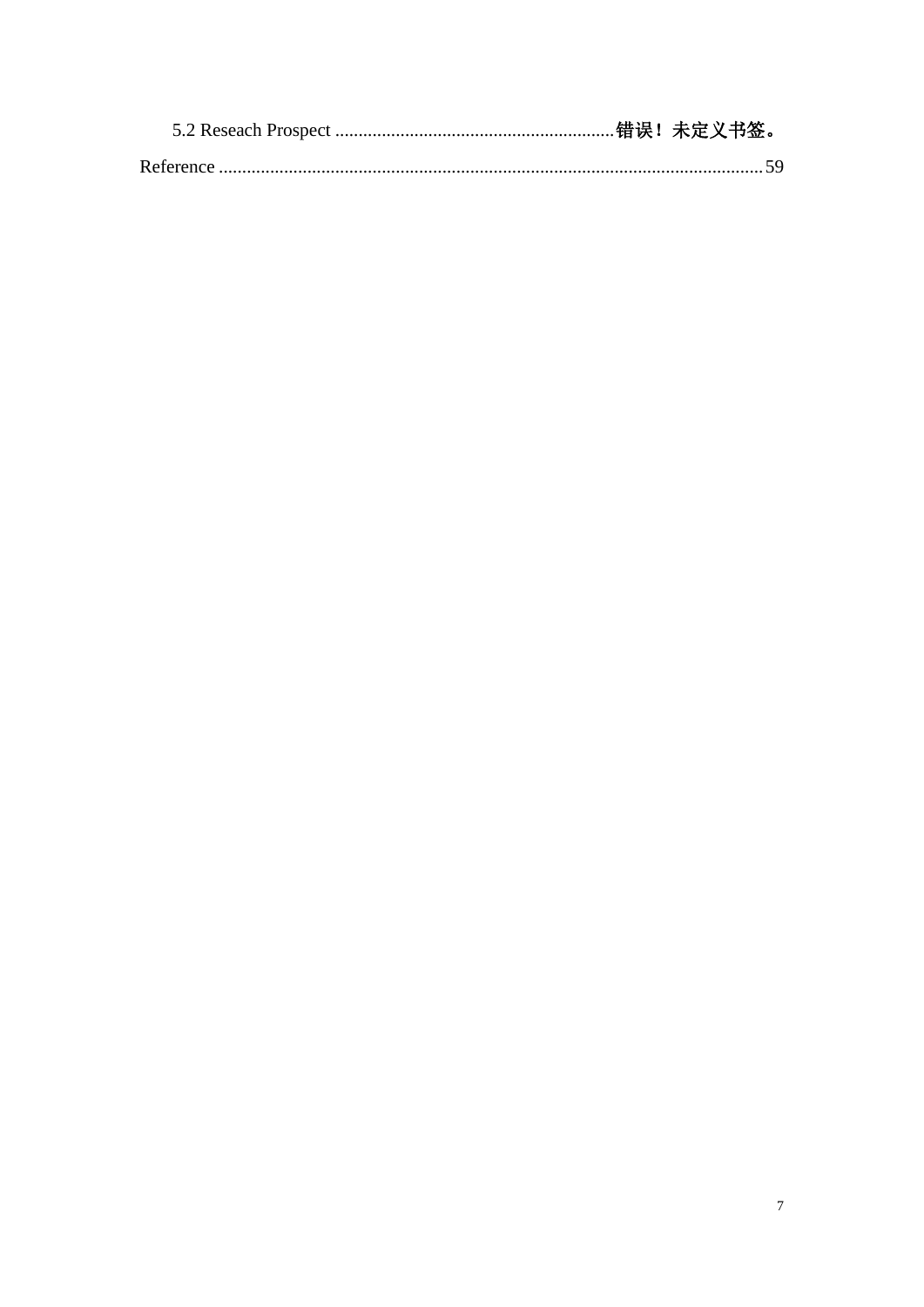# **List of Figure**

| Figure 3-2 Contrast Indicator system of comparison between hardware and software    |
|-------------------------------------------------------------------------------------|
|                                                                                     |
| Table 3-1 in London and the country's main port on the hardware comparison 31       |
| Table 3-2 Comparison of soft environments in international shipping centers between |
|                                                                                     |

## **List of Table**

| Table 3-7 Weights of competitiveness indicators in the international shipping center 错误! 未定义书签。 |  |
|-------------------------------------------------------------------------------------------------|--|
| Table 3-8 Scoring of various competition indicators in London and Shanghai by                   |  |
|                                                                                                 |  |
| Table 3-9 Scoring situations in London and Shanghai 错误! 未定义书签。                                  |  |
| Table 3-10 comparison of collection, distribution and transportation structure in               |  |
|                                                                                                 |  |
| Table 4-1 SWOT analysis matrix of Pudong shipping accumulation area 57                          |  |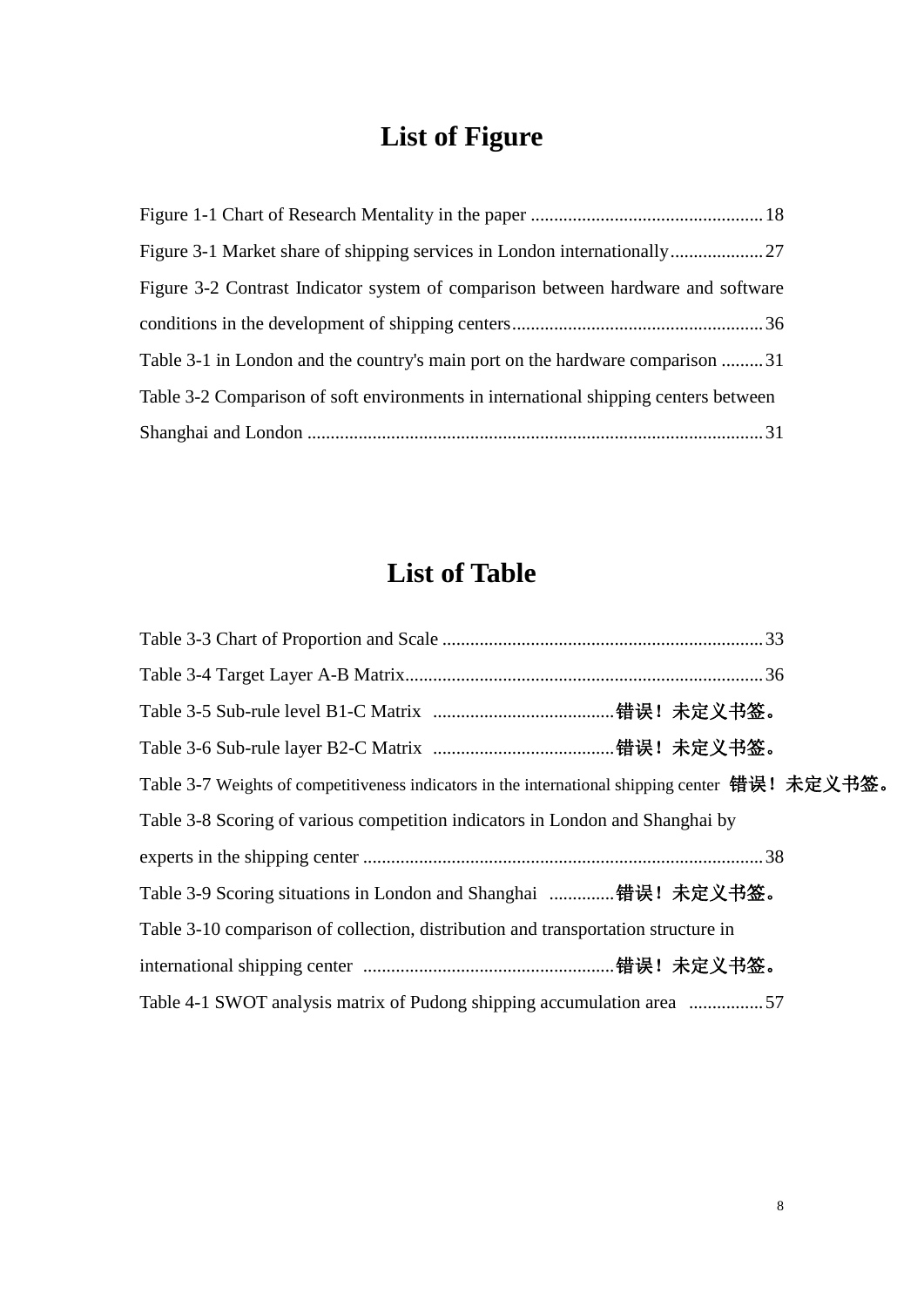### **Chapter One**

### **Introduction**

#### **1.1 Research Background**

## **1.1.1 The new period in shipping industry has come and competition between international shipping is becoming increasingly fiercer**

In the 21st century, the world trade has entered a brand new era and port development is no exception, and the port function is constantly rising, the fourth generation of the port has already come. In 1960, the ports in the first generation focusing on labor and capital have not been able to meet modern needs any more, the ports in the fourth generation emphasizing low-carbon technology emerged as time requires. Due to the continuous improvement in the function and requirement of the international shipping center, and correspondingly substantial changes has been witnessed in the resource allocation of city and hinterland, complete upgrade in port as well as the collection, distribution and transportation system, the perfection degree in the industrial chain of shipping, services industry level in shipping, therefore the core competition between the shipping center cities will also be adjusted, competition in software conditions has become an important trend in the shipping center, then the evaluation indicators for shipping centers along should also be changed accordingly.

## **1.1.2 International industrial restructuring in the financial crisis and Shanghai International Shipping Center emerge as the times require**

A financial crisis in 2008 has brought certain change in the pattern of shipping the world over, and the international industrial structure will be further adjusted, when developing countries and emerging economies will play a more important role on the international stage, especially rapid growth will continue to be maintained in Northeast Asian area, followed by the demand for the upgrade of shipping services, then one emerging international shipping center city with collection and distribution and transportation as well as high-end shipping services system is bound to needed in Northeast Asian area.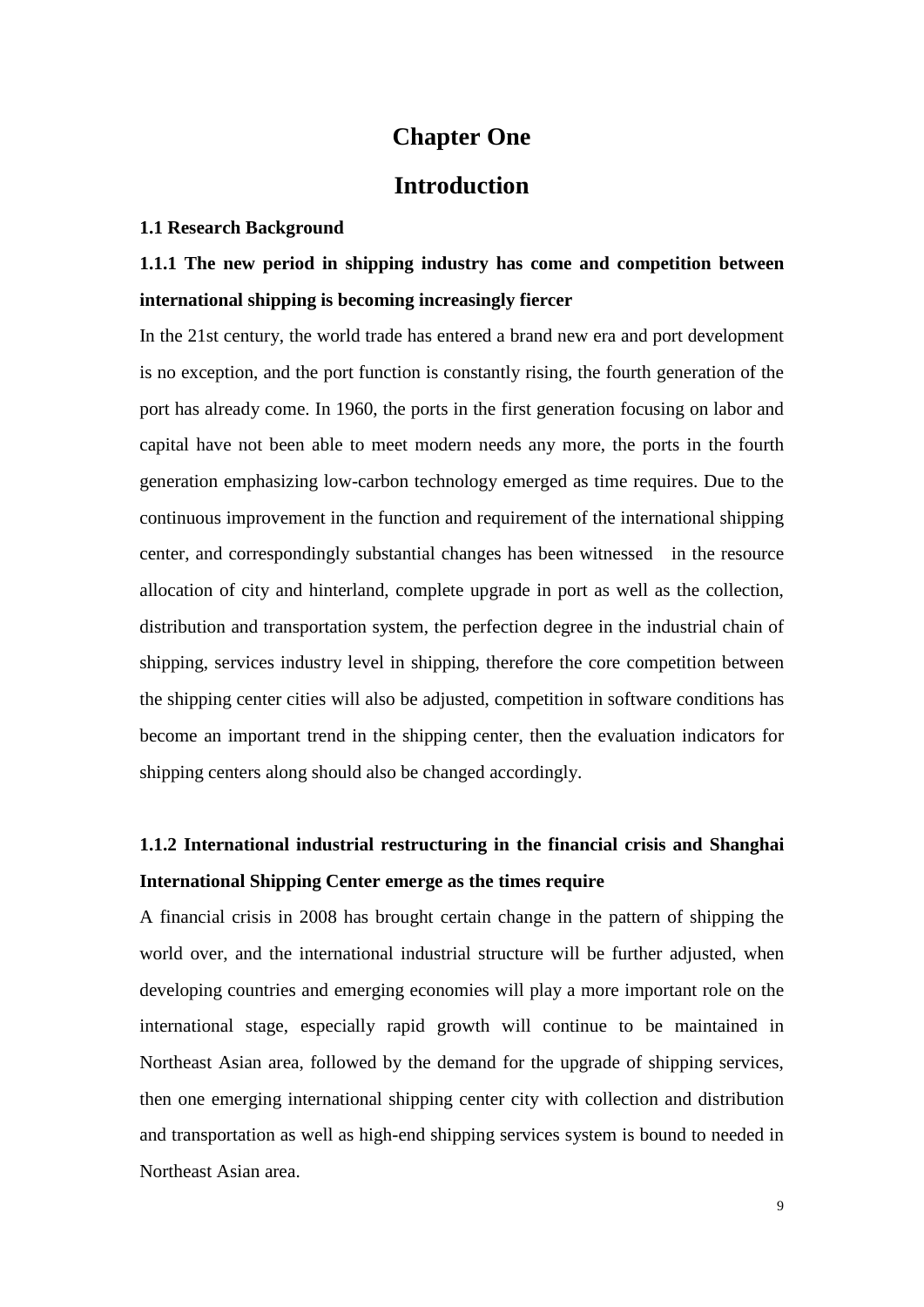Shanghai is the No. 1 city in mainland China, economic, trade, financial and shipping hub in mainland China. In terms of geographic location, Shanghai is located in the central part of north-south coastline and seated in the Yangtze River estuary, and is connected with ten provinces in China along the west of Yangtze River, has huge economic hinterland in the Yangtze River and the entire Yangtze River Delta with the perfect port infrastructure; Shanghai occupies irreplaceable core position in the financial insurance in China with relatively complete industrial chain of shipping; from the perspective of history and culture in port development, Shanghai port has had 800 years of development history with rich culture and Shanghai style atmosphere; In education and training, Shanghai Maritime University has a history of a century feeding professionals to the shipping industry continuously. Therefore, it is not impossible for Shanghai to become the forerunners in international shipping center with unique domestic conditions desiring.

It was clearly stated in Document No.19 issued by State Council that the international shipping center with a global shipping capacity of resources allocation is to be built until 2020 during "12th Five-Year " period, and Pudong is of great significance to the construction of Shanghai International Shipping Center, Pudong new area should avail of this golden opportunity for development, speed up industrial restructuring and integrated adjustment of productivity layout in Shanghai through linkage between the west and east, which contributes to a comprehensive rationalization and upgrade of industrial structure. After amalgamation between Pudong new area and Nanhui area, the new district gathered three of the six original accumulation areas of shipping after the merger, which has Waigaoqiao shipping and logistics accumulation areas, Lujiazui shipping and financial services area, logistics and maritime multi-service accumulation area in Lin Gang New City, with various kinds of infrastructure, rich maritime resources, and in the meantime, Pudong new area has advantages of both shipping manufacturing and shipping services industry in terms of industrial integration. The layout of shipping industry and layout re-shaping of the urban functions is just around the corner in Pudong new area, to realize the situation clearly

10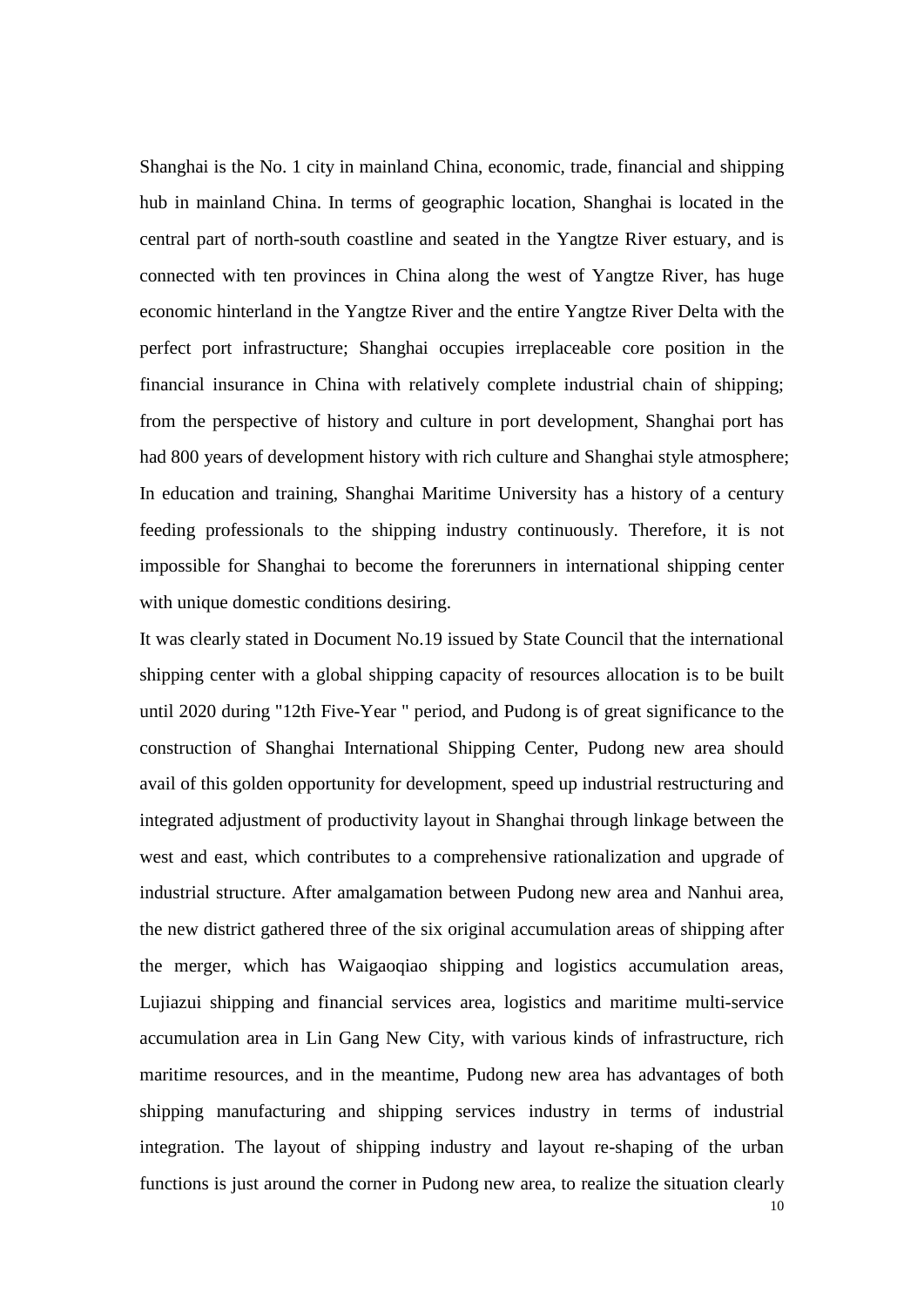is the pre-condition to meet with opportunities and challenges with ease.

## **1.1.3 How to build a world-class shipping center with competitive edge is the challenge the accumulation area faces in Pudong District and Shanghai**

London is the recognized international shipping center in the world, occupying the commanding heights or high ground of the international shipping services. For the time being, 20% of the ship's classification management institutions are permanently seated in London, where 50% of the tanker charter business, 40% of the bulk carrier business, 18% of shipping financing size and 20% of the total amount of shipping insurance the world over have been conducted in London [1] . More than 1750 companies and agencies worldwide engaged in shipping business have offices in London, among which 2.1 billion pounds revenue was contributed to UK only in 2008 by maritime services. London now has over 400 shipping broker companies, which has the world leading level in marine insurance, ship leasing, charter brokerage, ship financing, ship ratings, legal and accounting advice, dispute resolution services and other aspects.

In 2010, the competitiveness index of international shipping centers the world over was issued in Pudong, Shanghai, as the first international maritime shipping center index in the world's shipping history, London, Tokyo, Hong Kong were the top three, and Shanghai, determined to create International Shipping Center ranked fifth. This reflects from one side the rapid development of the Shanghai international shipping in recent years, on the other hand, the report was evaluated mainly from the areas like "carbon emissions, global resources allocation capacity", analysis of hardware and software environment in Shanghai is not that detailed. This paper aims at the probe into the status quo of shipping development in Shanghai, the comparison of shipping software and hardware conditions in Shanghai and London using Analytic Hierarchy Process (AHP) to discover the problems existing in the development of Shanghai in the shipping, and on this basis, to analyze the functional positioning of Pudong in the rapid maritime development during the " $12<sup>th</sup>$  Five-year Plan" in Shanghai, and finally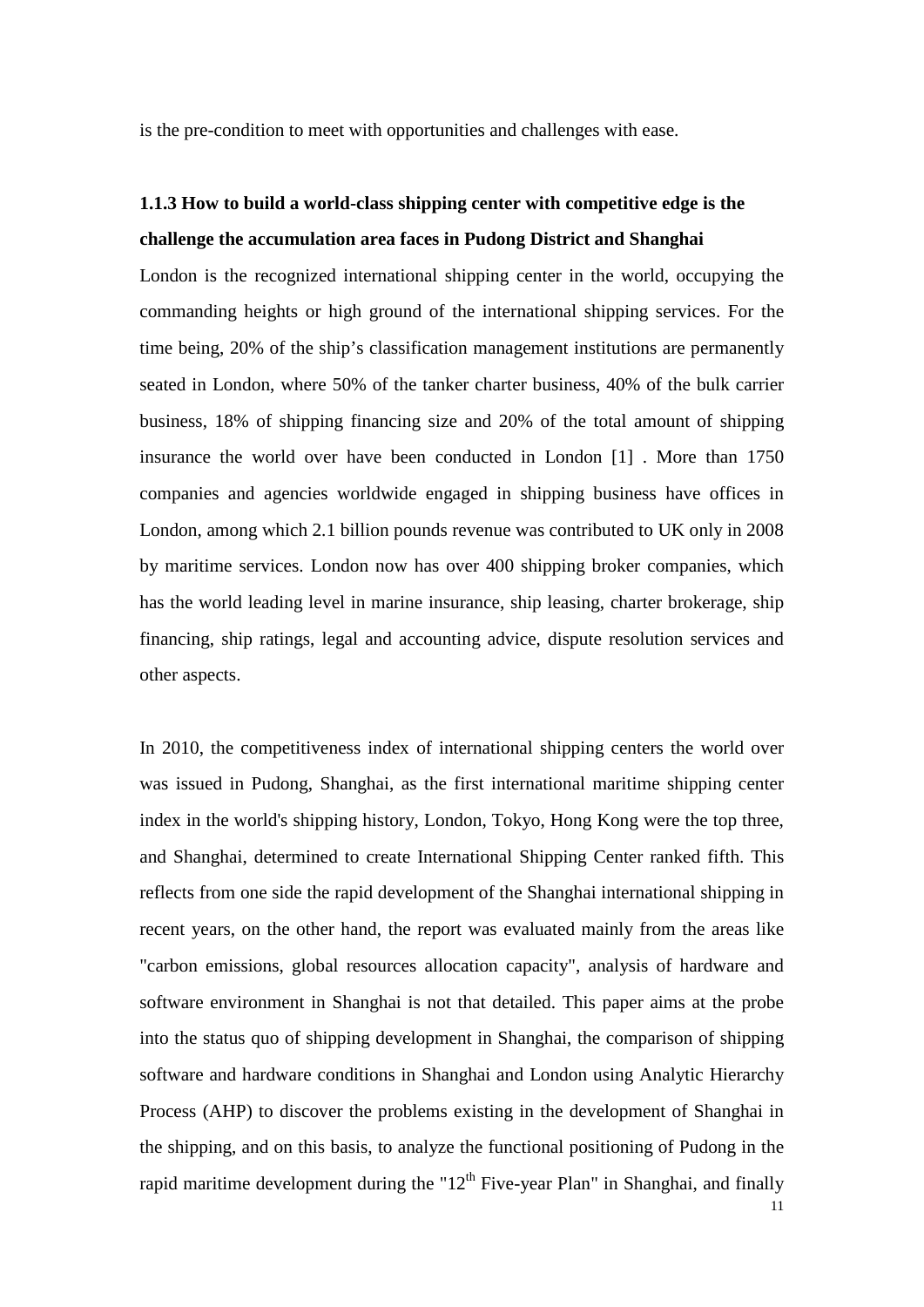proposals were put forward for reference.

#### **1.2 Literature Review**

#### **1.2.1 Competitiveness research**

It is pointed out in "New Palgrave Economics Dictionary" that competition is a kind of contending act between the individuals (or groups and international). It refers to the process or the state that the economic body strives for the scarce resources, which includes factors of production, distribution network, market share, goodwill and other tangible and intangible resources. Competitiveness is the overt or latent power of economic mainstay in the the process of struggle to obtain scarce resources, through the systematic review on the competitiveness theory, Mr. Duan Feng (2005)divided into the following genres: theory of comparative advantage, competitive strategy theory, school of resource dependence, theory on the organizational capabilities, core competence theory, competency-based competition theory [2], some of the points in the Porter competitive strategy theory will be mainly used to analyze in this paper.

#### **1.2.2 Research on competitiveness of the port**

Some research has been carried out in both theory and practice on the competitiveness of port, and the current study is being conducted from two aspects of the quantitative and the qualitative. On the qualitative research, Mr. Mo Bao Min (2002), first analyzed the characteristics of port services and then pointed out that the key strategies of port competition can include competition strategy of integration between port and shipping, price competition strategy, differentiation business competition strategy, market-based port boosting strategy [3]; Mr. Chen De ming (2001) analyzed the economic and trade development trends and favorable conditions of Shanghai's formation into the pivotal port, clearly clarified the new development requirements of Shanghai port against the backdrop of fiercer competition in international pivotal port and put forward that only through the full play of various aspects of the comparative advantages can Shanghai International Shipping Center be built faster and better [4]. Based on the analysis into business status and competitive layout of China's container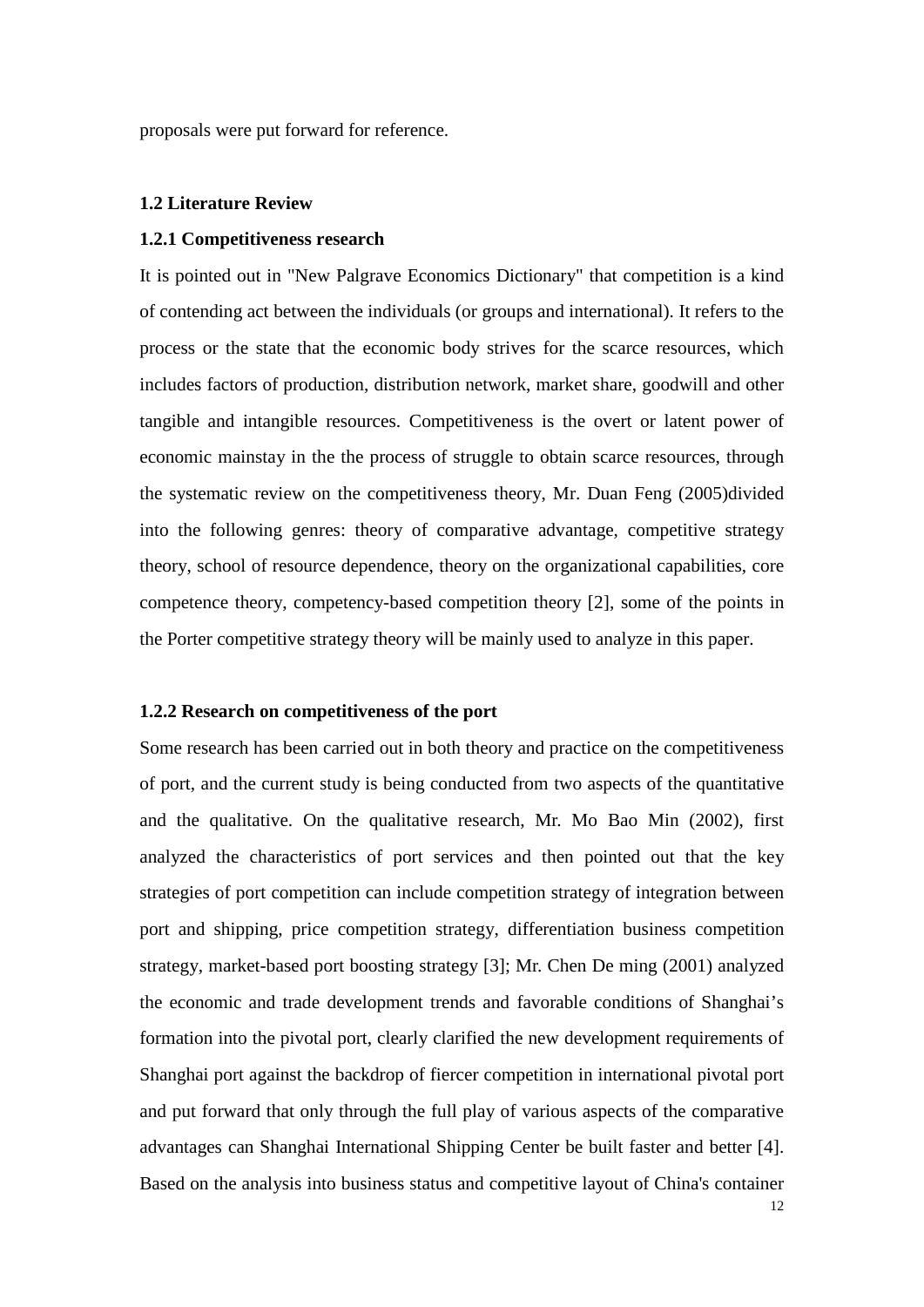pier, Mrs. Gu Ya zhu (2006) approached the competitive factors of container terminal, pointed out the various major ways of enhancing the competitiveness of container wharf: cultivation of industrial clusters, development of "port combination", investment and cooperation and exploration of "free port" policy and the like[5].

In terms of quantitative probe into the competitiveness of the port, through the analysis into a survey data of port hardware and software facilities, Zou You jia and Xi Xiang ying (1998) pointed out the gap between port of Shanghai, the largest port in China, and ports in the surrounding countries and regions like Hong Kong, Singapore, Kaohsiung, Kobe, Busan. [6]. Kevin Austine (2005) conducted the analysis into relative competitiveness on the two adjacent container ports of Shanghai and Ningbo, assessed needs of service based on the premise of the two ports with the same hinterland, and made detailed analysis of the current supply capacity and future program of expansion, followed by assessment of relative competitiveness in aspects of service quality and price both in Shanghai and Ningbo [7]. Based on the analysis of the competitiveness at Qingdao Port, Mr. Duan Feng (2005) approached the internal and external conditions of Qingdao Port in the advantages and disadvantages, opportunities and challenges at Qingdao Port, followed by a comprehensive evaluation of the competitiveness of Qingdao Port using AHP (AHP) and combination of quantitative analysis and qualitative analysis, and ultimately defined a clear strategic target positioning of Qingdao Port and proposed a strategy and suggestions to enhance competitiveness [8]. Through the related probe into competitiveness of ports in Southeast Asia on Kaohsiung Harbor, Mr. Lu Jin shan (2002) laid down a set of evaluation index system on port competitiveness, expert scoring were used on the competitiveness levels of hardware and software condition of Kaohsiung, Keelung, Pusan, Hong Kong, Singapore, Kobe, Tokyo, Shanghai and other ports, and got the final ranking of port competitiveness [9].

#### **1.2.3 Correlated research on Shanghai International Shipping Center**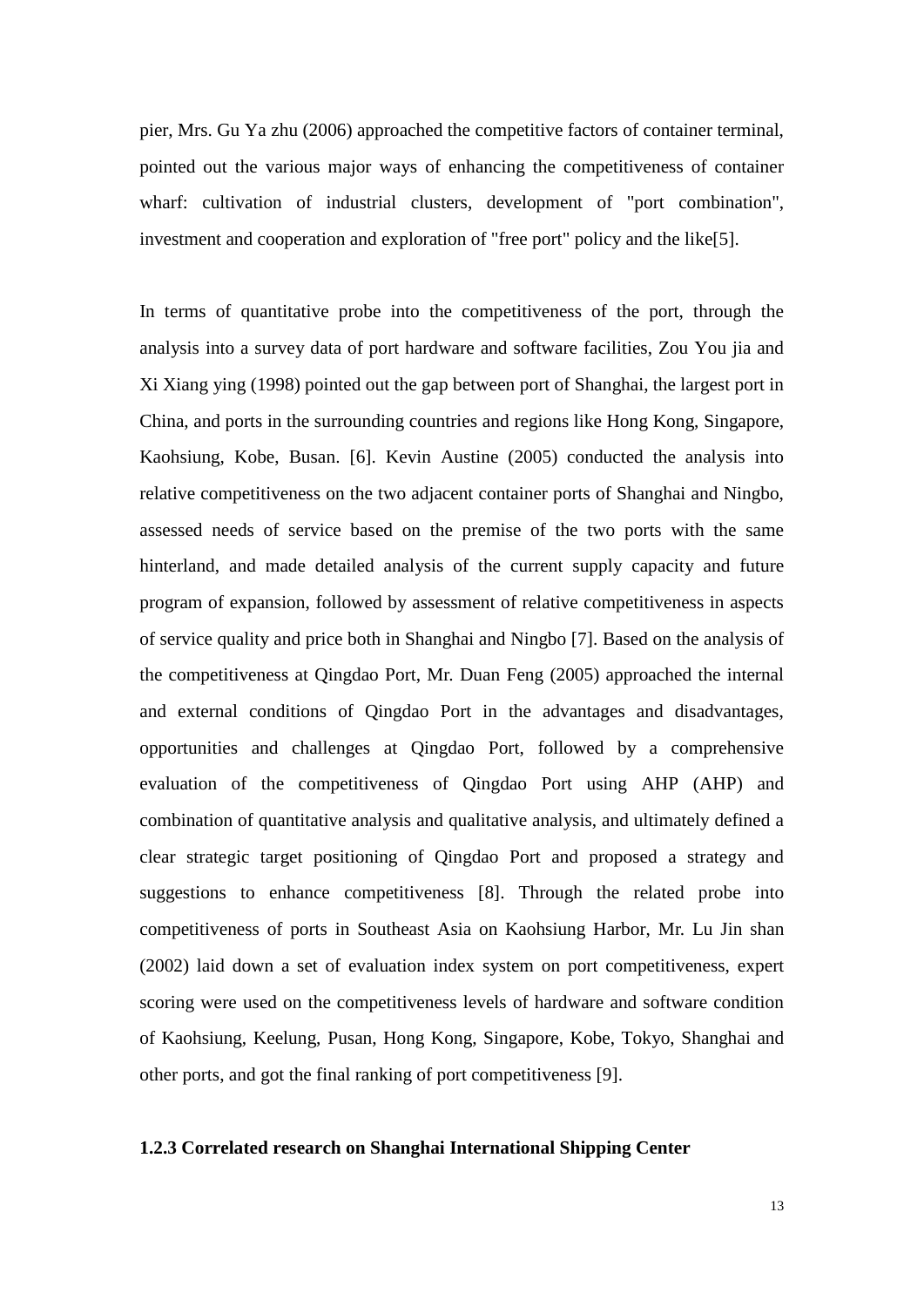Shanghai International Shipping Center is still in the state of planning and construction, which involves more literatures on this side currently. The writer thinks it can be divided into three directions, which is mainly carried out from the perspectives of policy, competition theory, quantitative analysis, etc.

From the viewpoint of policy, Mr. Gan Chang sheng (2005) put forward the focus on national policy support with the stress on financing and active encouragement of innovation and introduction of other project financing on the basis of reviewing the existing investment and financing policy of water transport infrastructure in China, as well as reviewing history of the investment and financing transport investment and financing policies in other international shipping center [10]. Mr. Feng Zhan Qing (2006) propose that the build-up of an international shipping center in Shanghai is to pay attention to the shipping industry, port industry as well as the coordination of industry, and put forward their own ideas on the development strategy of related industries, such as large industrial development strategies in LinGang area, industrial development strategy of port services and urban development strategy [11]. Hsu Pei-sing (2004), Director-general of Shanghai Municipal Port Administration Bureau, interpreted the regulations on the port of Shanghai, focusing on how to seize the current favorable situation to further improve strategic planning of Shanghai's development, to further enhance the port capacity in allocation of resources and boost competitive edge in Shanghai [12].

From the perspective of competition theory, Mr. Xu Xing (2003) puts forward the inefficiency and backward system, serious challenges of competition and others faced by Shanghai international shipping center in the process of construction after analysis, and thus pointed out the theory of competitive advantage combination pertinently to carry out its SWOT analysis, and concluded that reform and innovation should be conducted from the construction of deep-water port, realignment of the Yangtze estuary waterways, accelerated construction of related services, consummation of Shanghai shipping market [13]. Proceeding from the soft environment construction in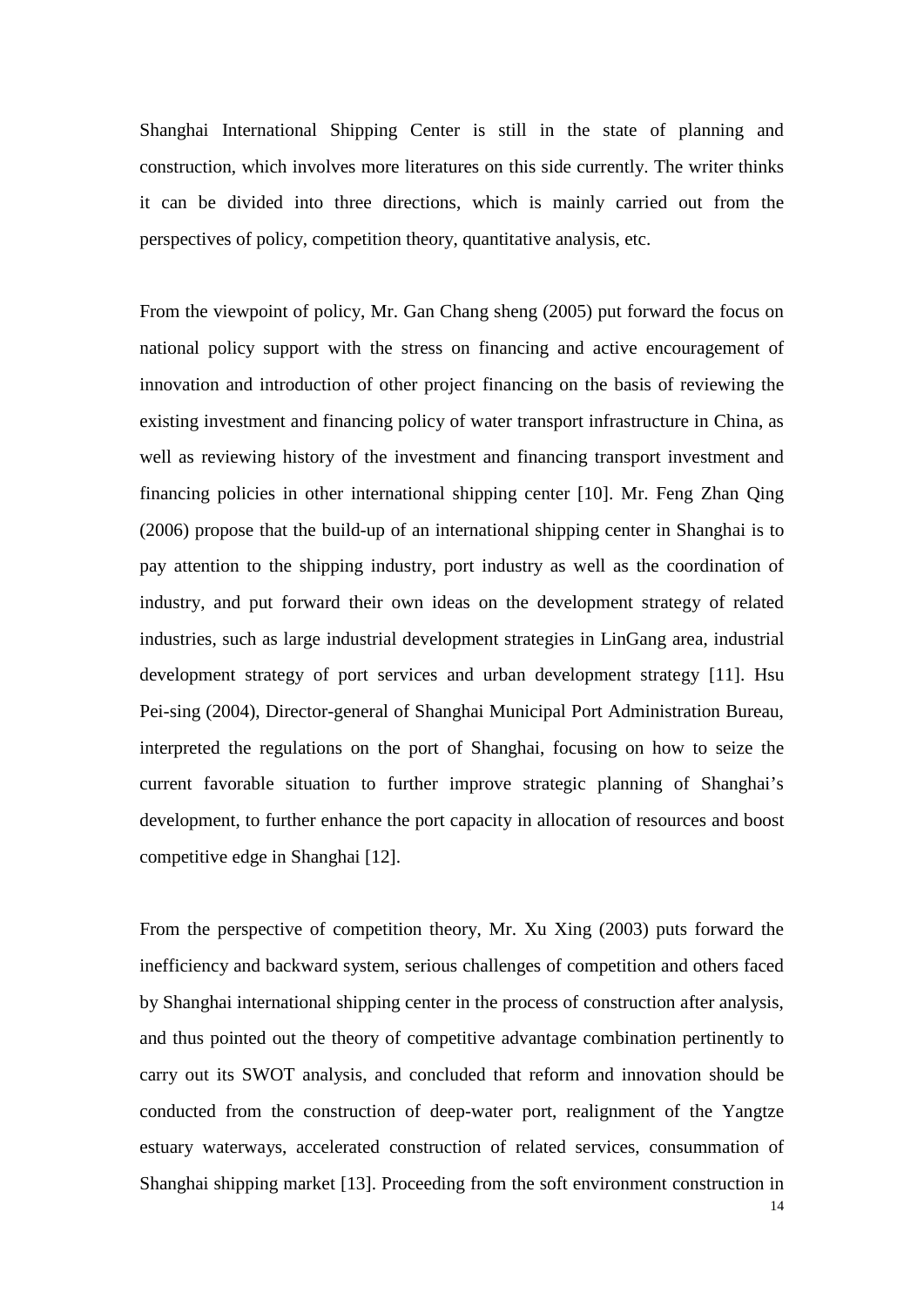Shanghai, Ms. Wu Xiaohui (2004) compared and analyzed the status quo of the soft environment in London, Rotterdam and other five well-known international shipping centers, pointed out the eight useful experiences such as improvement of shipping legal system, construction of quality shipping information centers [14]. Mr. Huang Shao qing (2008) focused on the status and role of financial industry in the building of international shipping center, pinpointed that the developed financial sector is a strong support for the building of an international shipping center and consummate financial service system is an important factor to ensure efficient operation of international shipping center through the analysis into overview of development in financial industry London and other shipping centers. [15].

In quantitative analysis, Ms. Lv Xiaoyan (2007) used the abstract comprehensive assessment method for the evaluation of the competitiveness between ports of Shanghai and Busan, and pointed out that as Yangshan Port has been put into operation, the overall competitiveness of Shanghai port has been slightly higher than that of Busan port, but there is still a gap in port environment, information-based management compared with the Busan port, which requires the further improvement [16]. Mr. Duan Feng (2005) analyzed the competitiveness of Qingdao port by the use of AHP, determined and reviewed the competitiveness based on the three aspects of port scale, basic conditions and logistics support, software evaluation, which ultimately the specific suggestions on Qingdao port were put forward [17 ].

Through a systematic review of the literature, we can see that the current probe into the construction of Shanghai international shipping center are quite a few together with many suggestions, however, the number of related theory as to competition is small, and there is almost no related theory concerning the shipping accumulation area at Pudong, therefore, taking Shanghai international shipping center as a breakthrough point for the probe into the maritime cluster at Pudong will have theoretical and practical significance to some extent.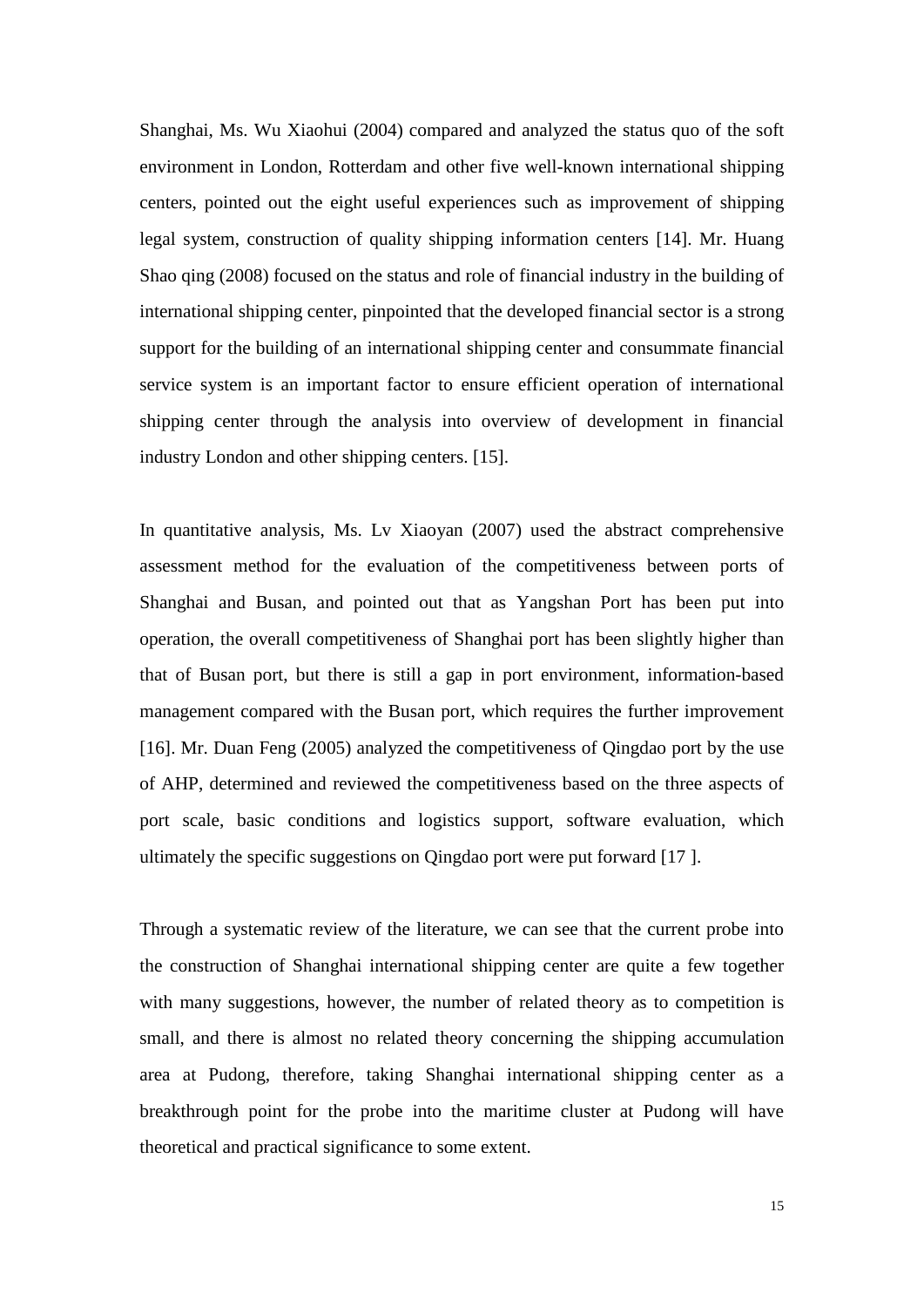#### **1.3 Research Methods**

The following three methods were adopted in the paper: first, normative research, through the theoretical review and sort-out of literature, which laid the theoretical foundation for competitiveness of the shipping accumulation area at Pudong, then empirical study was applied together with data collection, expert interviews and etc to provide some data support for AHP. To better understand the real situation of the current accumulation area at Pudong, SWOT analysis will also be used in the paper as a secondary analysis, which laid the foundation for the suggestions for strategy.

#### **1.4 Structural Framework**

A brief review of the development history of international shipping center was done based on the review of the related competitiveness of Shanghai international shipping center, and then the AHP analysis was used for the assessment of conditions for shipping development both in Shanghai and London, on which the competitive edges at Pudong New Area including shipping services, policy, information were discussed and finally the relevant conclusions was drawn, this route chart of research is just shown in Figure 1-1.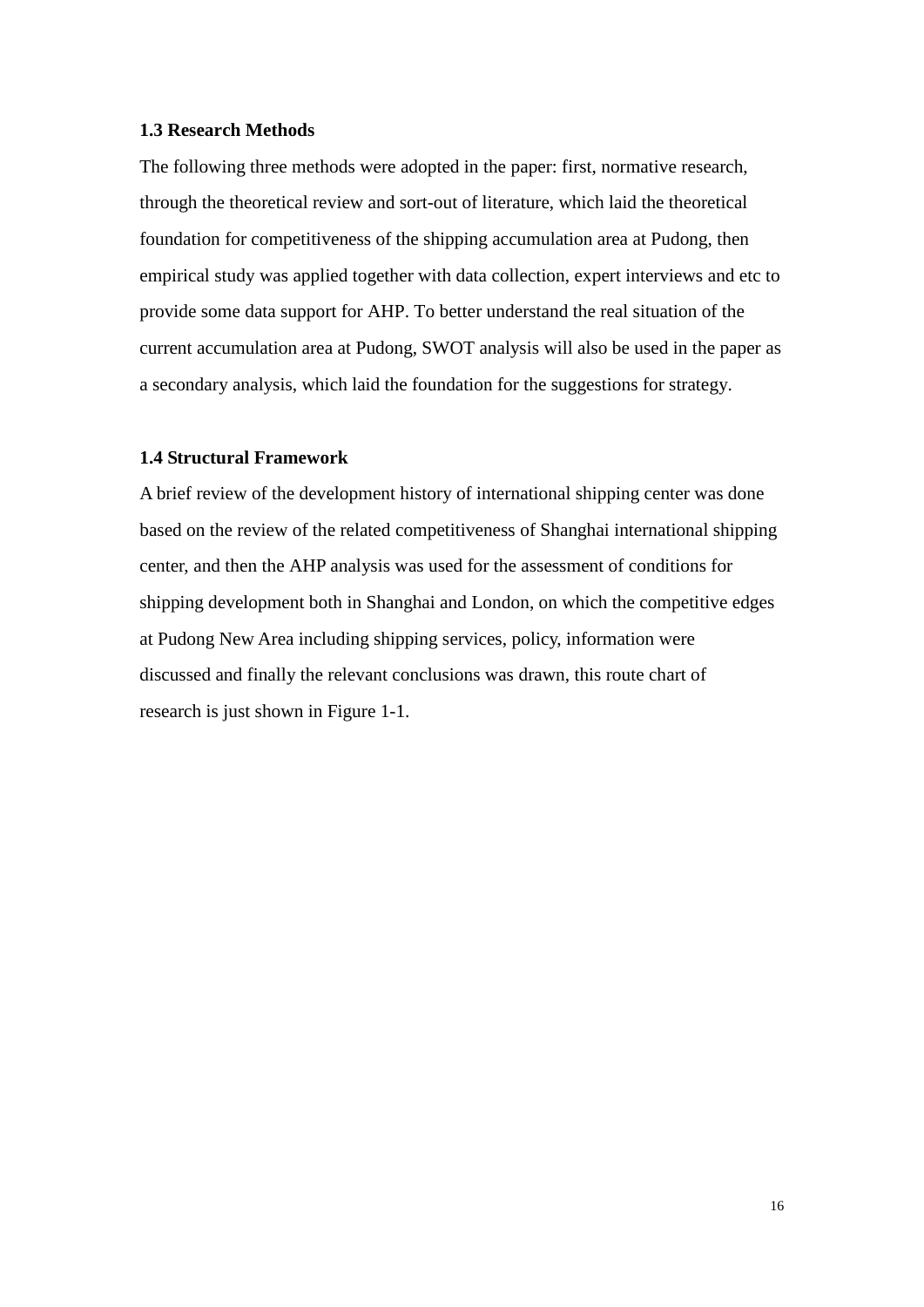

Figure 1-1 Chart of Research Mentality in the paper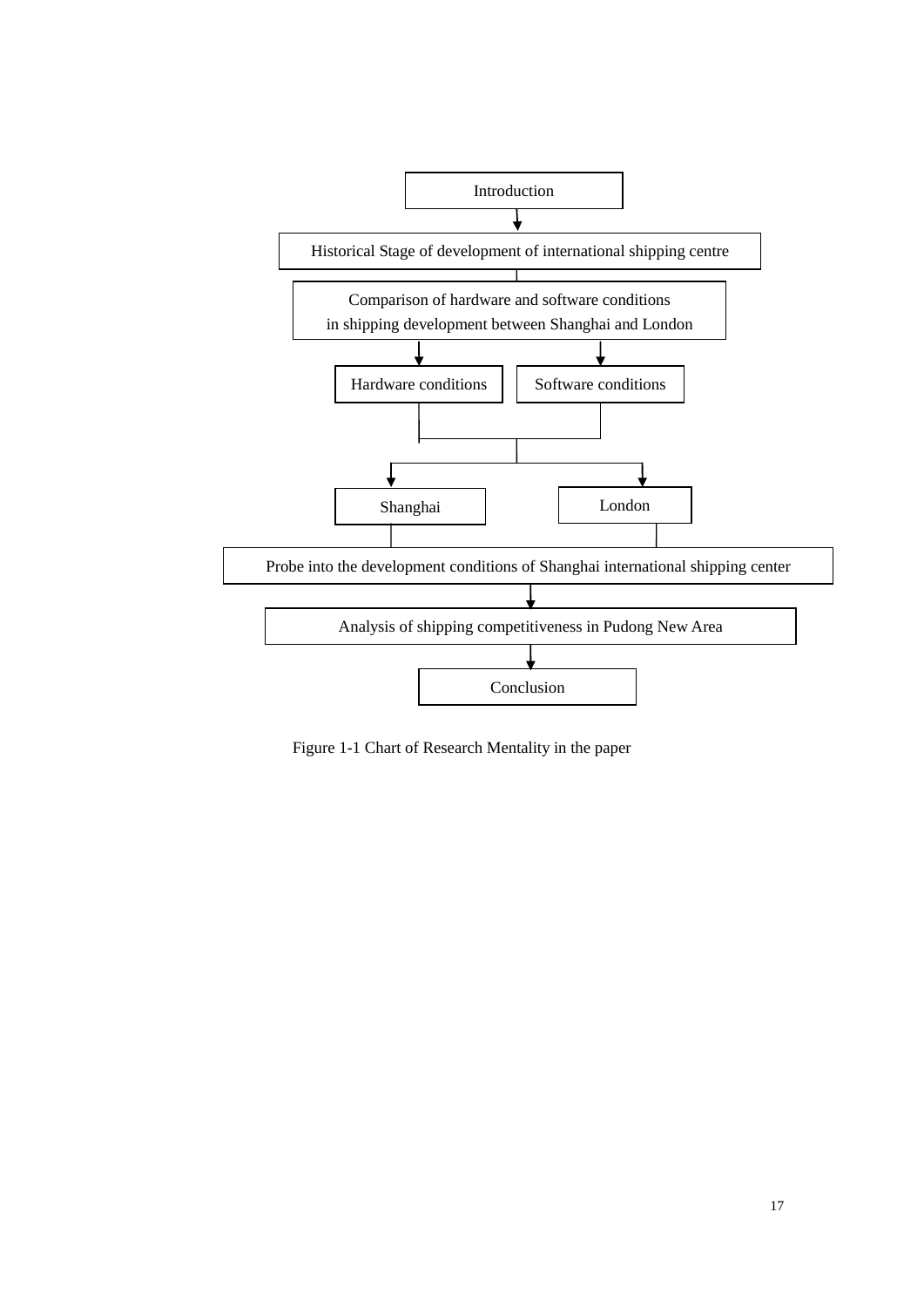## **Chapter 2**

## **Historical Stage of Development of International Shipping**

#### **Center**

#### **2.1 The concept of an international shipping center**

International shipping center is a concept of comprehensive development and the relatively accepted definition, just as Ding Yong jian (2005) said, is that an international shipping center is the port city with the status of an international shipping hub recognized by the public in the international area coverage and the international shipping as a core bond, promoting the coordinated economic development in local and the related areas (such as peripheral or economic connection area), which will contribute to the rational layout of the related industries and ultimately actualize the best allocation of resources in [18]. From this definition, an international shipping center is not simply the definition of "a port", in fact, the role of international shipping center is the function of a port city, and the positioning on the function of city as a whole is a relatively broad concept. Mr. Zhang Lian jun (2003) considers that an international shipping center can be identified as an international shipping hub, which integrate the shipping market with mature development, the consummate logistics system, the collection, distribution and transportation system, and many flights or sea routes, relied on the international financial, trade, and economic center [19].

International shipping center is in the dynamic process of development, the international shipping has undergone several generations of functional evolution and development, together with geographical change from the emergence of shipping. These changes are produced in the wake of international trade, especially the promotion of navigation. Increasingly all-too-frequent international transactions have enhanced the trade volume substantially, developed the new section and domain of trade continuously, launched the seamanship revolution, which can increase the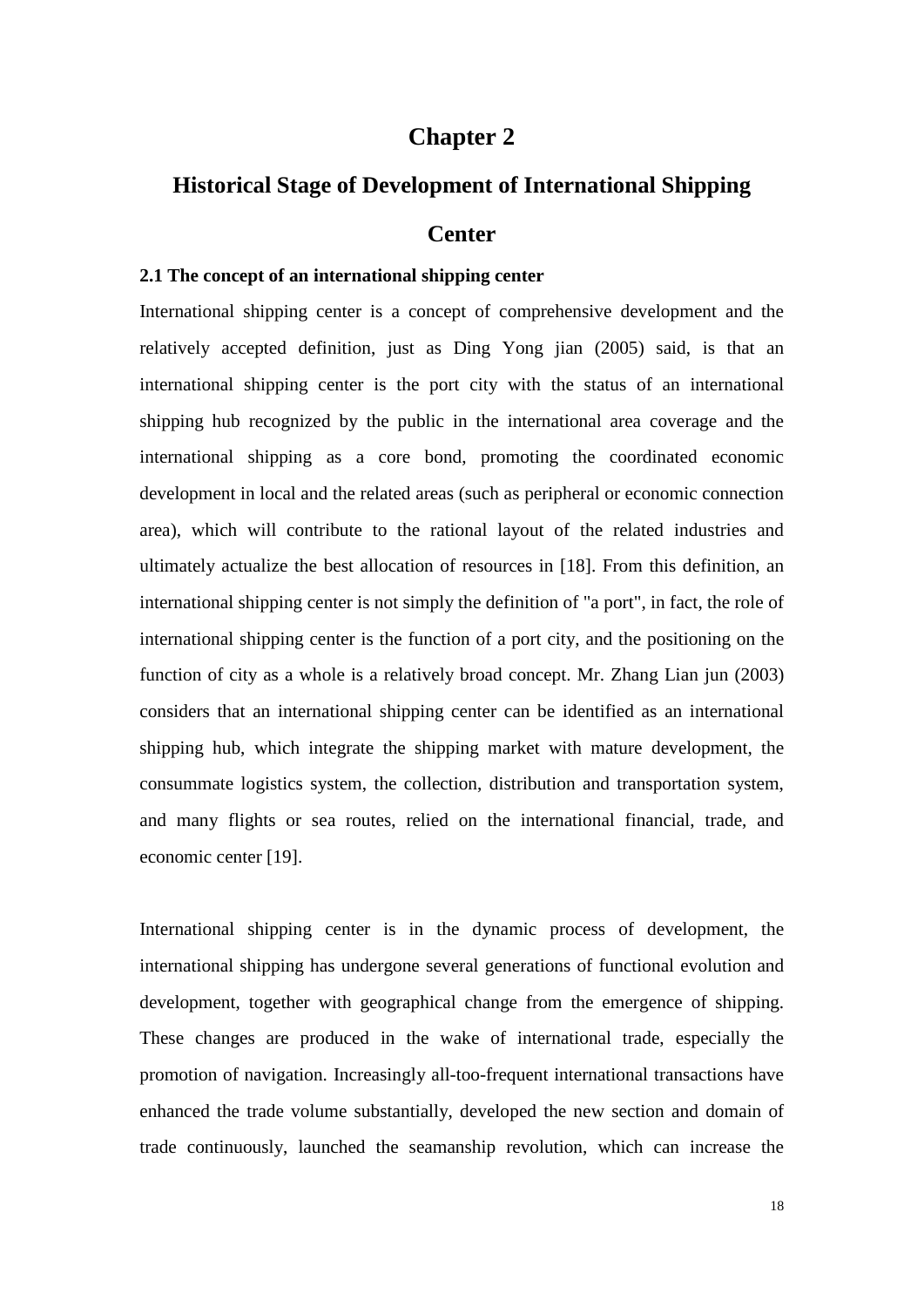navigation coverage and choose more alternative routes as well as provide more technical basis.

#### **2.2 The historical stage of development in international shipping center**

#### **2.2.1 Phase I before 1960s**

Late in 18th century until early in 19th century, industrial revolution broke out in Europe makes Britain become the world's factory quickly, and London became the world's international shipping center in the first generation in virtue of a good location, advantageous port conditions, the rapid development of industrialization, and the main function of the shipping center in the first generation is to provide facilities for those international ships during transit, namely the "shipment transit type" shipping center, and the importance of natural and economic environment has been demonstrated in the shipping center of the first generation, and due to the backward economic development and underdeveloped trade, Lisbon, Portugal and Tunisia, Italy have lost the core position of port in the world, which was eventually replaced by some Western European plate such as Rotterdam and London and the like. The main cargoes dealt in by shipping center of the first generation is bulk cargoes, expressed as low value-added services like simple sub-boxes and others, and resources and labor are the important factor in the determination of industrial competitiveness. The shipping center of the first generation can be defined as "shipping in the transit."

#### **2.2.2 Phase II 1960s until 1980s**

The international shipping center of the second generation emerged after World War II and the time period was from1960s until 1980s, London was the first city conducting the functional transformation, with the original simple service functions transformed into the shipping services, transaction, shipping information services, London has become a global center in shipping, maritime services and ship leasing, whereupon a series of shipping exchanges are produced in London which can actualize the scheduling of global shipping market, offering of information, provision of shipping insurance, information consultation, etc. The impact of services like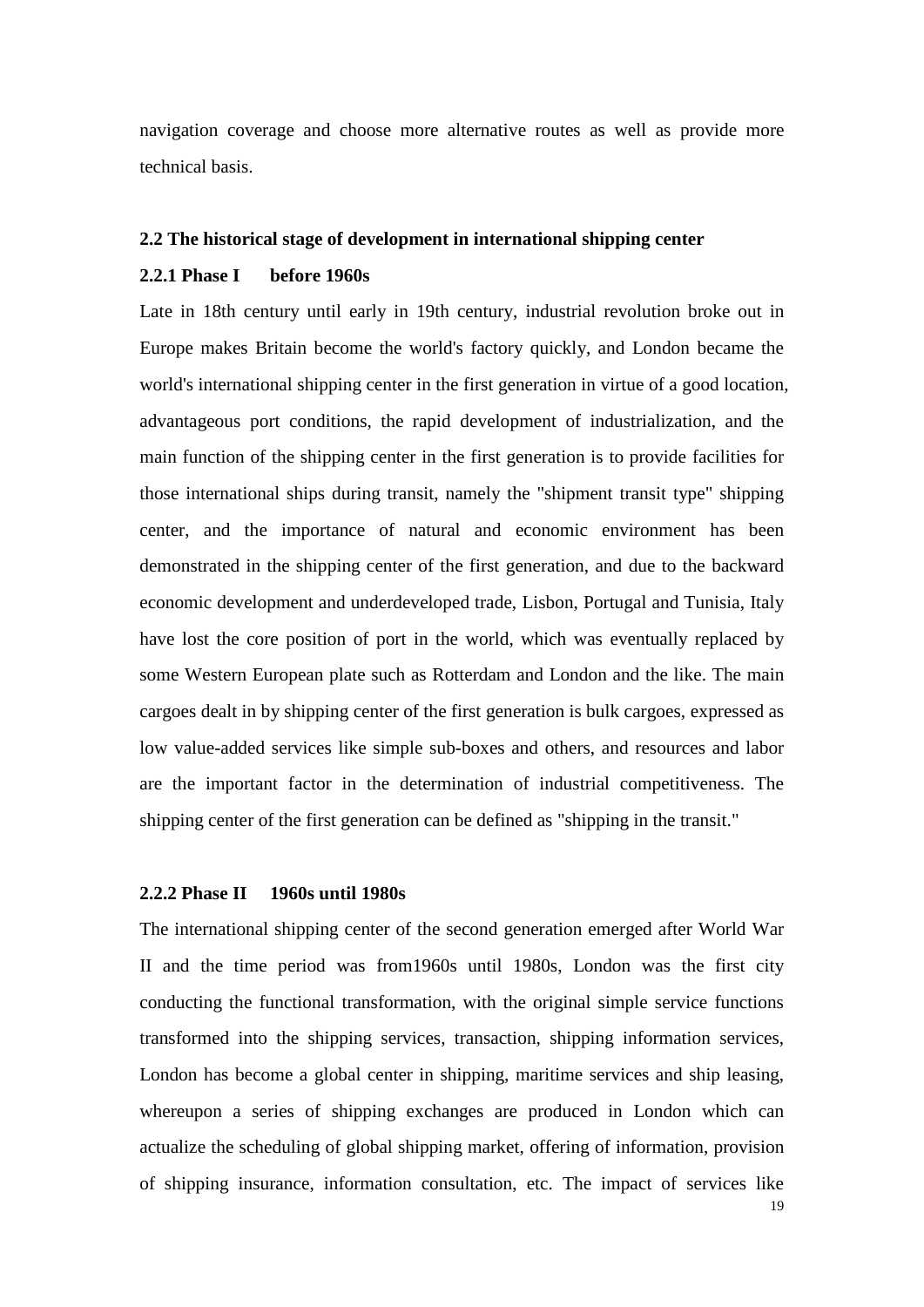marine insurance, marine technology and information consultation, maritime law has started to spread around the world. The second phase of development in international shipping center is the diversification stage of the international shipping center, and became the forerunner of international shipping center development, and then the manufacturing sectors around the Great Lakes in New York City have already been very strong, and at that time the U.S. economy, finance and trade position have improved significantly after the secondary industry revolution, and New York has also become an international shipping center of the second generation with prominent functions, and the New York Shipping Exchange can be mentioned in the same breath with London Baltic Shipping Exchange, which laid a basis of New York in the position of international shipping; Singapore, Hong Kong are the representative of the new generation during this period, with the transfer function of the international shipping center and the volume of goods in international transit occupied above 70% of port capacity, and meanwhile liberalization management and began to be implemented in the shipping center with the active implementation of a free port policy, and the most important is the increasing improvement in the value-added services of the port, including the deep water port facilities, container yard, warehousing, ship repair and rental, provision of information and other range of almost every related services with the significant growth in the industrial chain [20].The shipping center of the second generation can be regarded as "value-added processing."

#### **2.2.3 Phase III from 1980s until the end of the twentieth century**

From 1980s until the end of the twentieth century, the third technological revolution has brought about the rapid development of the global economy as well as increasing elevation of science and technology levels, during which the integration process of the world economy has been speedily facilitated and the multinational corporations has become an important economic mainstay in the shipping center city and started to actively participate in the allocation of resources within the radius of shipping, the shipping center has made the rapid development from the function, development

20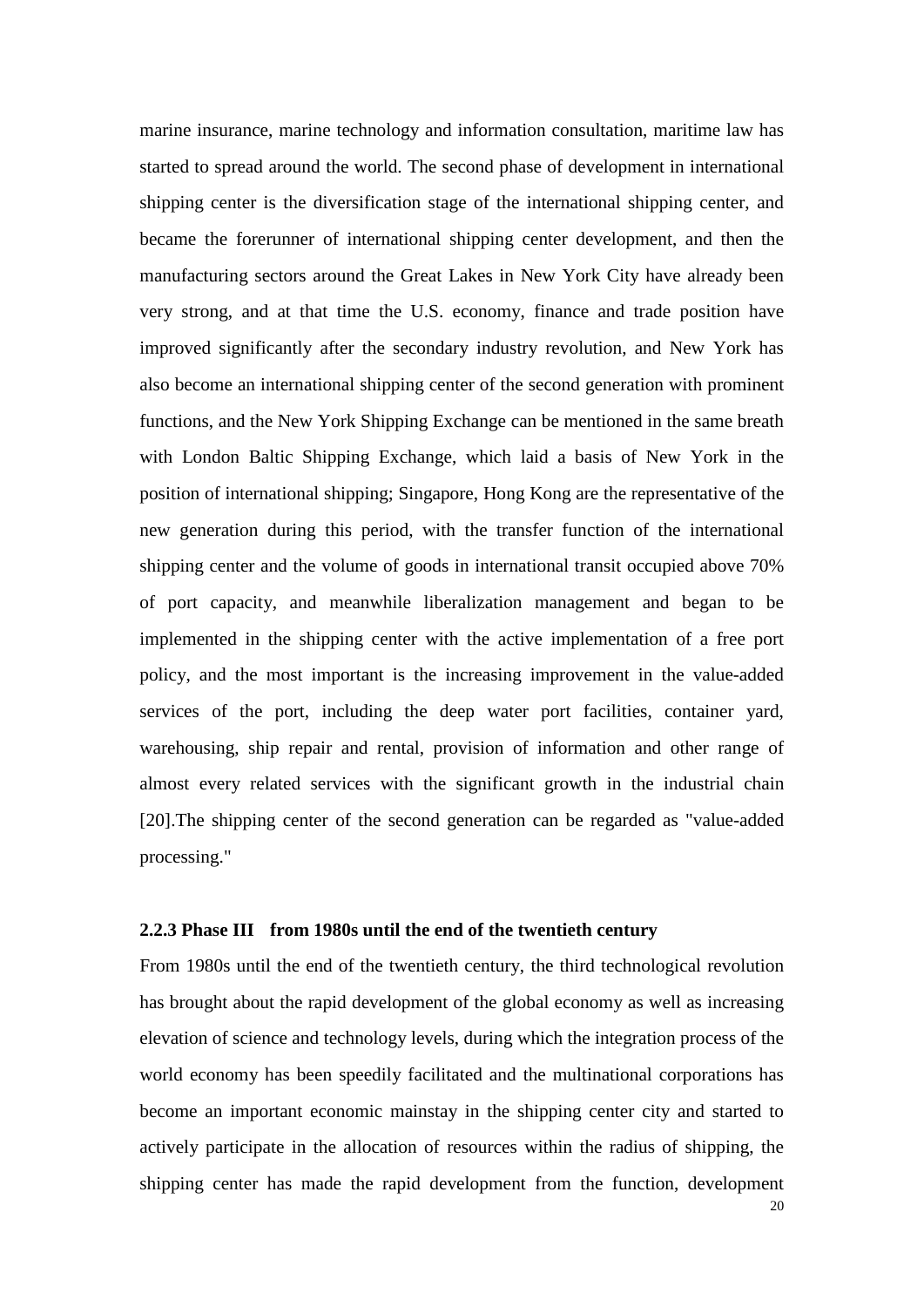patterns and influence and other aspects. Besides London, New York, Hong Kong, Singapore, a number of new cities began to emerge, the international status of Shanghai has been boosted on the increase, but the new city is not yet fully equipped in terms of the function.

From the viewpoint of specific functions, international shipping centers in the third generation have significantly tended to be more complete, the shipping centers in the first two generations focused mainly on allocation of cargo resources, which shows logistics and its extension services, but the core functionality in the third generation tends to be even more rich and refined in the allocation of resources, not only includes the traditional allocation of cargoes, but also the allocation of various intangible resources like serial industry, capital, information, services and talents and others, and the connotation of allocation of extremely rich resources more and more weakens the role of natural conditions at this time, and the development of economy and finance become major factors in the restriction of the development of shipping centers, likewise, the shipping center has also become a comprehensive resource allocation center, which lays a foundation for the allocation of resources in economic hinterland and the surrounding areas[21]. The shipping center in the third generation can be considered "resource allocation model."

**2.2.4 Phase IV From the beginning of the twenty-first century until the present**

21 Since the 21st century, the shipping centers in the first three generations are the highest forms of the shipping center in the shipping history, compared with the shipping centers in the previous generations, it has the following characteristics: first, low-carbon. The international shipping center in the fourth generation not only means energy conservation and environmental protection in the port city, green sea and airports, and clean fuel fleet standing in the world, but also becomes the trading center with low carbon emissions in the area; Second, the global aero-naval intelligence network. At present, any seaport and airport is only a node in the network of airports and seaports as well as the logistics and flow of funds the world over. The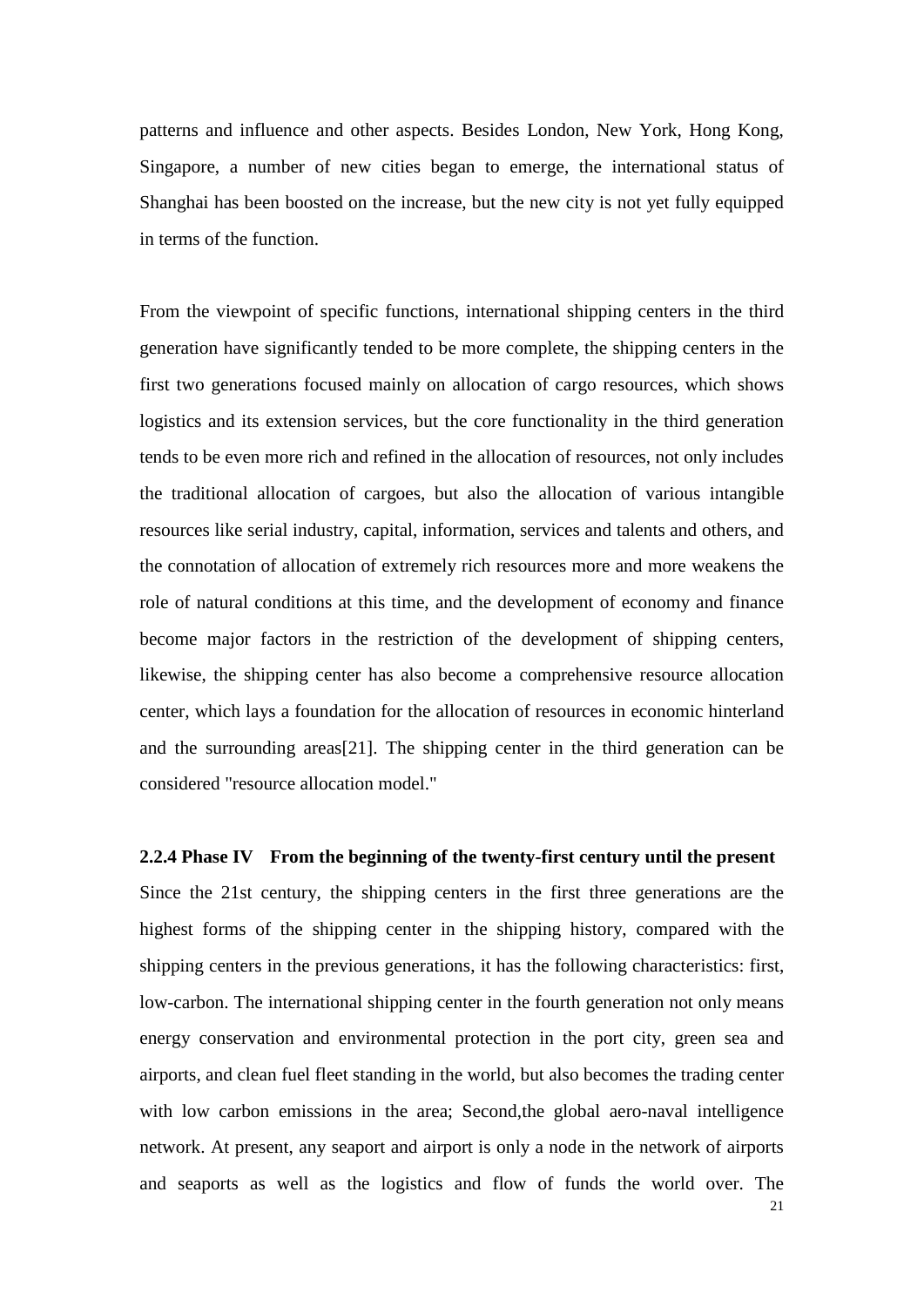international shipping center in new era is to "keep foothold on the nodes and create the hubs"; the port in the fourth generation will become the main port in the international shipping center. The concept "port combination separated in physical space but linked by the public operators or management departments" raised by United Nations Conference on Trade and Development at the turn of the century could be the priority among priorities in the international shipping center of the fourth generation. "Virtual combination port" and "multiple and direct sea-river-land transport" are still in the ascendant; "Integrated logistics services" will be the optimal allocation of bulk minerals, petroleum energy and its manufactured goods; "International shipping productivity " reached the unprecedented height; "International shipping " and "Global Shipping Services will jointly be built into intelligence-intensive and emerging industries in the international shipping center of the fourth generation, then in order to achieve a win-win situation [22]. The international shipping center in the fourth generation is also called "low carbon with intellectual network."

#### **2.3 The basic characteristics and functions of the shipping center**

Through its introduction of concept and review of history, the international industry center has the following basic features and functions:

First, the international shipping center is port clusters with modern and large-scale deep-water port as a pivot and hub rather than the usual ports, in other words, the ports may not be formed into the international shipping center, but the international shipping center is to be premised by modern and large-scale deep-water port clusters and strong related services system of shipping.

Secondly, the international trade center should have the global and broad network of international sea-route, or includes some ports that can mobilize the global sea-routes, which makes the services and sea-routes cover the globe.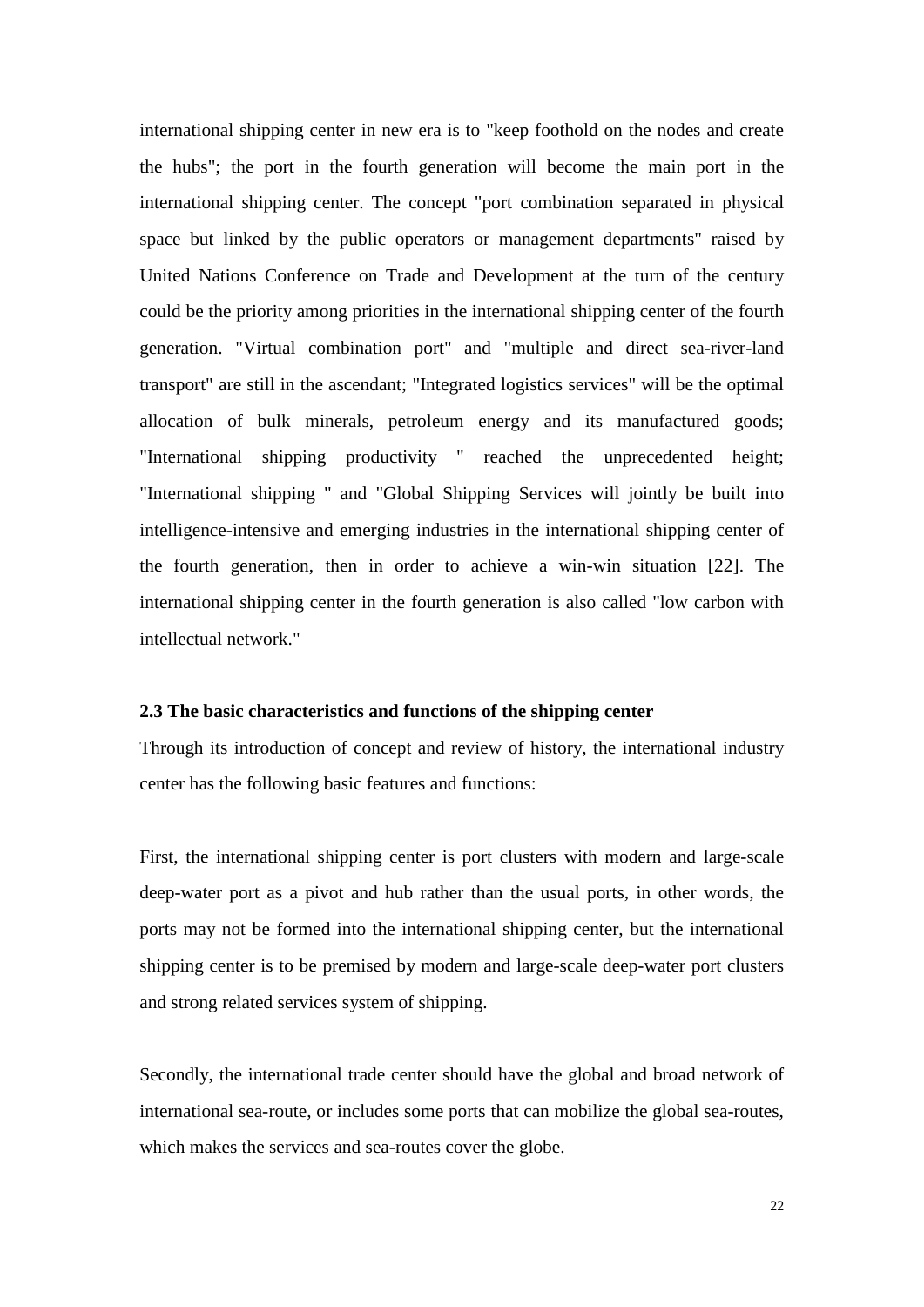Third, the back-up of driving the international shipping center is not only just the global shipping industry, but also those modern logistics system which supports the shipping industry, together with the very strong service systems such as the related value-added services, collection, distribution and transportation systems in multimodal transport, information services and door-to-door service, which ensures the operation of international shipping center.

<span id="page-23-0"></span>Finally, the international shipping center has a strong function of bringing along the industry. International shipping center not only makes for the development of shipping industry, but also results in the multiplier effect in the advanced manufacturing and service industry driven by shipping industry, which makes the shipping industry and other industries have a complementary role on each other. The development of the shipping industry in itself is relied on the development of various modern service industries such as the port city of the international shipping center, international finance, international trade in local area and others, and on the other hand, the development of shipping industry can also further promote the development of modern service industry such as port city of international shipping center, the international finance and international trade in local areas.

#### **2.4 The change in standard of competitive power in shipping center**

It can be seen that the international shipping center has undergone four stages of its development with increasingly complete functions, and the natural conditions like geographical location has no longer the core element that determines the competitiveness of shipping center, Shanghai, as an rising international city, the financial shipping economic crisis in 2008 has brought about certain negative effect to the shipping economy, but, on the other hand, it has not only laid the social status of internationalization as well as the adjustment of function and positioning in Shanghai from the ability of China's shipping industry to resist risks in the international community, but also brought forward the new requirements for the building of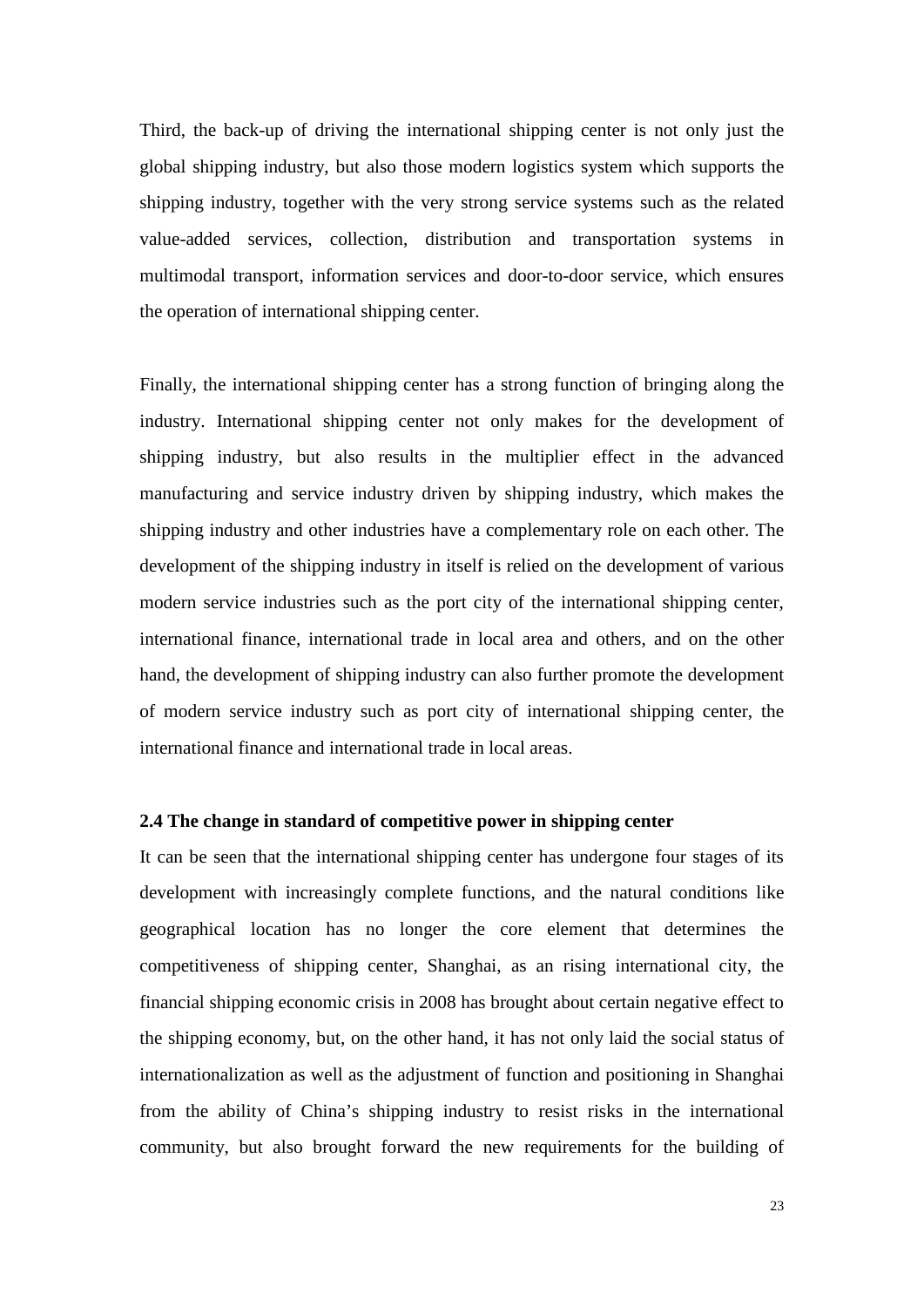Shanghai international shipping center, and meanwhile the evaluation indicators of competitiveness should also be adjusted with the times.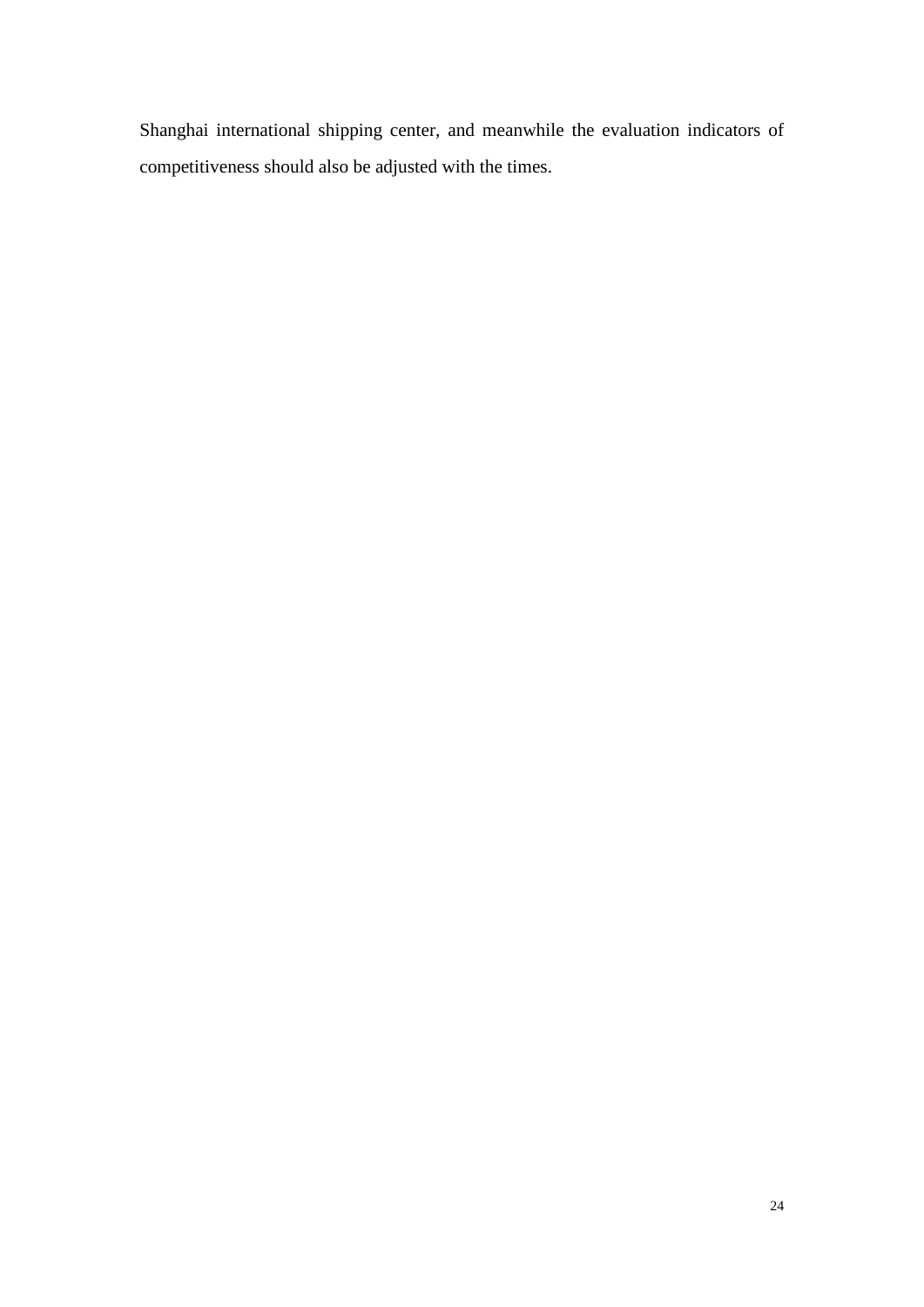### **Chapter 3**

# **Comparison of Software and Hardware Environment in Shipping Development between Shanghai and London**

#### **3.1 Survey of Shipping Development between Shanghai and London**

#### **3.1.1 Overview of shipping development in London**

International shipping center in London witnessed the evolution of the four major courses in the international shipping center, which is the well-deserved forerunner in the current international shipping center, and the development of the international shipping center in London have also gone through four stages, in early 18th century, the international shipping center in London initially formed and exports of commodities accounted for 4 / 5 or more in Britain, which had already had strong capital strength, production capacity and trade strength; After the first industrial revolution, the developed mining industry and textile industry in London had created a lot of freight demands, and at this time the global business center, trade center and financial center began to shift to London, thus the insurance, shipping, finance have developed synchronously, which makes London become an international transportation hub as well as a major gateway of Europe to the world. London and European countries experienced a number of economic damages during World War I, especially after the global economic crisis and World War II, the international status of the United Kingdom suddenly dropped, but London remained in the strong position as the top international shipping center with very gigantic merchant fleet, diversified shipping services and developed charter market, but at the same time competitors against London began to increase and New York has started to become the metropolitan city like London contending for the monopoly of the international market. However, the level of additional services in international shipping of London is still taking the lead in the world.

25 London, as the port dealing with the most non-fuel-based cargoes in the UK, even if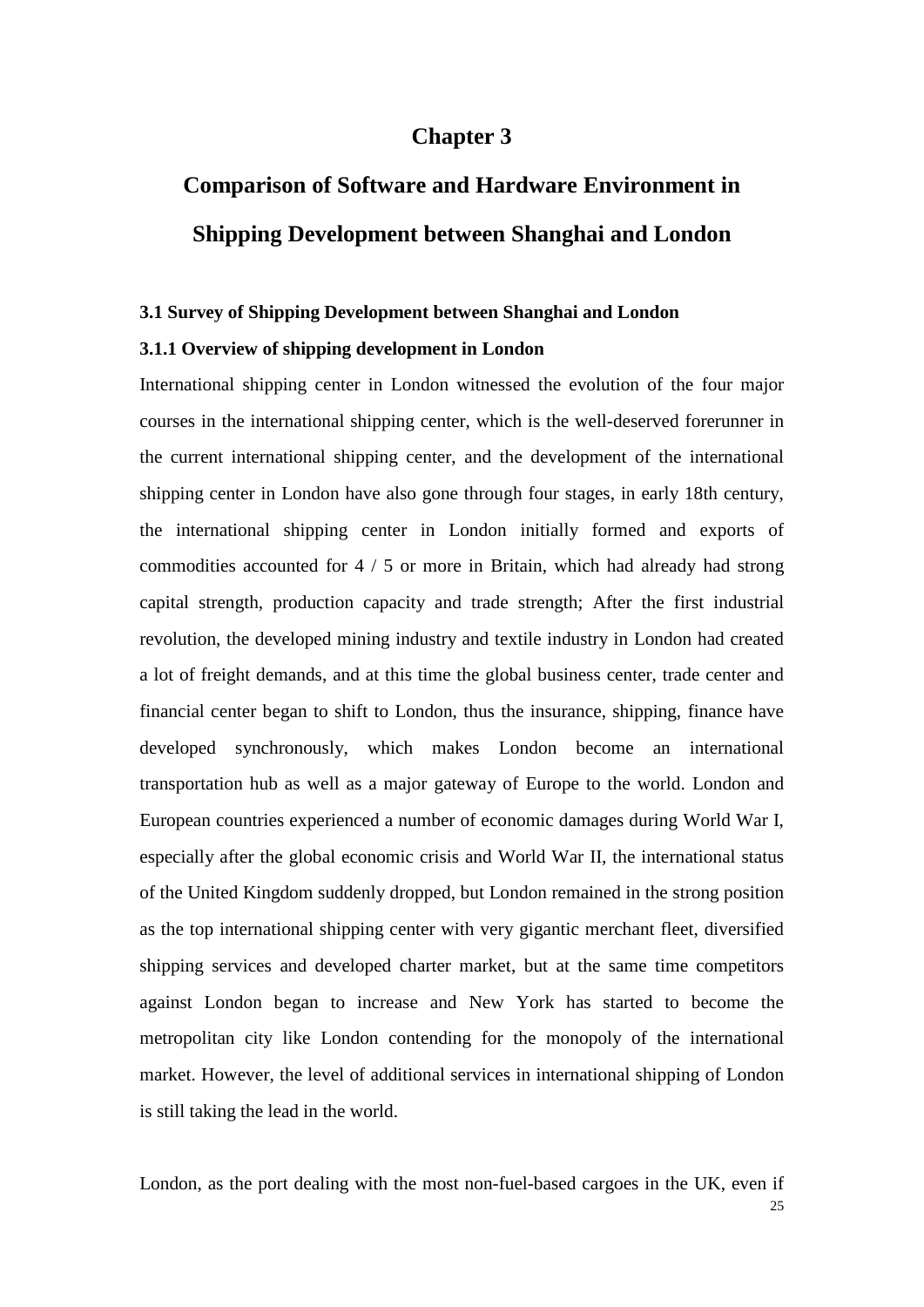some old docks and piers are closed, remained the core port status in the UK handling 10% of the maritime cargo transport volume nationwide, with the coastline of 150 km from Margate in Kent Shire and Clacton in Essex Shire to Dante Township and the three million staff directly employed. 1 Cargo throughput in London reached 52.7 million tons and container throughput hit 2,027,000 TEU in 2007, after the completion of project, Brown Field, as the gateway port in London the handling capacity of modernized large vessels and containers will be further enhanced again, reaching 350 Million TEU in the cargoes throughput. The related services of international shipping in London also hold strategic position in the world with 18% in ship financing, 23% in insurance underwriting, and 50%, 40% in distribution of cruise ships and dry bulk charter respectively, 50% in tonnage of second-hand vessels. Figure 3-1 is the various proportions of ship finance, insurance underwriting and other in the international service sectors in London.



Figure 3-1 Market share of shipping services in London internationally

Source: Dong Gang. International shipping center in London and the probe into the dynamic evolution of the British shipping industry, Water Works .2009 (12)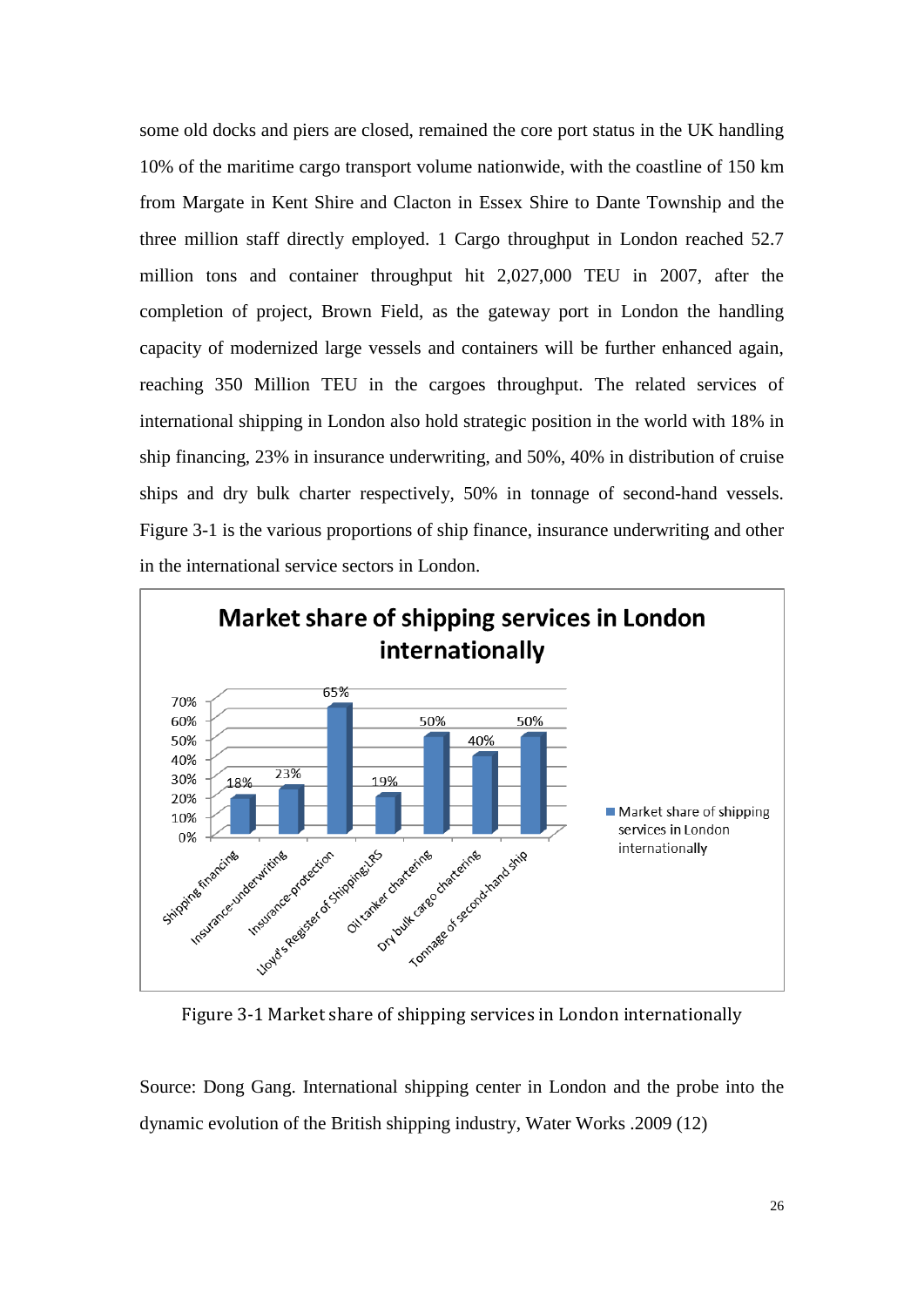The strengths of the international shipping center in London has mainly the following aspects:

(1) London is an international financial center

London inter-bank offered rate (LIBOR) is the current benchmark interest rate prevailing in international finance, LIBOR loan terms are also the important standards in the global ship financing market.

#### (2) London is the hub of international shipping information

As the city with the largest number of the professional shipping media accumulated, the authoritative international shipping companies like Drewry Shipping Consultants Co., Clarkson Research, the authoritative international shipbuilding companies such as Lloyd's Register Marine Co., and the authority in container transport - the international containerization information centers are located in London as well, a number of international research reports and related data also published in London to guide the operation of the shipping market in the world and promote shipping transactions such as the "Yearbook of International Containerization", "Lloyd's Shipping Economist ", which are authoritative books.

#### (3) London is the center of shipping finance and marine insurance

The total volume of shipping loans in London in 2006 reached 18% of the global total with the ship's premium income accounting for about one-fifth of total revenue the world over. Besides, the world's most important shipping exchange has been in London and the Baltic Shipping Exchange has occupied position of sign post in the international shipping market since the 17th century, which has more than 600 companies, more than 2000 representatives, and the 75% transportation business of the dry bulk cargoes in the world.

(4) London is also the official and unofficial concentration area of international maritime agency

27 There are currently over 18 international organizations with their headquarters in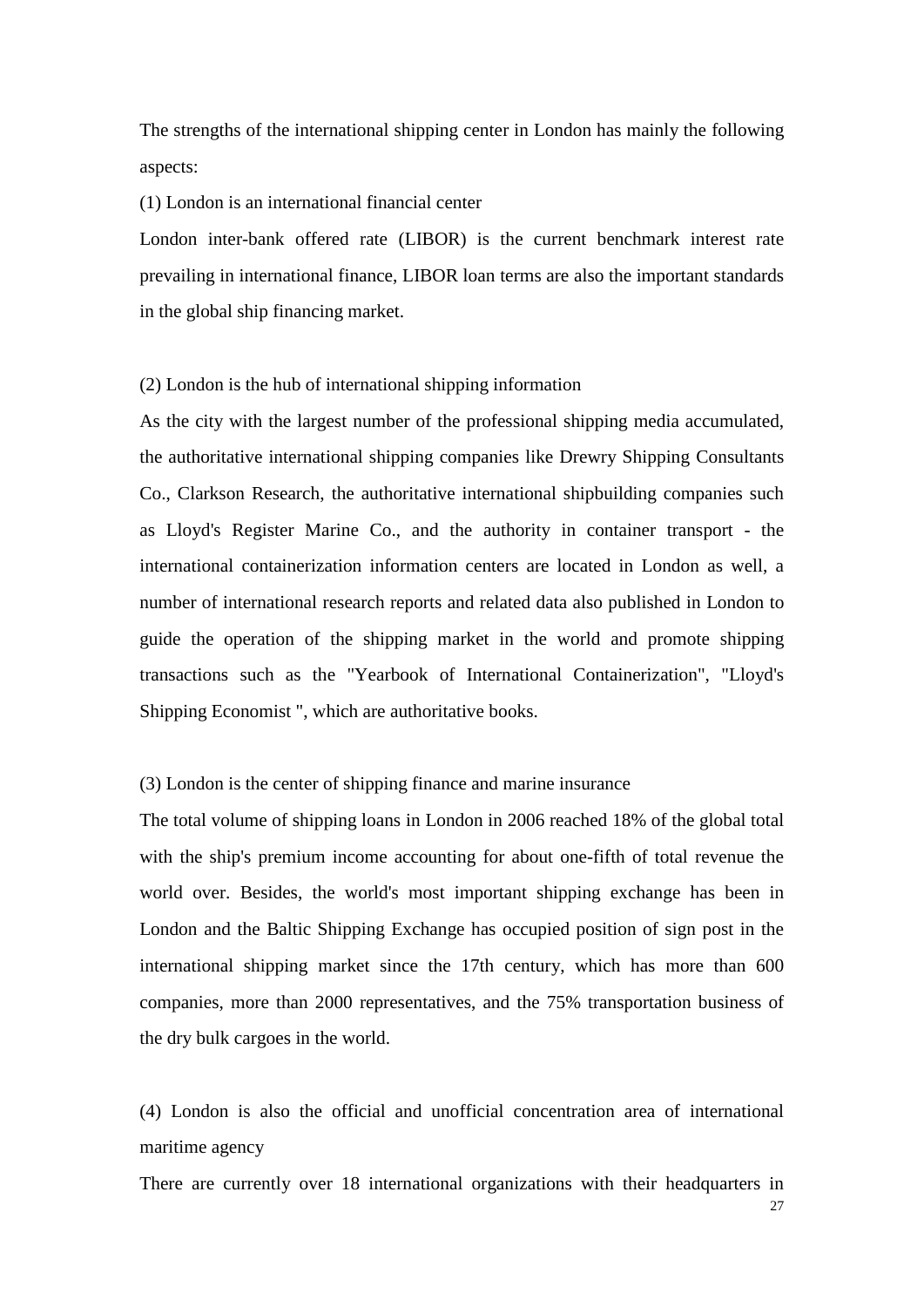London, the only professional maritime agency under the United Nations- the International Maritime Organization had set its headquarter in London as well. Therefore, it is seated in the service center of international maritime law, and in the disputes, the application of any international laws in the United Kingdom are more extensive than that of any international laws in other countries. In addition, the world's largest shipping broker companies are in London as well, which has completed the contracts of more than half the cruise ship transportation and more than a third dry bulk transportation. Besides, the only specialized maritime agency under the United Nations-the International Maritime Organization headquartered in London. London is the international maritime legal services center the world over. In the solution of the maritime disputes, the application of British law is more extensive than laws of any country in the world. In addition, the largest international shipping agent company is based in London. London completed the world's 50% of tanker transportation contracts and 30%-40% of the dry bulk transportation contracts are fulfilled in London.

#### **3.1.2 Situation of Shanghai shipping development**

Early in May, 1994, during the inspection in Shanghai, Premier Li Peng advanced that an international shipping center should be built in Shanghai. In November that year, the Ministry of Communications conducted research and consultation with the related leaders in Shanghai and reached a preliminary agreement on a research report, which pointed out the logistics system with developed shipping market and improved container logistics as well as extensive flights, routes should be strived to be built in Shanghai international shipping center and become the international shipping hub. Certain conditions have been achieved in both hardware and software, such as complete ports and piers, the storage area, collection, distribution and transportation conditions and the deep water channel, etc, which should also be equipped with sound management and services for support.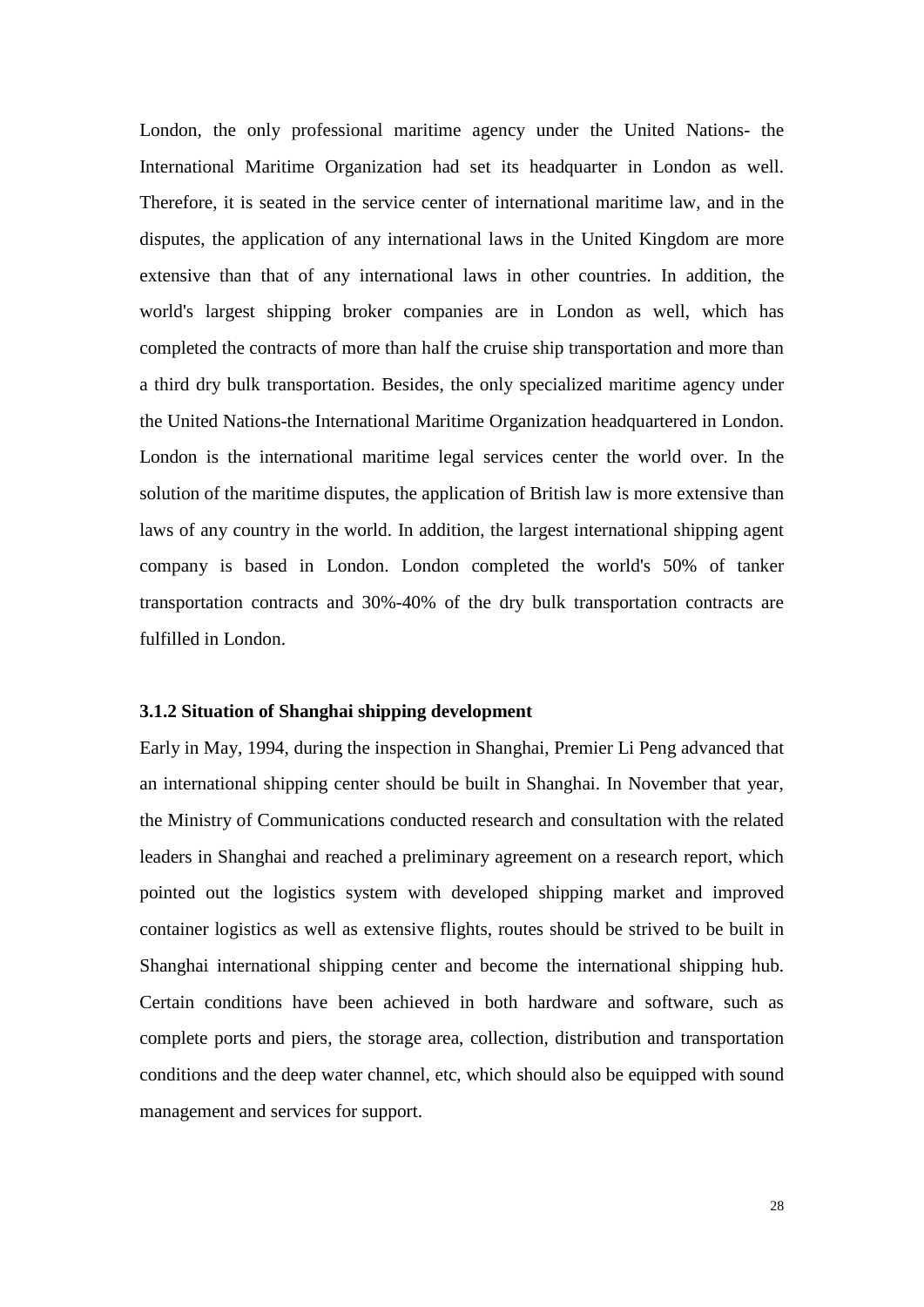The biggest problem encountered in the process of building Shanghai international shipping center is that there is not shorelines of over 15 meters in Shanghai, then the container deep-water port can not be achieved, and later the Yangshan Island in Zhoushan maritime space became the ideal site for construction of deepwater port in August, 1995.<sup>[23]</sup>. In early 1996, construction of international shipping center was launched, and in September 1997, Jiangsu province, Zhejiang province, Shanghai and other provinces and cities jointly set up the combinative administrative bodies of container ports in the first case nationwide – Shanghai port, and "Pre-feasibility Study Report of the First Phase Project in Yangshan Deep Water Port Area", " General Planning of The Map-out of Yangshan Deepwater Port, Shanghai International Shipping Center", " Pre-feasibility Study Report of the First Phase Project in Lu Yang Cross-sea Bridge" and the corresponding preparation of reports issued at the end of 1998, and the first phase project of the Yangshan Deep Water Port was approved by the State Council the  $94<sup>th</sup>$  executive meeting in February, 2001, and the Yangshan deep water port project was officially launched in April, 2002, and the first phase of the project in Yangshan Deepwater Port in Shanghai had been completed and opened in 2005, the construction of Yangshan Deepwater Port project was officially completed in December 2008, and then Shanghai realized the real stride from the harbor in the estuary to sea port [23].

It has been shown in the statistics that cargo throughput in Shanghai Port in 2010 surmounted more than 600 million tons, ranking first in the world for four consecutive years, and meanwhile container throughput in Shanghai Port in 2010 reached 29.069 million TEUs, up by 16% with the corresponding time, surpassed the Singapore and ranked first in the world for the first time [24].

## **3.2 Comparison and Analysis of Shipping Center Development between Shanghai and London**

In a sense, the early start in London had some advantage of predominance, while the late start in Shanghai with the rapid development also showed the associated subsequent advantage, where the strengths of the hardware were compared between

29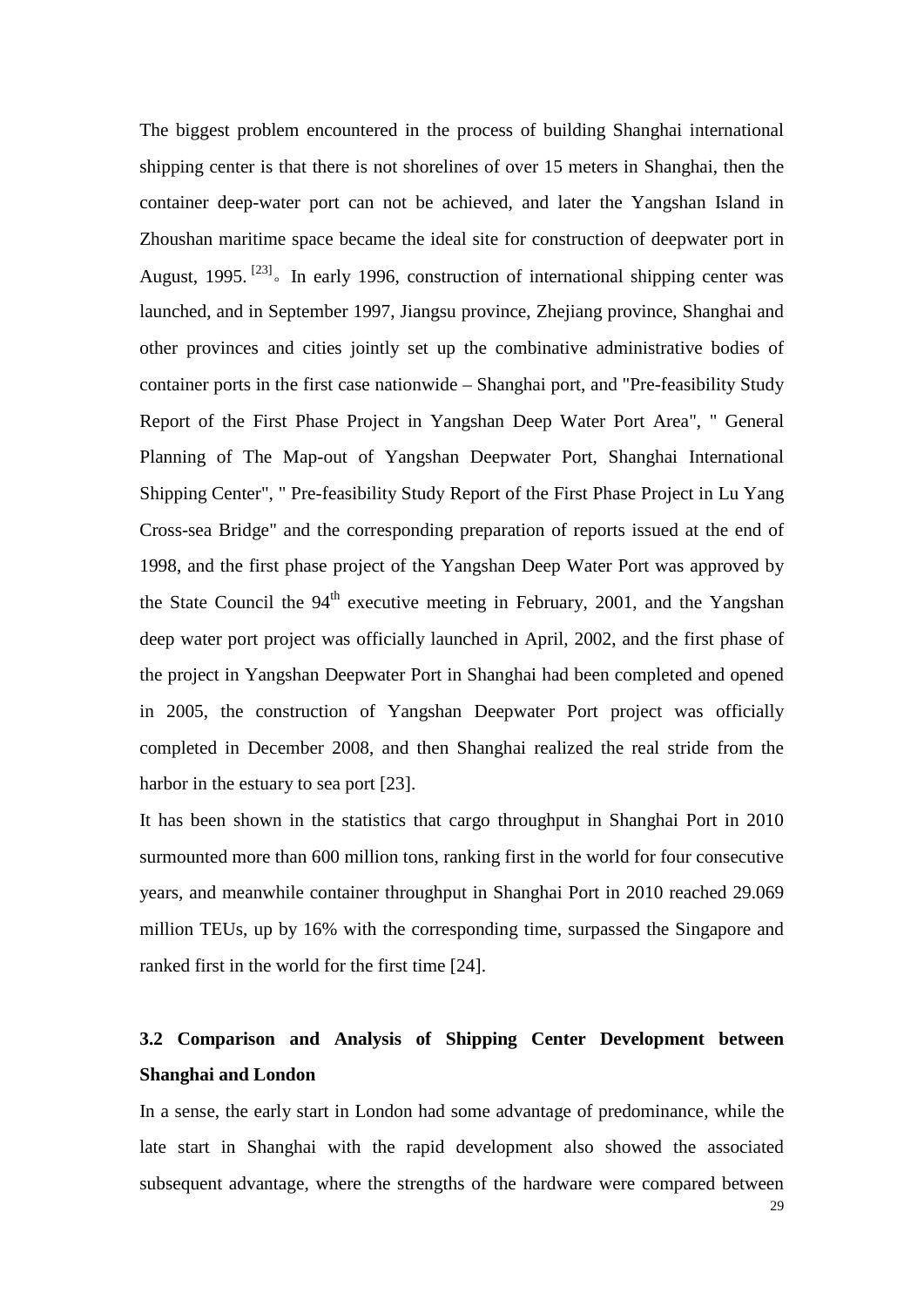Shanghai and some of the major ports in China and London, just as shown in Table 3-1. The results showed that the strength in terms of hardware facilities and the like in Shanghai is not lower than that in London, and then the soft environment can still be considered the major gaps currently.

|  |  |  |  |  | Table 3-1 in London and the country's main port on the hardware comparison |
|--|--|--|--|--|----------------------------------------------------------------------------|
|  |  |  |  |  |                                                                            |

|                   | London | Shanghai | Dalian | Tianjin | Qingdao |
|-------------------|--------|----------|--------|---------|---------|
| Container         | >45    | 5        | 39     | 28      | 20      |
| throughput in the |        |          |        |         |         |
| world rankings    |        |          |        |         |         |
| The number of     | 40     | 97       | 40     | 53      | 32      |
| deep-water berths |        |          |        |         |         |
| Navigable         | 12     | 16       | 15.5   | 15.5    | 17      |
| channel depth     |        |          |        |         |         |
| (Unit: M)         |        |          |        |         |         |

The soft environments in international shipping centers between Shanghai and London were briefly compared here, which were listed in the following table.

Table 3-2 Comparison of soft environments in international shipping centers between

Shanghai and London

|        | London                                    | Shanghai                                |
|--------|-------------------------------------------|-----------------------------------------|
|        | the high degree of policy improvement     | less<br>unimproved<br>policy<br>with    |
|        | with high transparency, consummate        | transparency and inadequacy of laws     |
| Manage | legal system                              | and policies                            |
| ment   |                                           |                                         |
| levels |                                           | there are still some faults in economic |
|        | economic benefits, logistics services and | benefits, logistics services and port   |
|        | high integration of port management       | management                              |
|        |                                           |                                         |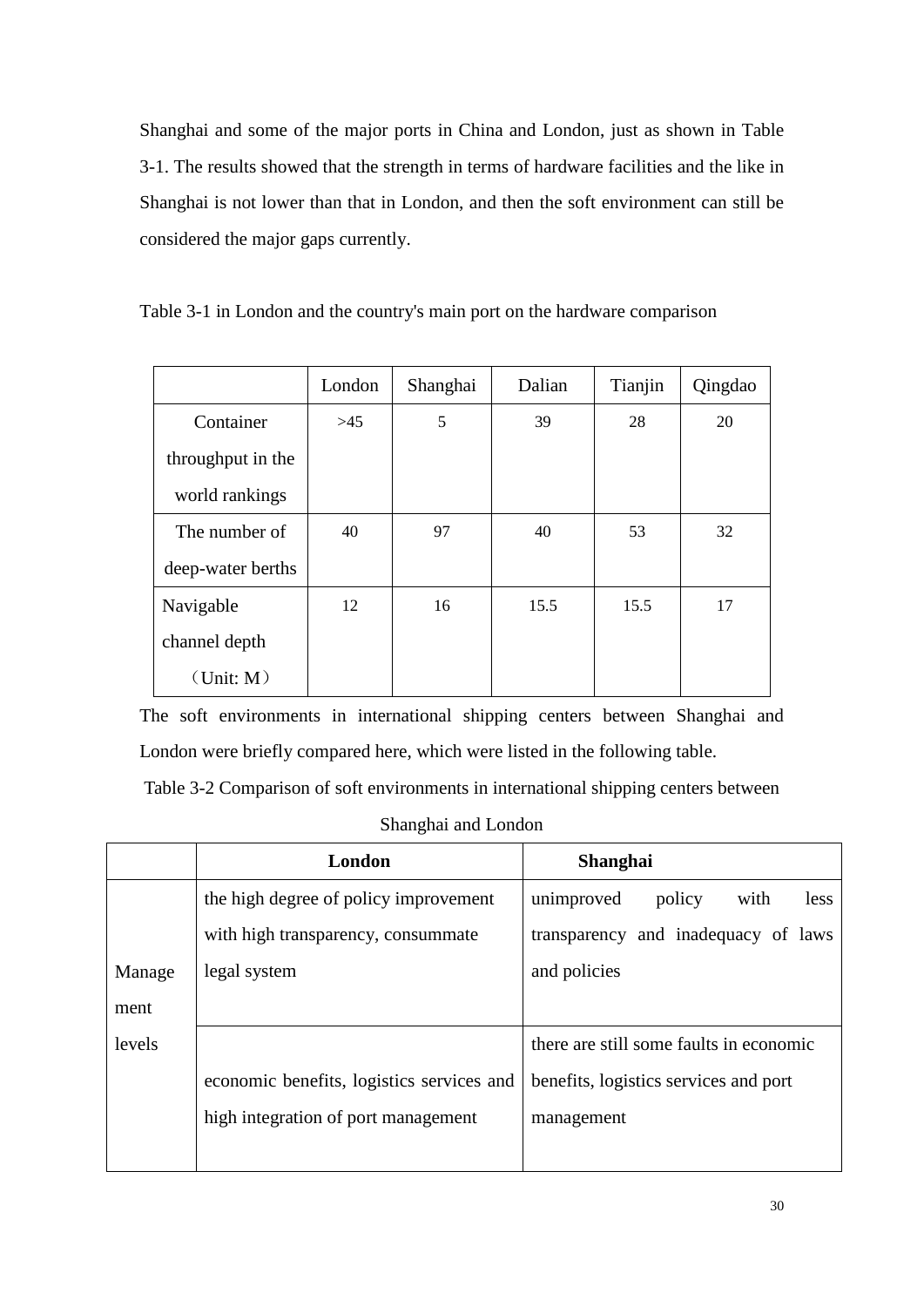|               |                                              | there still exists a certain lack in the role |  |  |
|---------------|----------------------------------------------|-----------------------------------------------|--|--|
|               | economy-orientation,<br>market<br>market     | of government to regulate the market          |  |  |
|               | norms and strong regulation of prices        | behavior and regulate market prices           |  |  |
|               |                                              |                                               |  |  |
|               | highly information-based                     | low information-based                         |  |  |
|               | a long history of financial markets and      | the value-added insurance industry is         |  |  |
| Service       | improved services                            | pretty backward                               |  |  |
| levels        | a high degree of the related convenience     | convenience level of the related services     |  |  |
|               | line<br>with<br>international<br>services in | to be improved with each passing day,         |  |  |
|               | standards                                    | but there is still much room for growth       |  |  |
|               | more than thirty institutions including      |                                               |  |  |
|               | the State University of London, City         | some sixty universities and institutions      |  |  |
|               | University, which foster a lot of talents    | including Fudan University, Shanghai          |  |  |
| Talents       | for the shipping and transport-related       | Maritime and others s, focusing on the        |  |  |
|               | industries, focusing on<br>professional      | comprehensive training                        |  |  |
| <b>Status</b> | training                                     |                                               |  |  |
|               | million working population in<br>1.02        | 23<br>million<br>working population<br>in     |  |  |
|               | London with a high proportion of senior      | Shanghai with the high total number of        |  |  |
|               | personnel                                    | senior personnel                              |  |  |

It can be seen that the monopoly status of London in the international shipping centers has been attained after years of cumulative development, which has been closely related with its economic foundation and historical development and the like, however, the hardware environment in Shanghai has already reached the world-class level, but there is still a far cry from London in the building of the soft environment, which is a relatively long process that cannot be accomplished overnight. For the time being, the comparative analysis of hardware and software environments between London and Shanghai is not many here at home and abroad and the method of AHP will be used here.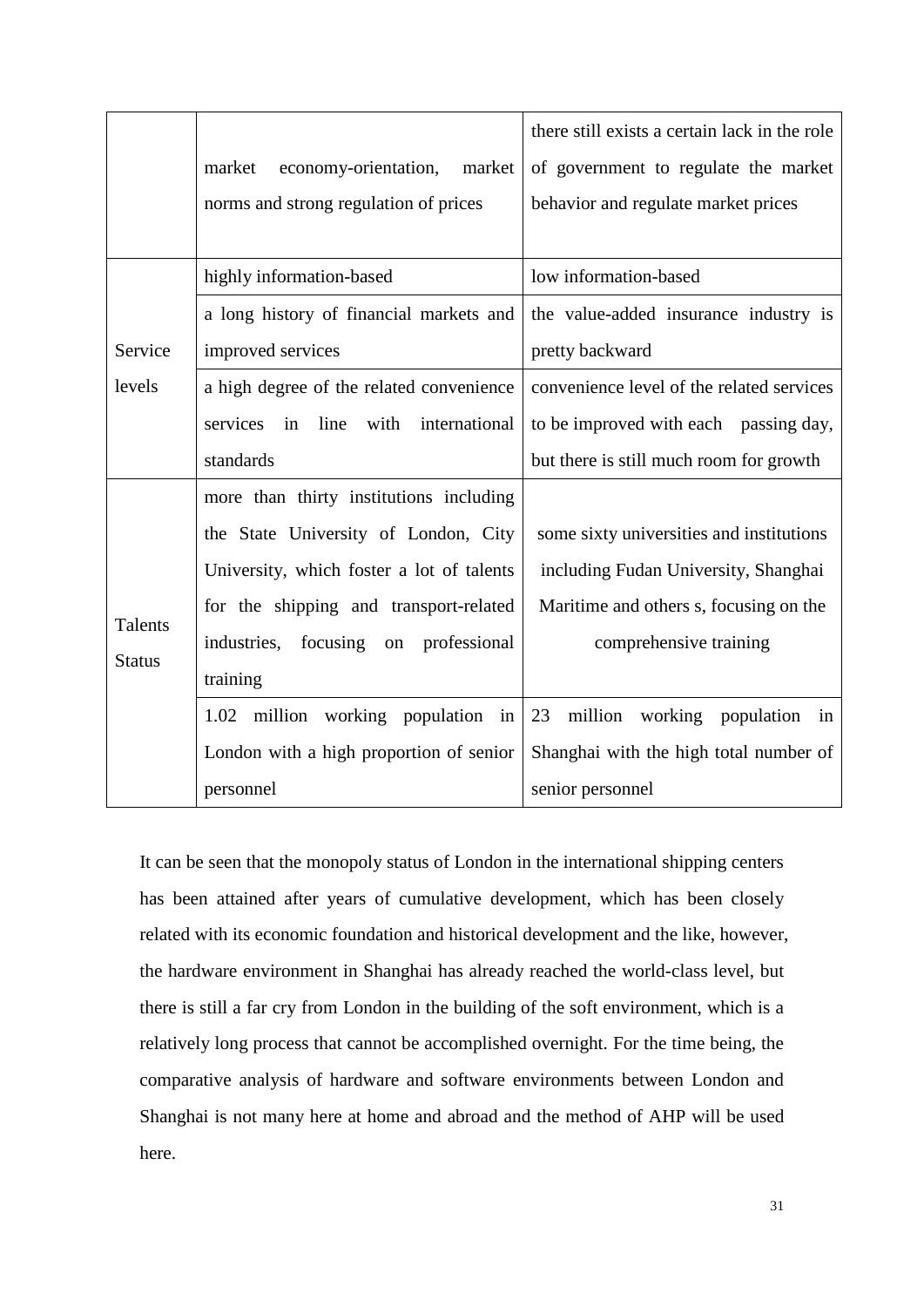#### **3.3 The theoretical basis of AHP (Analytical Hierarchy Process)**

AHP refers to the systematic approach of dividing the target into the multiple objectives or criteria, and then further breaking down into a number of levels in the multiple indicators (or criteria, constraints), and calculating the single-level sequencing (weights) in the gradation and the total sequencing by the abstract quantitative methods of qualitative indicators, as the target (multiple indicators), and optimization of decision-making by multi-programs.

The problem of decision-making is divided into different levels of gradation in the orders of the general objective, sub-goal in various layers, criteria of evaluation to the specific program of transfer devices, and then the priority weight of every element in each gradation against that of elements in the previous gradation through the methods of Eigenvector solution to determine the matrix, and finally the methods of weighted sum and hierarchical add-up are used on the alternative options for the overall weighting, and the greatest in the final weighting is the optimal solution. The so-called "Weight of Priorities" is a relative measurement, which shows the evaluation standard of alternative programs in the certain characteristics or sub-goals, the relative measurement degree of superiority under sub-goals, as well as the relative the degree of measurement of importance compared with the previous layer of targets.AHP is more suitable to the stratified and staggered target system of evaluation indicators, and the target value is hard for quantitative description of decision-making problems. Its use is to build a matrix of judgment and find the largest eigenvalue and its corresponding feature vector W, and it is the weight of the relative importance of indicators in certain levels related to that of the previous level after normalization [25].

The use of AHP will be undergone through the establishment of hierarchy model, followed by the construction of contrast matrix, calculation of the weight vector as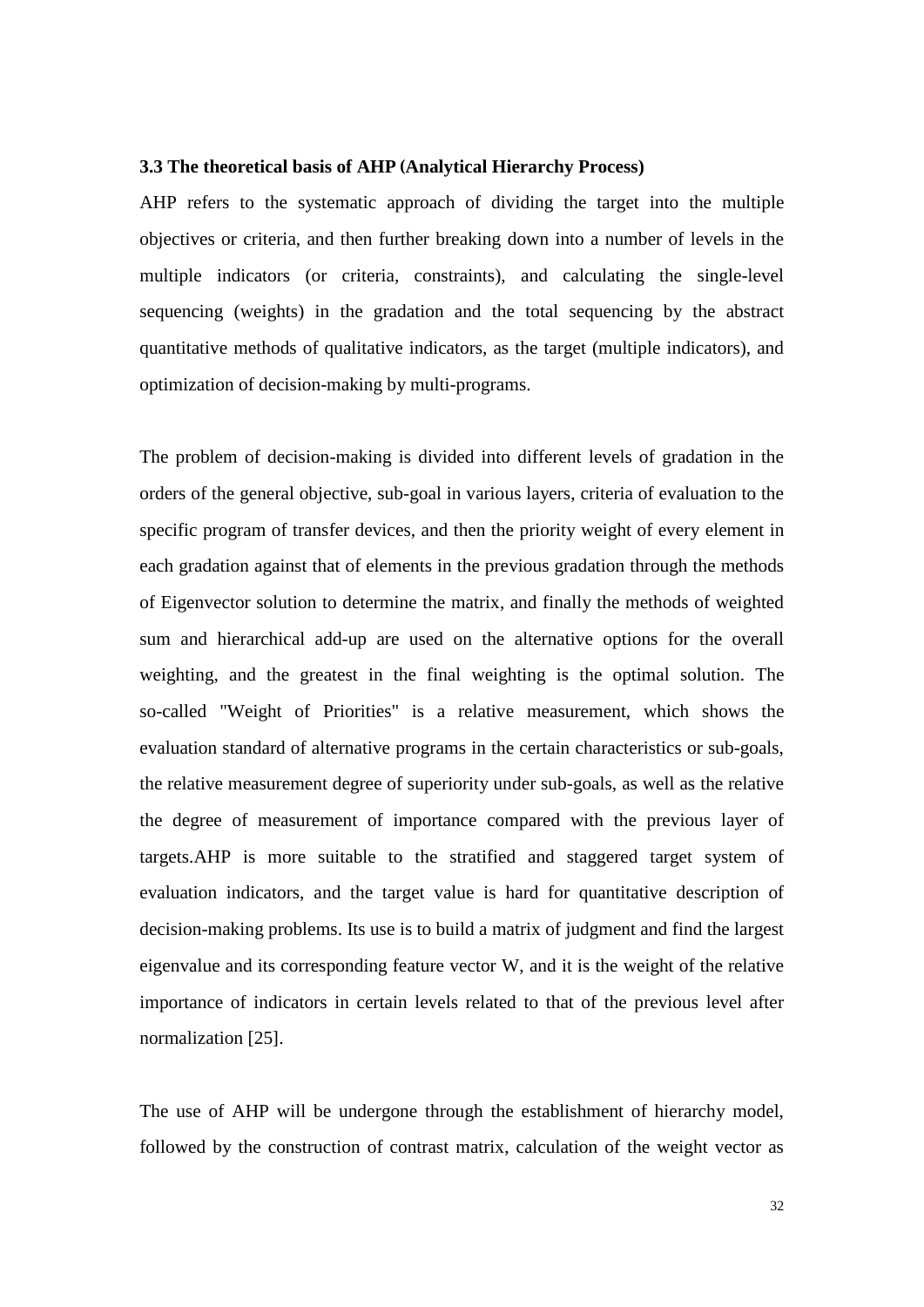well as the consistency test to make up the structural matrix and a couple of steps. Due to space limitations, not too much introduction will be done in this article.

It should be noted here that the contrast matrix is constructed in accordance with 9 grades of importance and its evaluation given by Saaty in the paper. The table of the proportion and scale is just shown in Table 3-3,

<span id="page-33-0"></span>

| The importance of indicators                                   | Quantization value |
|----------------------------------------------------------------|--------------------|
| Equally important                                              | 1                  |
| Somewhat important                                             | 3                  |
| Strongly important                                             | 5                  |
| Highly important                                               | 7                  |
| Extremely important                                            | 9                  |
| Intermediate values between the two $\vert 2, 4, 6, 8 \rangle$ |                    |
| adjacent judgments                                             |                    |

Table 3-3 Chart of Proportion and Scale

#### **[3.4 Building of Evaluation Indicator System](#page-33-0)**

At present, there is not much analysis into the design of indicator system in the study of competitiveness in the international shipping center, Mr. Duan Feng (2005) put forward the evaluation indicator system in the port of Qingdao in his master's thesis "Study on Competitiveness in port of Qingdao", but due to the fact that compared with the concept of shipping center, the concept of port is a lot subtler, so there is some reference but cannot be completely consulted, the writer will innovatively restructure the hardware and software conditions of shipping development in between Shanghai and London in accordance with the relevant foreign language literature and some experience of internship and practice here.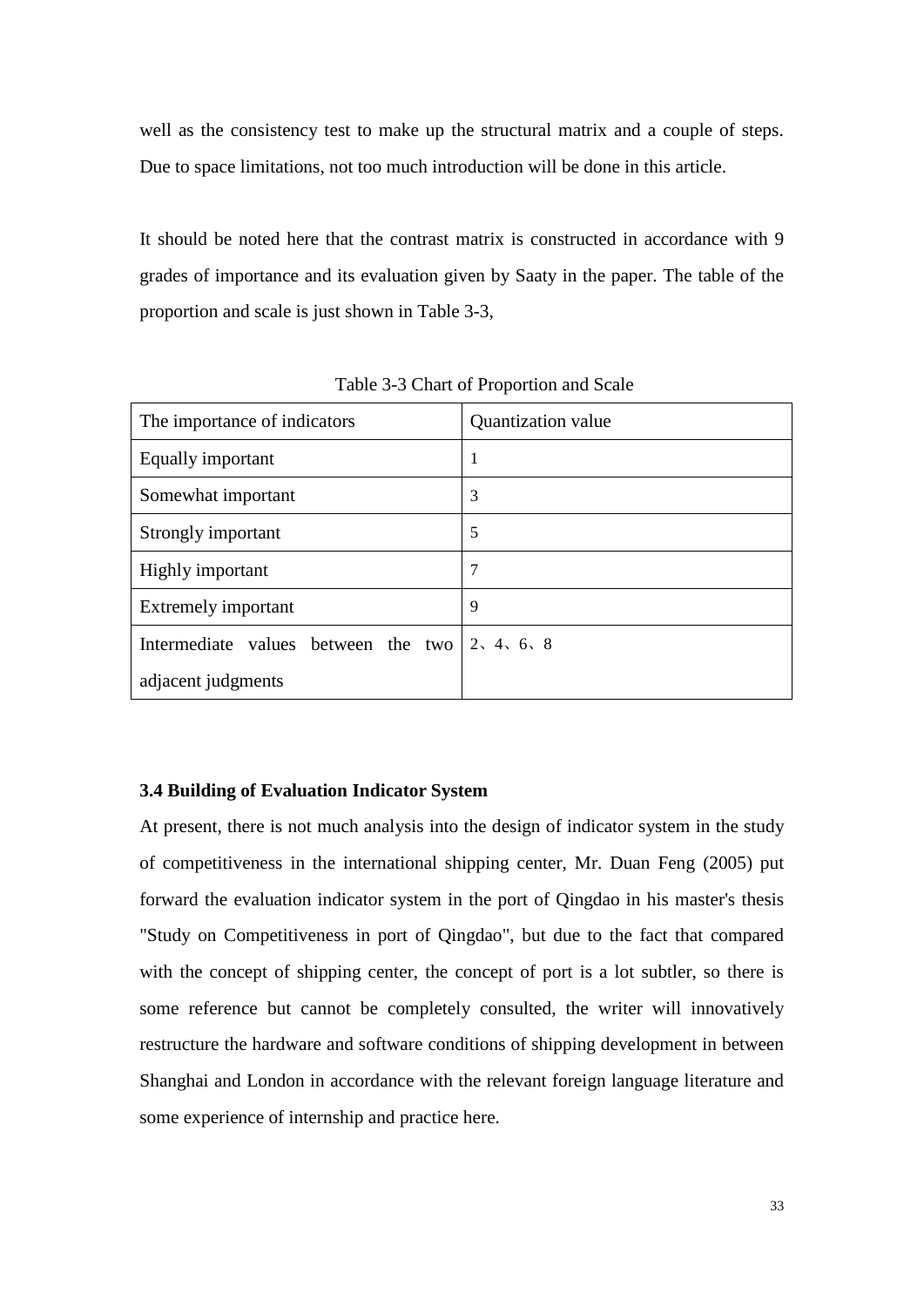#### **3.4.1 Definition of brass-tag indicators**

Brass-tag indicators are clearly visible and measurable indicators that can be measured and calculated, for example, the share of cargo throughput and container throughput in the hub port in the total the world over, the share of the amount of container operations and the like, and refined to the number of international flights, density of international flights, collection, distribution and transportation system in the modern ports, quantity of ship, depth of channel, which also can be some basic indicators measuring the shipping center. According to the basic functions of the international shipping center, the hardware indicator is divided into four aspects: integrated throughput and capacity, collection, distribution and transportation system, electronic information platform and infrastructure.

#### **3.4.2 Definition of soft makers**

The soft indicators shipping center domestically, for instance, the refined various indicators of the cultures in international shipping center of Shanghai and other aspects are quite a few, such as Mr. Jin Zhen dong (2010)divided the soft indicators into the soft power of government and economy in the thesis "Research into the construction and evaluation of soft power indicator system in the international shipping center", Ms. Wu Xiaohui (2004) indicated the indicators of the soft environment should include the six areas such as shipping policies and laws, government services, shipping market, financial environment, information services, human resources and the like in " Construction of the soft environment and the role of government in Shanghai international shipping center", in which the management level, service level and human conditions are comprehensively applied for judgment. Therefore, the indicators for building of the hardware and software conditions in the development of Shanghai and London shipping conditions are just as below: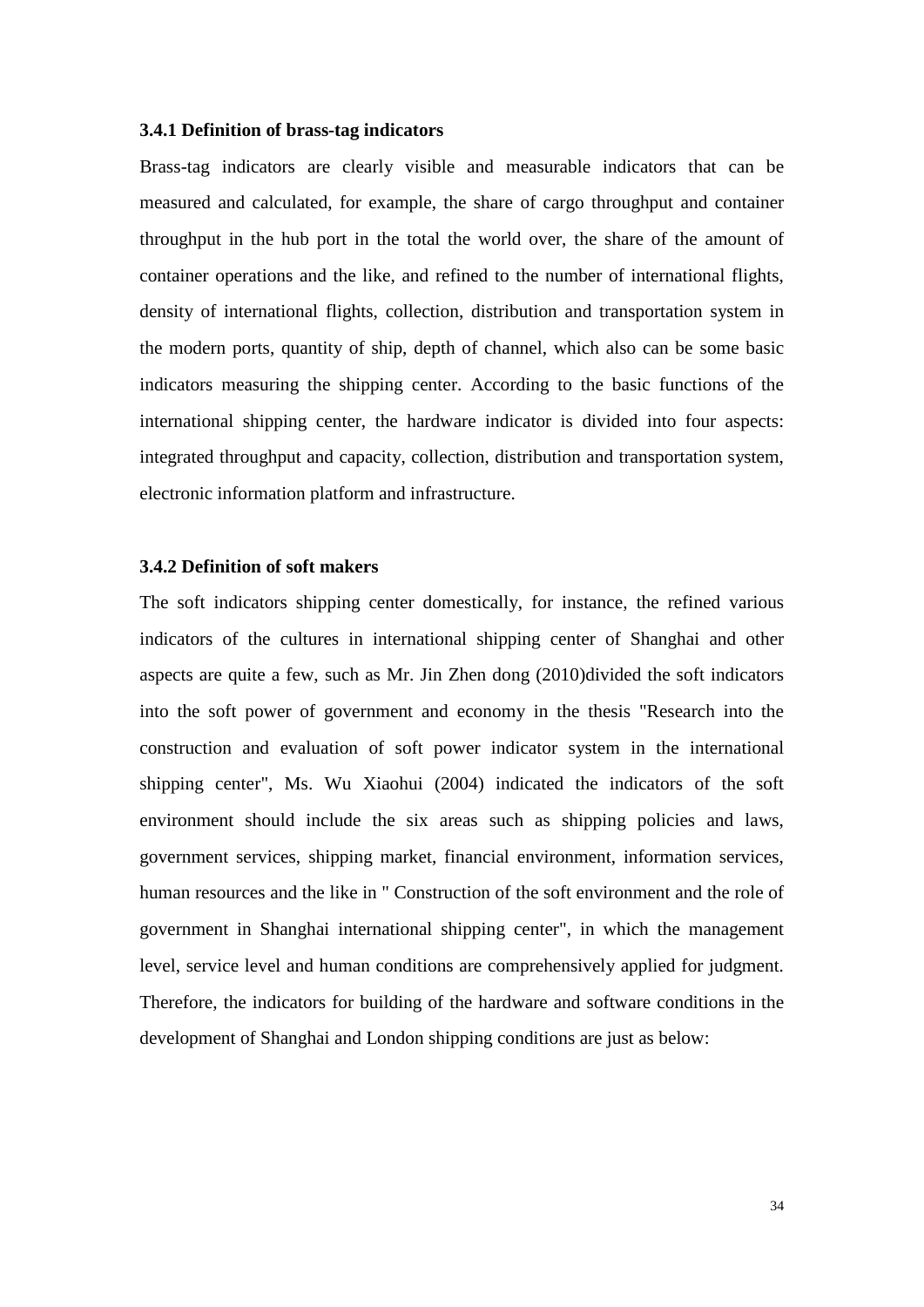

Figure 3-2 Contrast Indicator system of comparison between hardware and software conditions in the development of shipping centers

#### **3.5 Calculation and Discussion of AHPModel**

#### (1) The process of calculation

In the indicators system above, comparison of the competitiveness is the core layer, the hardware and the software indicators are the middle layer, the specific indicators detailed is the sub-rule layer, and what kind of significant differences exist in Shanghai and London were finally discussed, in which the estimate matrix was established and the related numerical values were calculated at various levels. In the contrast of sub-rules, the views of some researchers and workers with practical experiences were consulted in the Shanghai international shipping center, namely, application of expert evaluation method was carried out for the comparison in importance of formula, the estimate matrix was established at different levels, and indicator weights W in single ranking at all levels were respectively calculated, and the maximum eigenvalue is  $\lambda$  max, consistency indicator is CI, consistency indicator ratio is CR, and the results calculated were just as follows: (application of AHP software yaahp0.5.2 for analysis).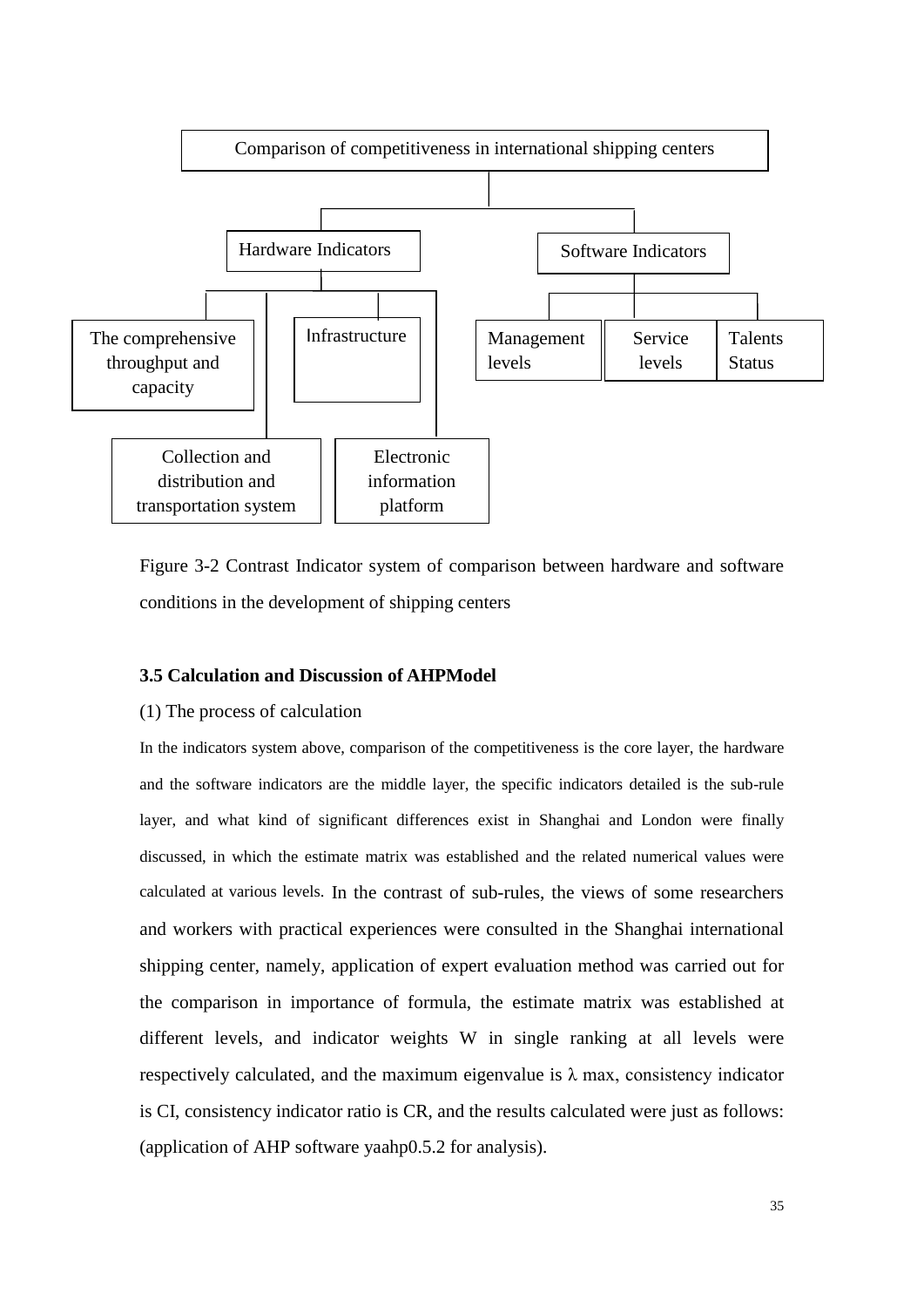| A              | <b>B1</b> | B <sub>2</sub> | W    |                    |
|----------------|-----------|----------------|------|--------------------|
| <b>B1</b>      |           |                | 0.55 | $CR = 0.000 < 0.1$ |
| B <sub>2</sub> | 1/2       |                | 0.45 |                    |

(Table 3-4 Target Layer A-B Matrix)

(Table 3-5 Sub-rule level B1-C Matrix)

| B1         | <b>B11</b>     | <b>B12</b> | <b>B13</b> | <b>B14</b> | W      |                      |
|------------|----------------|------------|------------|------------|--------|----------------------|
| <b>B11</b> |                | 1/4        | 3          | 1/5        | 0.1831 |                      |
| <b>B12</b> | $\overline{4}$ |            | 5          |            | 0.3335 | $\lambda$ max=4.0301 |
| <b>B13</b> | 1/3            | 1/5        |            | 1/4        | 0.1499 | $CR = 0.0113 < 0.1$  |
| <b>B14</b> | 5              |            | 4          |            | 0.3335 |                      |

(Table 3-6 Sub-rule layer B2-C Matrix)

| B <sub>2</sub> | <b>B21</b> | <b>B22</b> | <b>B23</b> | W      |                      |
|----------------|------------|------------|------------|--------|----------------------|
| <b>B21</b>     |            | 8          | 5          | 0.5938 | $\lambda$ max=3.0044 |
| <b>B22</b>     | 1/8        |            | 1/3        | 0.1565 | $CR = 0.0043 < 0.1$  |
| <b>B23</b>     | 1/5        | 3          |            | 0.2496 |                      |

It can be seen from the value of CR, the judgment matrix built from the data in the table above are complete with satisfactory consistency. Then the level of total order is determined here and integrated weighting evaluation can be acquired. In the light of single ranking weight in the various levels, the calculation of the compound weights W in the gradation total order is just as follows: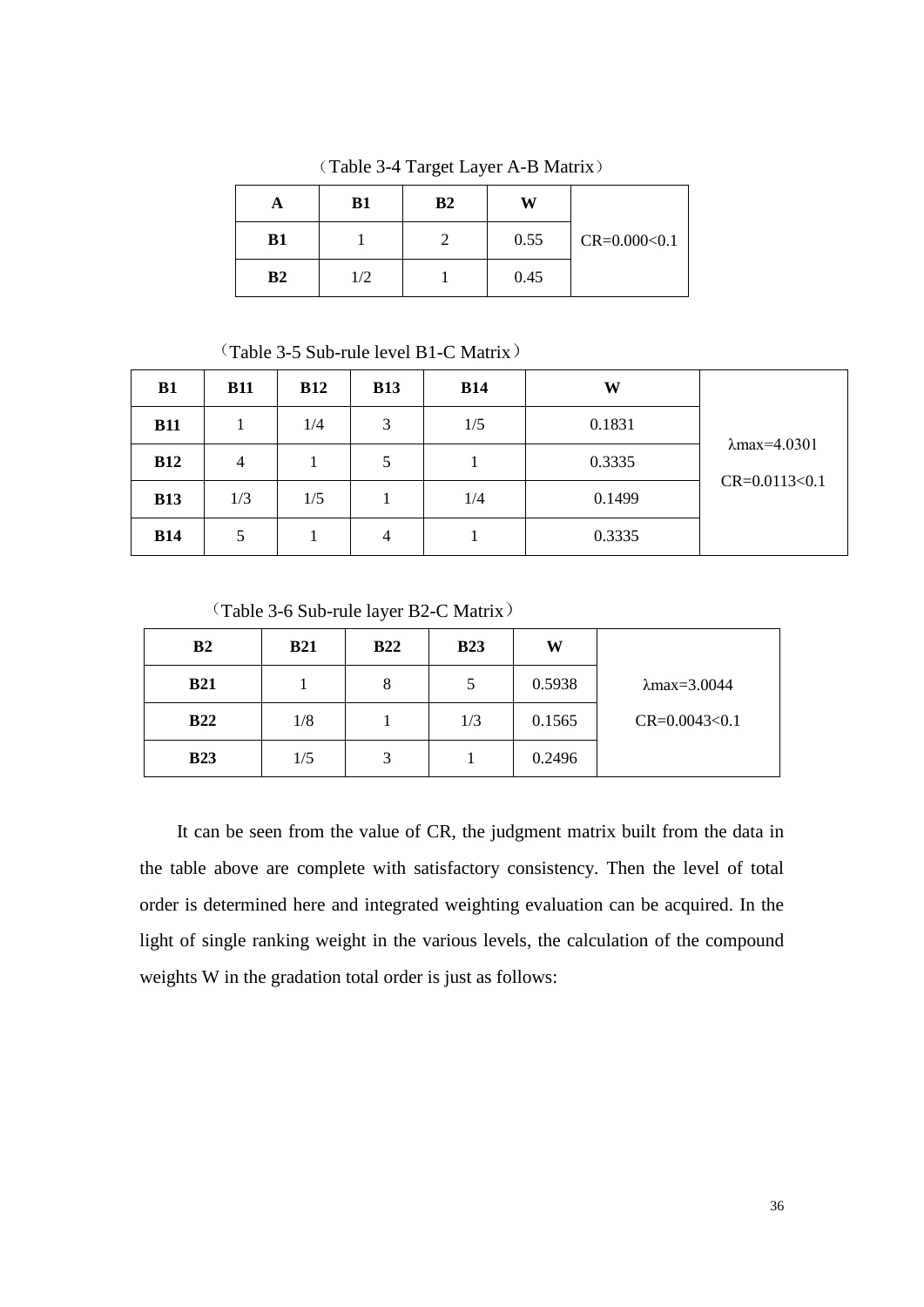| Indicators                                       | Indicators                               | Weight | Indicators                                               | Weight | Sorting<br>weights W |
|--------------------------------------------------|------------------------------------------|--------|----------------------------------------------------------|--------|----------------------|
| competitive<br>ness in the<br>shipping<br>center | C <sub>1</sub><br>hardware<br>indicators | 0.55   | integrated throughput<br>and capacity                    | 0.1831 | 0.101                |
|                                                  |                                          |        | collection, distribution<br>and transportation<br>system | 0.3335 | 0.183                |
|                                                  |                                          |        | Electronic information<br>platform                       | 0.1499 | 0.082                |
|                                                  |                                          |        | Infrastructure                                           | 0.3335 | 0.183                |
|                                                  | C <sub>2</sub>                           |        | Management levels                                        | 0.5938 | 0.267                |
|                                                  | software                                 | 0.45   | Service levels                                           | 0.1565 | 0.070                |
|                                                  | Indicators                               |        | <b>Status of Talents</b>                                 | 0.2496 | 0.112                |

Table 3-7 weights of competitiveness indicators in the international shipping center

It can be seen that the management level is the core indicator affecting the competitiveness, then followed by an indispensable role of infrastructure, collection, distribution and transportation system in shipping competitiveness, and subsequently followed by state of personnel.

During the process of paper drafting, five experts and scholars in shipping management were invited to score the hardware and software conditions in Shanghai and London, and the range of scores is from point 1 until 9, "9"represents absolute possession of competitiveness, "8" very competitive, "7" more competitive, "6" a little competitive, "5" general competitiveness, "4" is not much competitive edge, "3"less competitive, "2" little or no competitiveness, "1" absolutely no competitiveness. Then average their scorings and we can get the following tables:.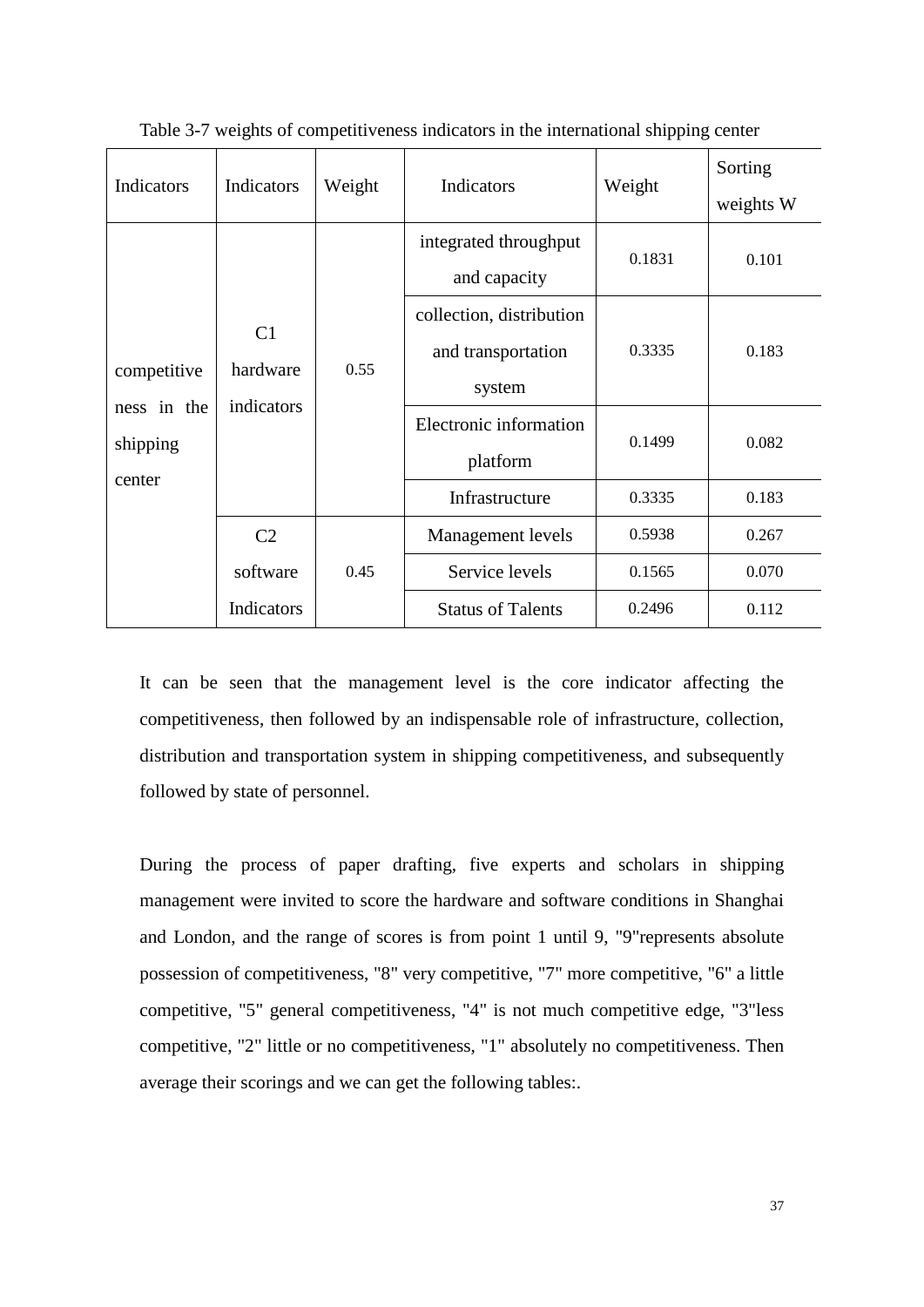| City     | Integrated<br>throughput and<br>capacity | Collection,<br>distribution<br>and<br>transportation<br>System | Electronic<br>information<br>platform | Infrastr<br>ucture | Manage<br>ment<br>levels | Service<br>levels | <b>Status</b><br>of<br>Talent<br>S |
|----------|------------------------------------------|----------------------------------------------------------------|---------------------------------------|--------------------|--------------------------|-------------------|------------------------------------|
| Shanghai | 9                                        | 6                                                              | 5                                     | 7                  | 6                        | 5                 | 5                                  |
| London   | 7                                        | 9                                                              | 8                                     | 8                  | 9                        | 8                 |                                    |

Table 3-8 scoring of various competition indicators in London and Shanghai by experts in the shipping center

Table 3-9 Scoring situations in London and Shanghai

|          |                                          | Collection,                                |                                       |                    |                          |                   |                                |                |
|----------|------------------------------------------|--------------------------------------------|---------------------------------------|--------------------|--------------------------|-------------------|--------------------------------|----------------|
| City     | Integrated<br>throughput and<br>capacity | distributi<br>on and<br>transport<br>ation | Electronic<br>information<br>platform | Infrastru<br>cture | Manage<br>ment<br>levels | Service<br>levels | <b>Status</b><br>of<br>Talents | Total<br>score |
|          |                                          | System                                     |                                       |                    |                          |                   |                                |                |
| Shanghai | 0.906                                    | 1.101                                      | 0.412                                 | 1.484              | 1.603                    | 0.352             | 0.562                          | 6.220          |
| London   | 0.705                                    | 1.651                                      | 0.660                                 | 1.267              | 2.405                    | 0.563             | 0.786                          | 8.237          |

#### **3.5.2 Results and discussion**

It can be seen from the above that the competitiveness score of Shanghai international shipping center is 6.220 in the case of a total score of 9, while the competitiveness score of the international shipping center in London is 8.237. Therefore, compared with that in Shanghai, the competitive advantages in international shipping London in London were still very obvious, which is closely bound up with many years of great development and accumulation in London, which to some extent reflects that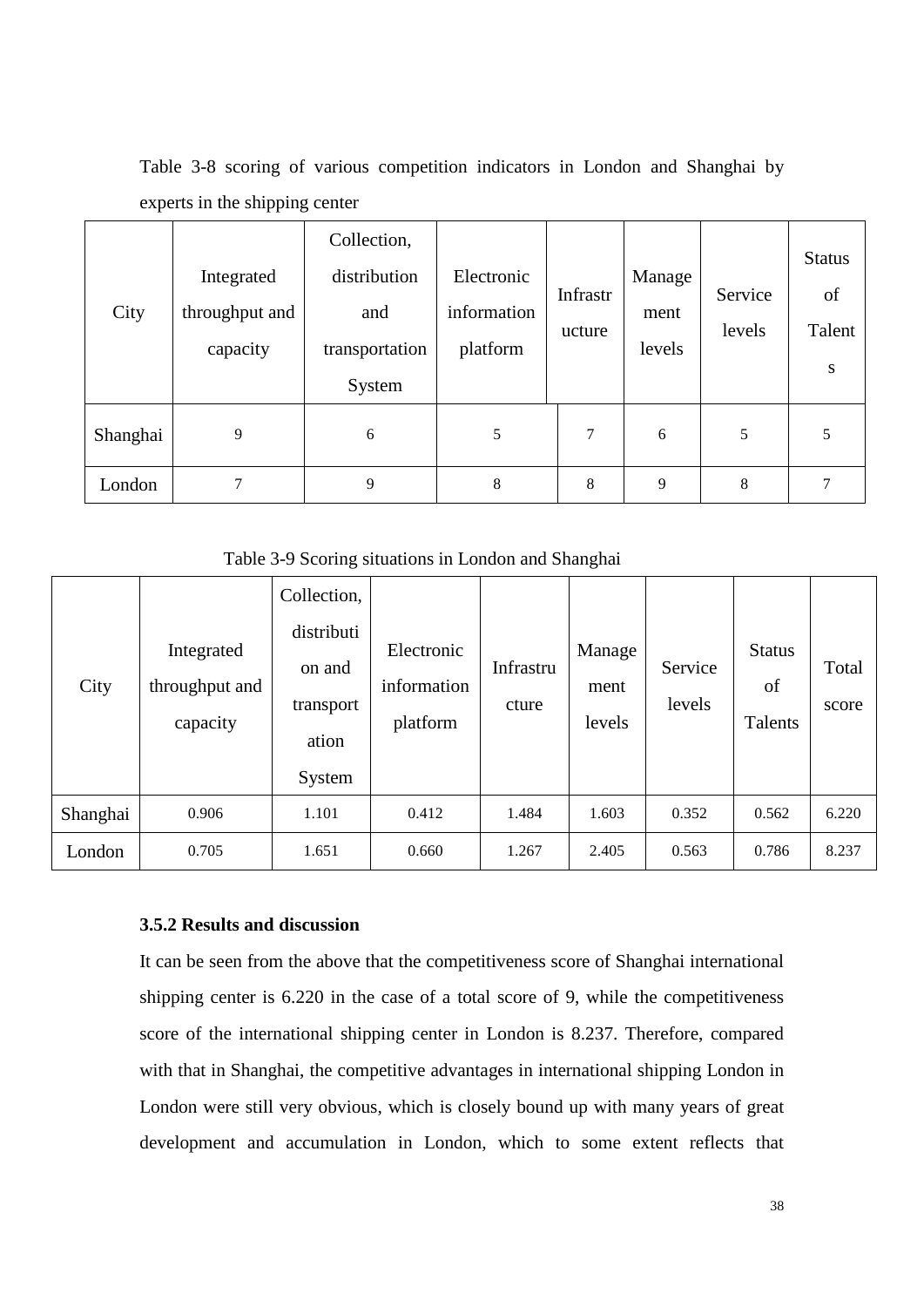Shanghai has not yet to be among the leading ranks in international shipping center and it still remained to be strengthened in many ways.

(1) Shanghai is still in the initial stage of development in international shipping center The leading international shipping center in Shanghai is still in its infancy, which is in the era of shifting from the core functions of international shipping center in the first generation to international shipping center in the second generation, but its function is positioned to become the international shipping center in the third generation with a number of integrated functions such as logistics collection and distribution, industry-driven advancement, shipping services, management and coordination. Shanghai has had some advantages like a certain location, deep-water port and economic hinterland and others, but the upgrade process there are still many obstacles in the process of upgrading, which makes extremely difficult for Shanghai to complete the task of the international shipping center in 2020.

(2) There still exists obvious insufficiency in collection, distribution and transportation system as well as electronic information platform in Shanghai Shanghai. has certain advantages in overall throughput and capacity, infrastructure, etc, in terms of comparison with the hardware environment, therefore the large-scale building-up is obviously not that important, but the collection, distribution and transportation system as well as electronic information platform needs to be strengthened. This helps to remind Shanghai to avoid duplicated construction of scales, waste of human and material resources to capital and less economic efficiency.

Collection, distribution and transportation system is core that relates the future and destiny of the port as well as the important prerequisite of achieving the functions of international shipping center in the third generation. The following table is comparison of the collection, distribution and transportation system structure in international shipping center.

Table 3-10 comparison of collection, distribution and transportation structure in international shipping center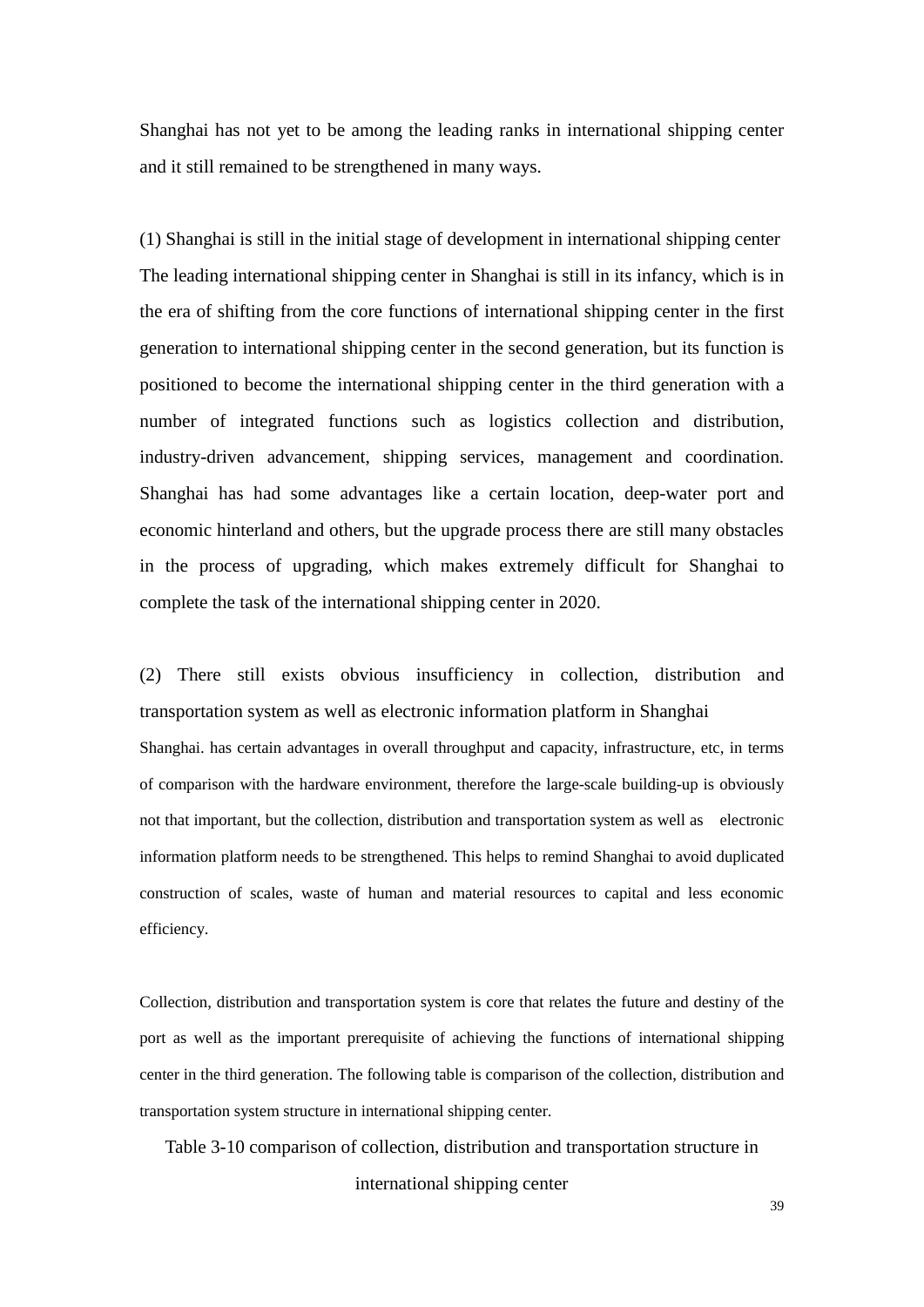|                 | proportion of collection, distribution and transportation |                             |         |  |  |  |
|-----------------|-----------------------------------------------------------|-----------------------------|---------|--|--|--|
| Title           | structure                                                 |                             |         |  |  |  |
|                 | road                                                      | waterway                    | railway |  |  |  |
| Singapore       | 3                                                         | 95                          | 2       |  |  |  |
| New York        | 78                                                        | $\mathcal{D}_{\mathcal{L}}$ | 20      |  |  |  |
| Rotterdam<br>47 |                                                           | 45                          | 8       |  |  |  |
| Shanghai<br>85  |                                                           | 10                          |         |  |  |  |

It can be seen from above that collection, distribution and transportation system of containers in Shanghai depends heavily on the highway, and the share held by the road is too high making urban transport face a lot of pressure; abutment between trunk and feeder docking port in local area is not that smooth. Trunk and feeder port has not yet been abutted, coastal port has witnessed the rapid development in Shanghai, but the development of inland waterway network cannot be compared with that in Jiangsu and Zhejiang provinces. Gradation in inland waterways is relatively low, which cannot be equally abutted with inland waterways in Jiangsu and Zhejiang provinces. Railway transport is the weakest, which has not yet entered the container port terminal, and container sea-rail transport with high cost and small volume of transport, which the advantages like the long distance, high-volume, low cost and fast transportation in the trunk transport has not yet been given full play. With the industrial upgrading in Shanghai and Yangtze River Delta region, industries with large-scale input and output in raw materials has gradually shifted to the central and western regions, then the distance of collection, distribution and transportation in Shanghai international shipping center gradually increase, which urgently needs the medium-long-distance transport ways like waterways and railway to support the collection and distribution system. And it needs to be improved.

(3) Management levels in Shanghai needs to be improved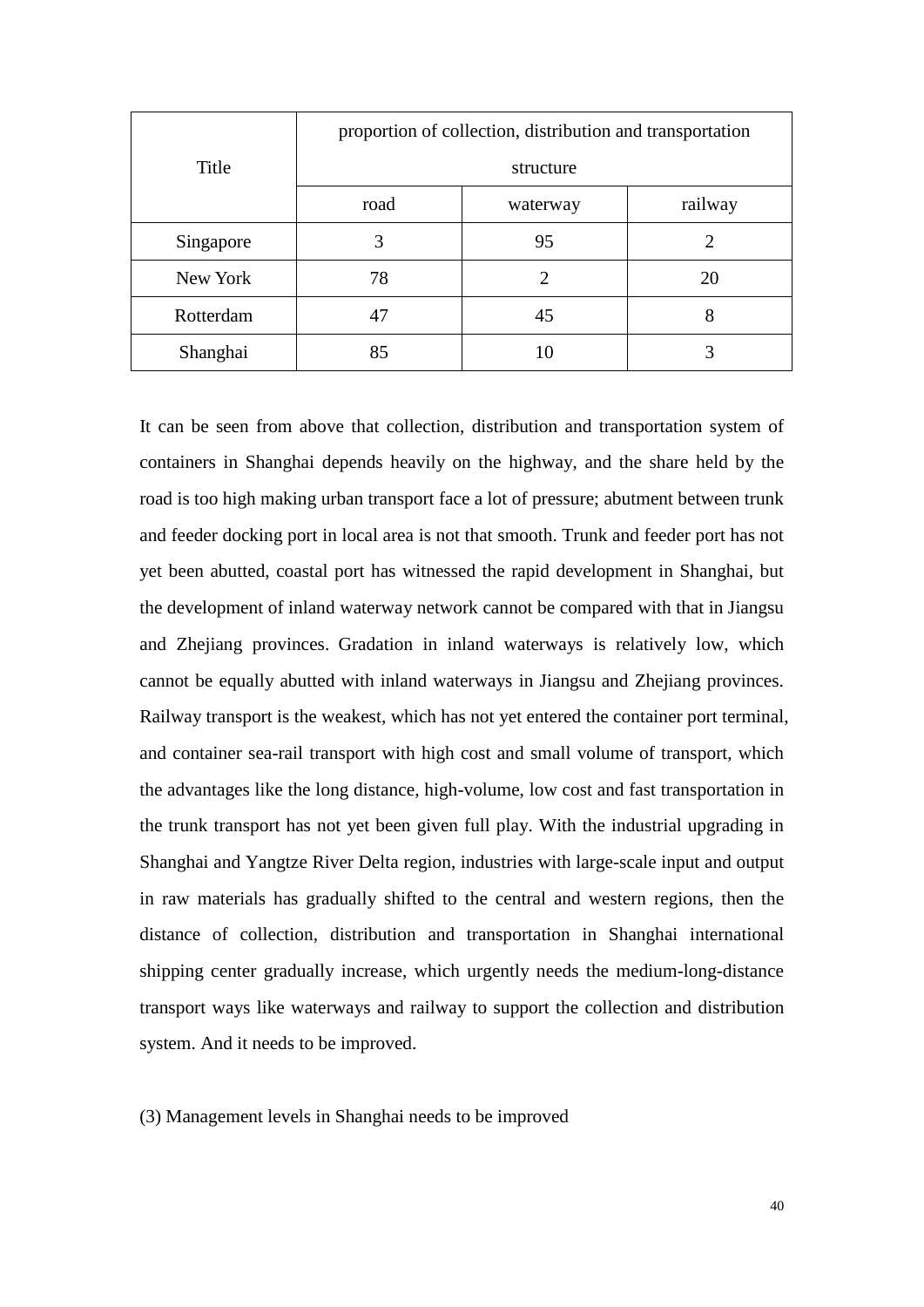In the soft environment, the level of management in London is much higher than that in Shanghai and service levels and personnel are no exception. And what needs to be improved in Shanghai is the soft environment and low management level is currently the biggest bottleneck, which has had a significant association with historical factors, policy environment and the like, therefore, it is currently the first and imperative task to proceed from the reality of the current situation and strive to improve the management level.

Management function is the "glue" for all sub-systems functions in resource allocation, which can bring along the effective functioning of other subsystems by improving management capabilities, thus achieving the global allocation of resources in Shanghai international shipping center of the third generation.

In the institutional co-operation in the port, Shanghai international shipping center covers the geographical scope across two provinces and one city of Shanghai, Zhejiang and Jiangsu. Since the construction of Shanghai international shipping center, the long-term strategy of the construction and development focusing on"Shanghai as the center, Zhejiang, Jiangsu as the two flanks" has been taken, but in fact, the relationship between "center" and "wings" is all very subtle, and the implementation of the strategy was extremely difficult without efficient, effective cross-regional agencies of coordination and regulation.

Currently, its own port and shipping brand has been formed in the northern and southern flanks respectively in Shanghai international shipping center, and "Ningbo-Zhoushan Port" brand was played in Zhejiang province, while "Suzhou port" brand was played in Jiangsu province. As early as in 2006, on the operation platform of Shanghai, port management authorities of 16 cities in Yangtze River Delta co-founded the Yangtze River Delta joint conference system of port management departments, however, due to the administrative barriers between two provinces and one city and intersection of economic hinterland, this meeting system performs

41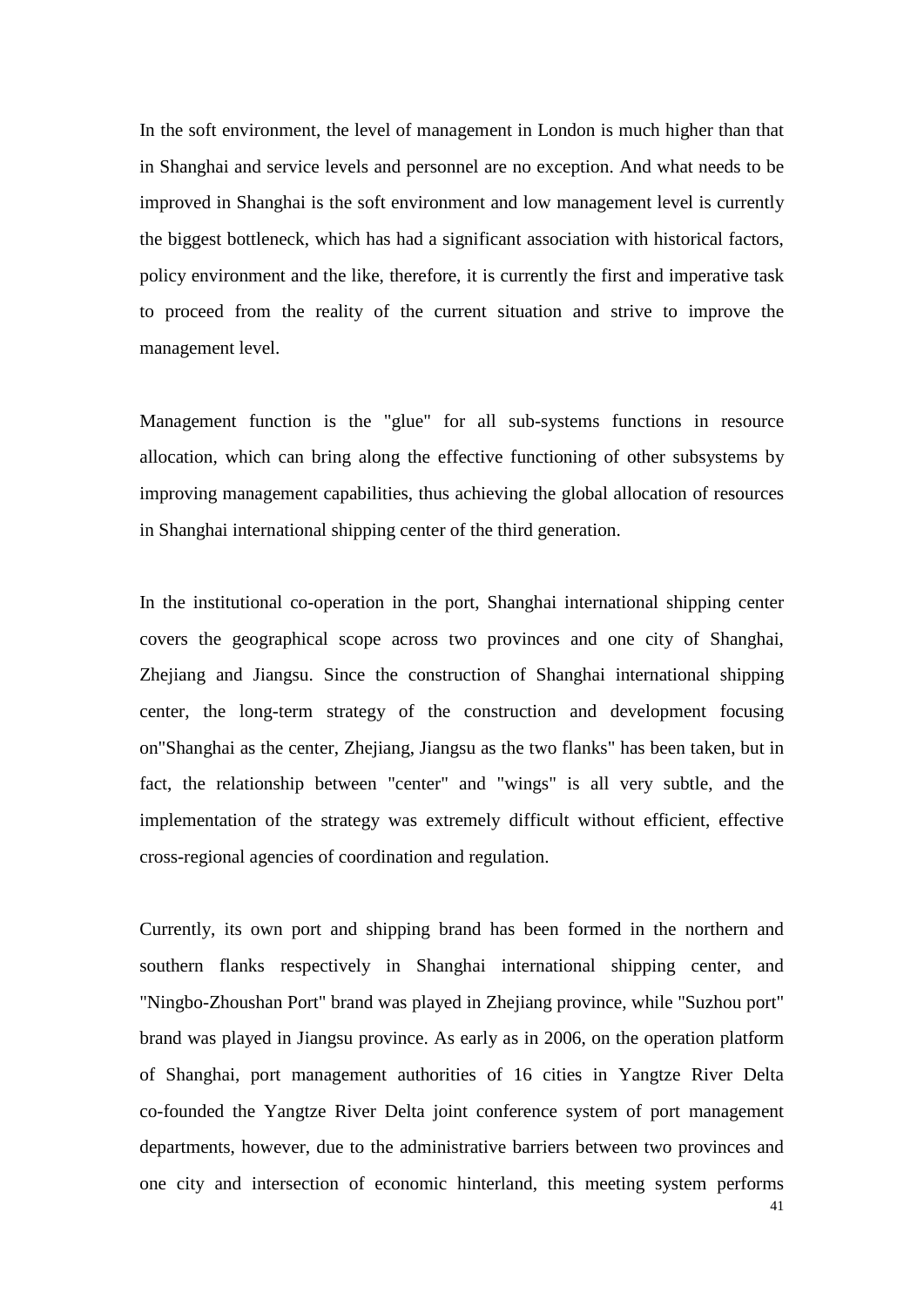practically no function, the overall advancement and integration of resources is currently to have difficulty progressing. The port layout and shipping services in Shanghai international shipping center cannot be effectively integrated, with the unnecessary gradations, overlapping functions, which is difficult to form a rational network of 'hub- feeder port-feeder port". Slow promotion in port cooperation cannot gain the initiative for t Shanghai international shipping center in the world shipping market, and affect the radiation of urban services in Shanghai to the Yangtze River Delta, Yangtze River Valley and the whole country. While interaction and interlink in the development of international key ports are very common, such as port of New York and New Jersey in North America, port of Rotterdam and Antwerp in Western Europe, port of Busan and Gwangyang in South Korea, which are all a sizeable port cluster for the formation of an integrated shipping center.

In the shipping management system, there exists excessive gradation and agencies of various departments in the construction and management of Shanghai international shipping center, separation state in the construction, management and operation, fragmentation of the state management functions. In Yangshan bonded port, actual authority in Management Committee in Bonded Area is not in place and doesn't have the appropriate authority, which cannot play the roles of unified development, administrative functions and overall co-ordination and constraint the smooth development of industrial structure and function layout in port area affect the play of the industry service capabilities.

(4) There is also a big gap in the level of service between Shanghai and London In the service level, Shanghai is also a far cry from London with increasingly diverse services but low in level and a market which has not yet formed a good and high reputation. Currently, the port and shipping industry is still concentrated in ship transport and the port, as well as supporting water transport industry, but the modern shipping service industries like shipping agencies and ship financing, marine insurance, maritime arbitration, maritime shipping information consulting services

42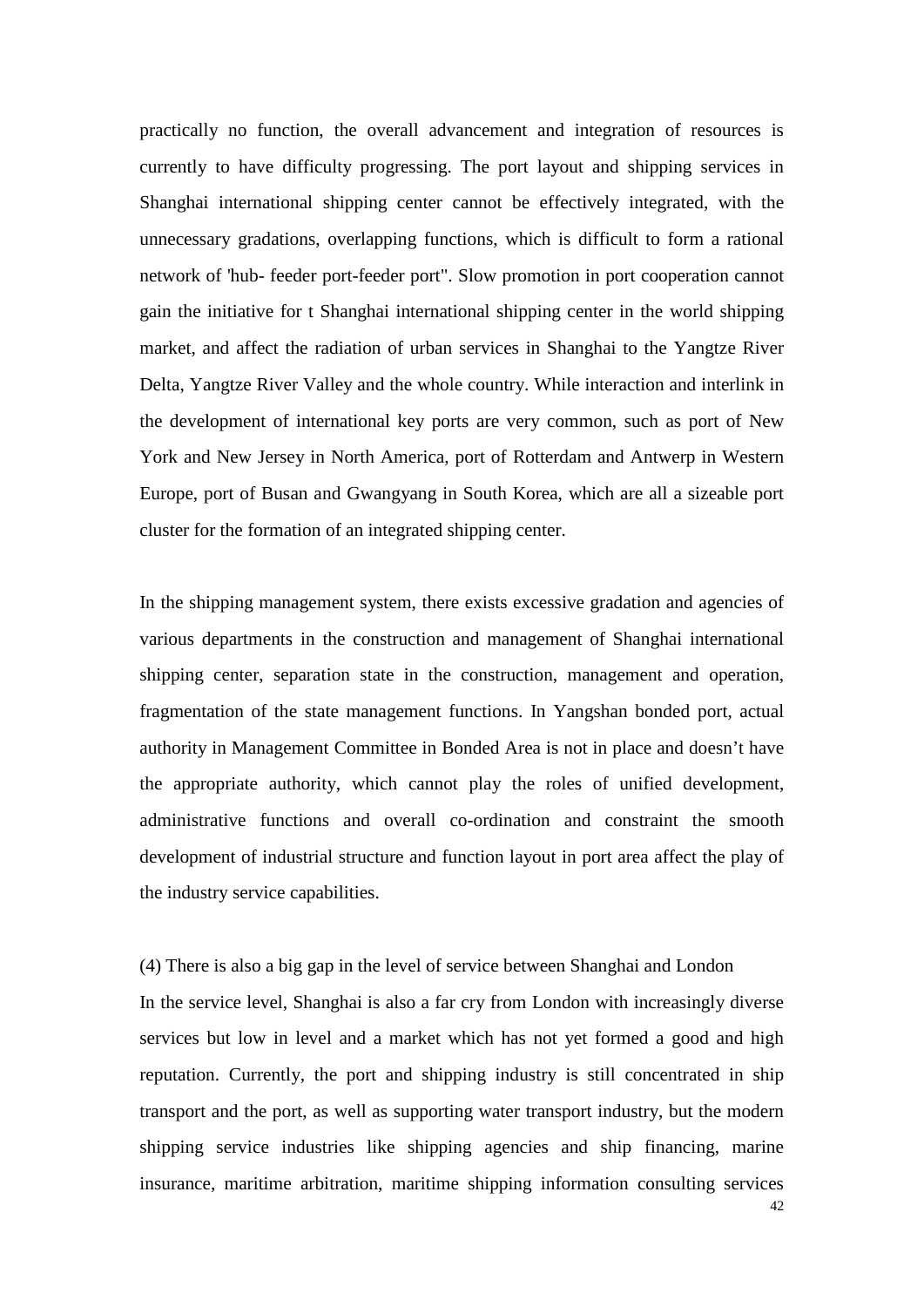and others are also underdeveloped, with the low degree of internationalization. Besides, international shipping industry is capital-intensive and technology-intensive industries, while large-scale trends in the ship tend to be more and more intense, so the demand for capital by port and shipping industry has been on the increase, then the financial services like ship financing, marine insurance and others came into being accordingly. However, due to the above-mentioned constraints of lower internationalization, thus it limited the development of the financial services and led to the situation that many state-owned shipping companies can only detour to London to carry out ship financing business.

#### (5) Personnel situation in Shanghai has yet to be improved

It can be seen from the contrast of talents conditions that London is still the highland as well, high-level personnel in the port design and planning, shipping management, logistics and other important areas are still very scarce in Shanghai. There are a lot of integrated talents, but lack in the supply of expertise talents, lower than London in operation of practice, with very uneven distribution of service professional resources, which has greatly exacerbated one-way development domestically with a low degree of internationalization. For instance: companies engaged in the major international ship management in Shanghai are mainly based on the internal capital, small in scale with low level and less talent in maritime law and organization with low international level; Severe shortage of professionals in international maritime law, and less maritime law firm of high levels, which is also the important reasons why there exist the gaps in the management and service. According to statistics, some millions TEU containers in mainland China are in transit abroad every year, with the loss of hundreds of millions of dollars a year just in the transfer handling fee,. Second, the service costs are high. In a sense, it fundamentally restricts the development of port and shipping industry, which has seriously affected the upgrading of function construction of Shanghai international shipping center.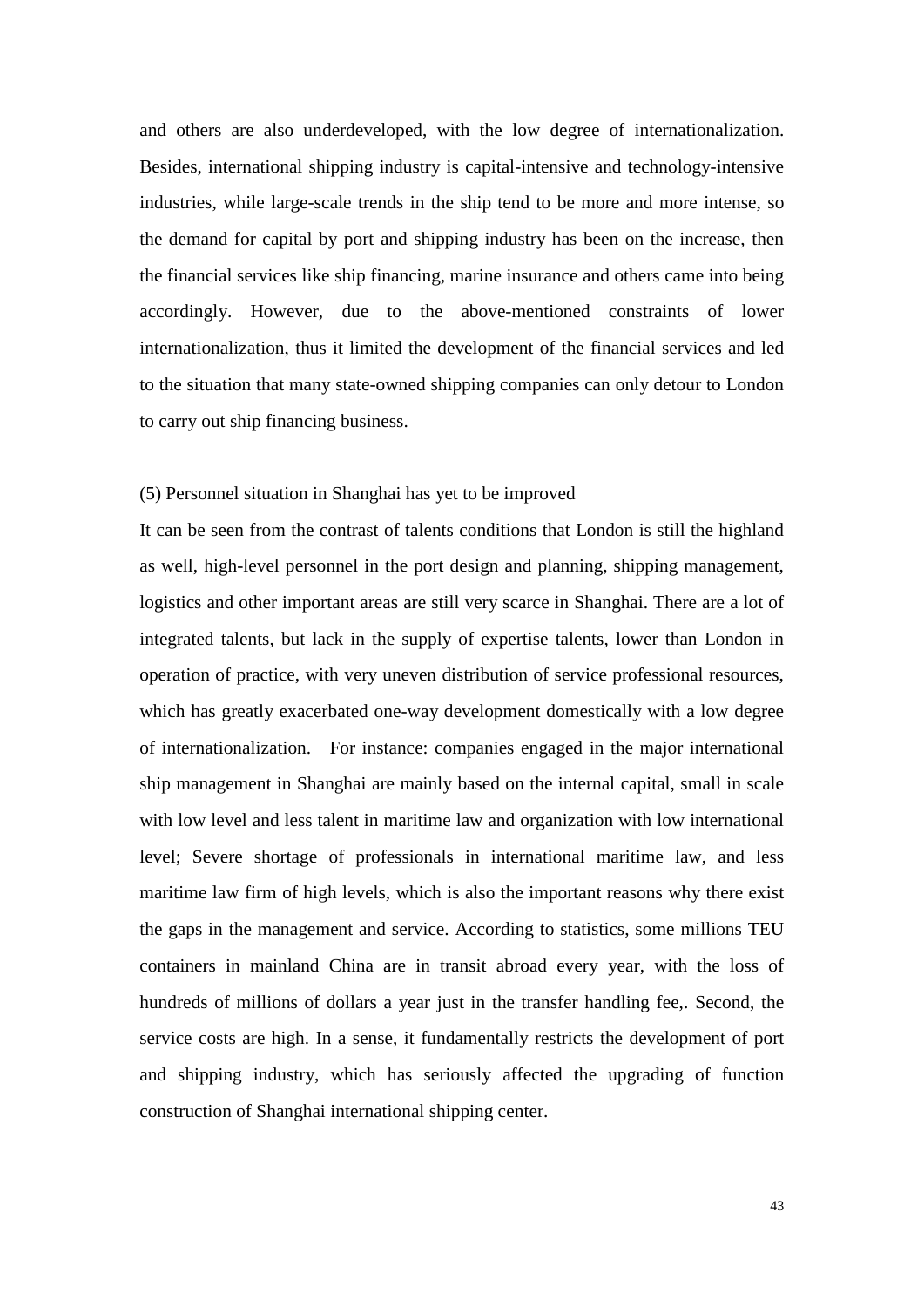#### **Chapter 4**

# **Analysis into the Competitiveness of Pudong Shipping Accumulation Area**

#### **4.1 The definition of the shipping accumulation area**

There is no more authoritative interpretation of shipping accumulation area for the concept of shipping, which is a more popular term, the writer believes that shipping accumulation area can be understood as a range of people and businesses together engaged in shipping or the related work, with which more similar is the "shipping industries clusters." Professor E. Haezendonck in Antwerp University, is the first person made that port and shipping industry cluster in theoretical circles and introduced the cluster theory into the analysis of port and shipping industry, and she made that port and shipping industry cluster is "engaged in port-related services engaged in a series of independent businesses, gathered in the area of the same port, and uses almost the same competitive strategy in order to obtain the joint competitive advantages relative to the cluster outside "[26]The writer believes that on this concept are somewhat narrow in defining, for no elaboration is on the mutual cooperation between the various business relationships, flexibility and symbiosis, and the definition of shipping accumulation area was put forward based on this concept in the paper, which refers to port and shipping industry groups with geographical location of a large number of interrelated areas, association, industry, research institutes and other units gathered in a particular port together taking shipping industry as the core, where provides an overall one-stop service for port and the areas of port. Therefore, shipping accumulation areas included every industrial environment. In the operation of port terminal, waterways transport, collection, distribution and transportation system, which is a versatile concept of fictitious organizations, related to maritime transport, port services, insurance, financial services, certification training and other industries [27].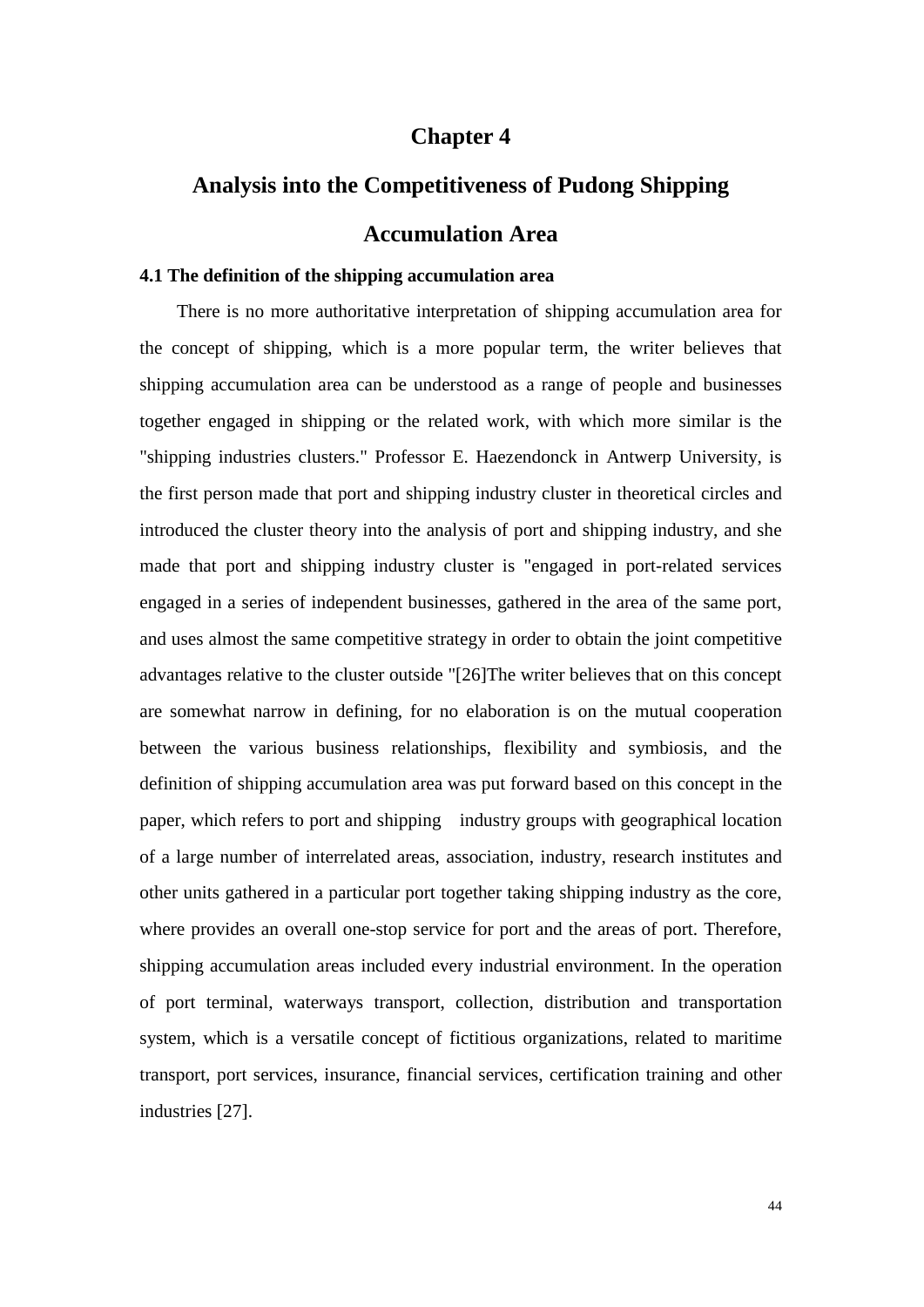The Standing Committee of CPPCC in Shanghai held its first twenty-seventh meeting in April 11, 2011, referred to the role and positioning of the Pudong New Area in the international shipping center, Mr. Hsu Pei-sing, the member of Standing Committee of the CPPCC, said Pudong New Area should be the main battlefield in the building of international shipping center. Meanwhile, some of the elements in Shanghai international shipping center are gathered in the Pudong, for instance, Lujiazui shipping and finance service zone, Waigaoqiao shipping and logistics accumulation area, Lin Gang logistics and integrated maritime services cluster areas. Therefore, the shipping accumulation area in Pudong is of the significance to the construction of Shanghai international shipping center and a corresponding boost to China's shipping status.

#### **4.2 The analysis of competitiveness of the shipping accumulation area**

#### **4.2.1 Core Services**

Shanghai, as a vast economic hinterland, is constantly upgrading its service quality to attract the majority of foreign shipping companies to be stationed. Currently more than fifty well-known shipping companies around the world, such as Maersk of Denmark, Land and Sea company of the United States, Evergreen Marine Corp, passenger liner of Japan and the like were stationed in the shipping market in Shanghai, and opened a variety of international container liner routes. By 2010, Shanghai port has attracted more than 80 domestic and foreign large-scale shipping companies to join the operation of liners, and besides, has had trade relations with more than 600 shipping companies, over 500 ports in the world's 190 countries and regions, with the combined total tonnage of the ship reaching 17.8 billion tons and 25.7 million times' voyage into Shanghai. There are existing 275 water transport enterprises, 78 foreign shipping agencies, 139 freight forwarders in Shanghai, with a large number of shipping, freight forwarding, customs clearance companies gathered in East Da ming Road, forming the "Shipping street. "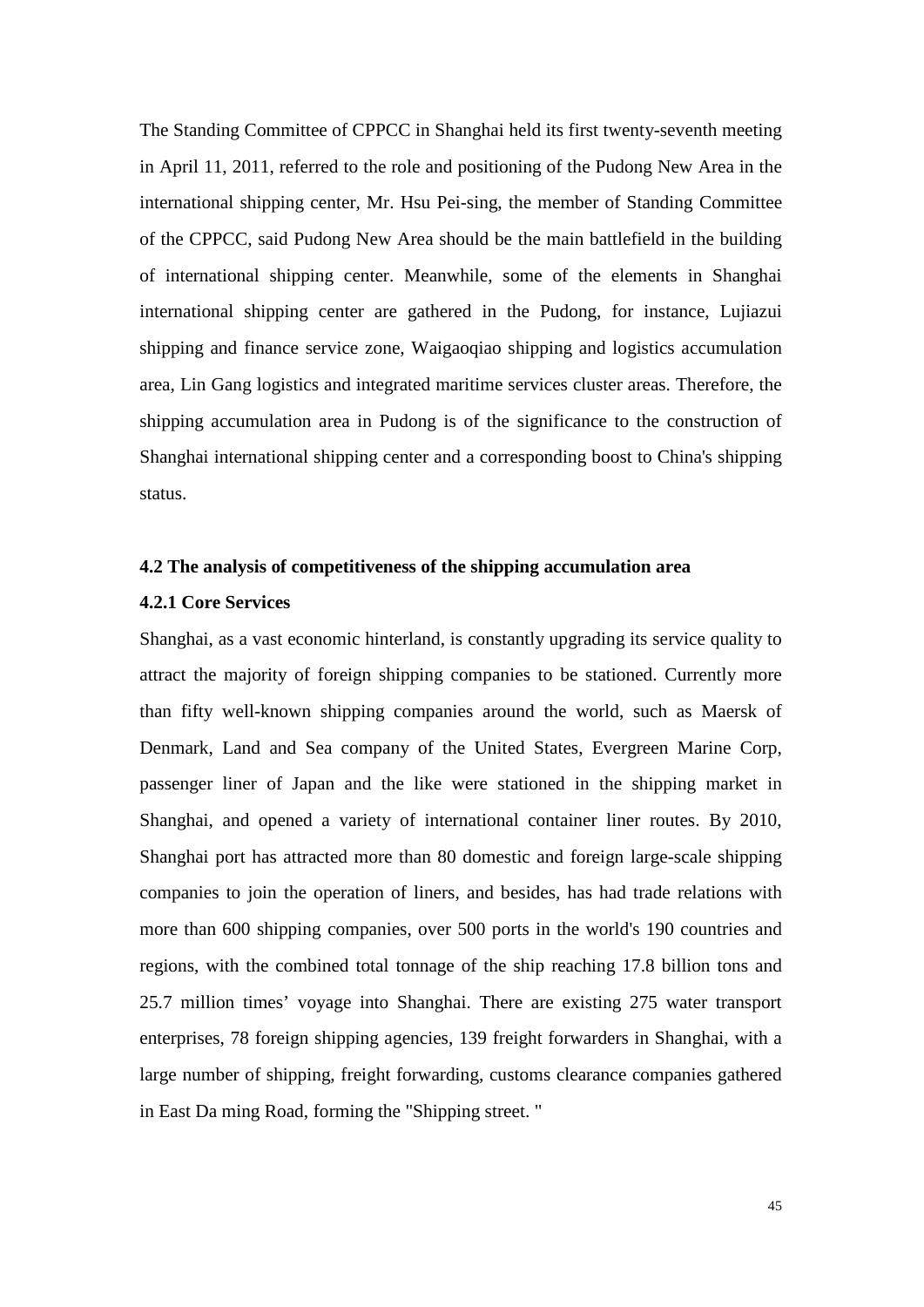The container throughput in Shanghai grew by 12% and reached 7.4 million TEUs compared with the same time last year in the first quarter of 2011, as of April 23, it has reached 2.02 million boxes, which had a slight increase compared with the same period in the previous month, and to create the international shipping center in Shanghai has been put into substantive operation stages, according to Annual Report by Shanghai International Port Group in 2010, container throughput reached nearly 30 million TEUs last year with an increase of 16.3% compared with the same time. Reporters from the Oriental Network today learned from the Shanghai International Port Group, the Shanghai International Port Group has still maintained a good development momentum in the first quarter of this year, with a slight increase in container throughput and the number of flights year on year, Mr Chen Xu yuan, Chairman of Shanghai International Port Group, said, the number of flights in March this year is 1380, but so far has already reached 1425 in April. Pudong New Area occupies a very high proportion from the port, the traditional transport, cargo handling and service, the port cargo throughput and container throughput accounts for more than 80% share in Shanghai.

After initial acceptance of Waigaoqiao branch shipping channels project in March, 2011, a number of large container vessels has subsequently called at the wharf in Phase IV of Waigaoqiao safely, the ship's draft is 12.5 meters, an increase of 2 meters compared with that before the dredging. Currently, the fourth and fifth generation container ships berthing Waigaoqiao Port can improve the standard of heavy boxes containers 700. In the afternoon in April 18, 2011, the deepwater channel of Shanghai Waigaoqiao Container Terminal was officially opened, marking another important achievement made in the construction of Shanghai international shipping center. The Shanghai Shipping Exchange inaugurated in November,1997, through the implementation of international container liner and shipping freight rate filing, freight coordination and inspection systems, so that the whole shipping market prices have been stabilized and price competition effectively curbed, which has become the effective means of market management. Freight index prepared and released by the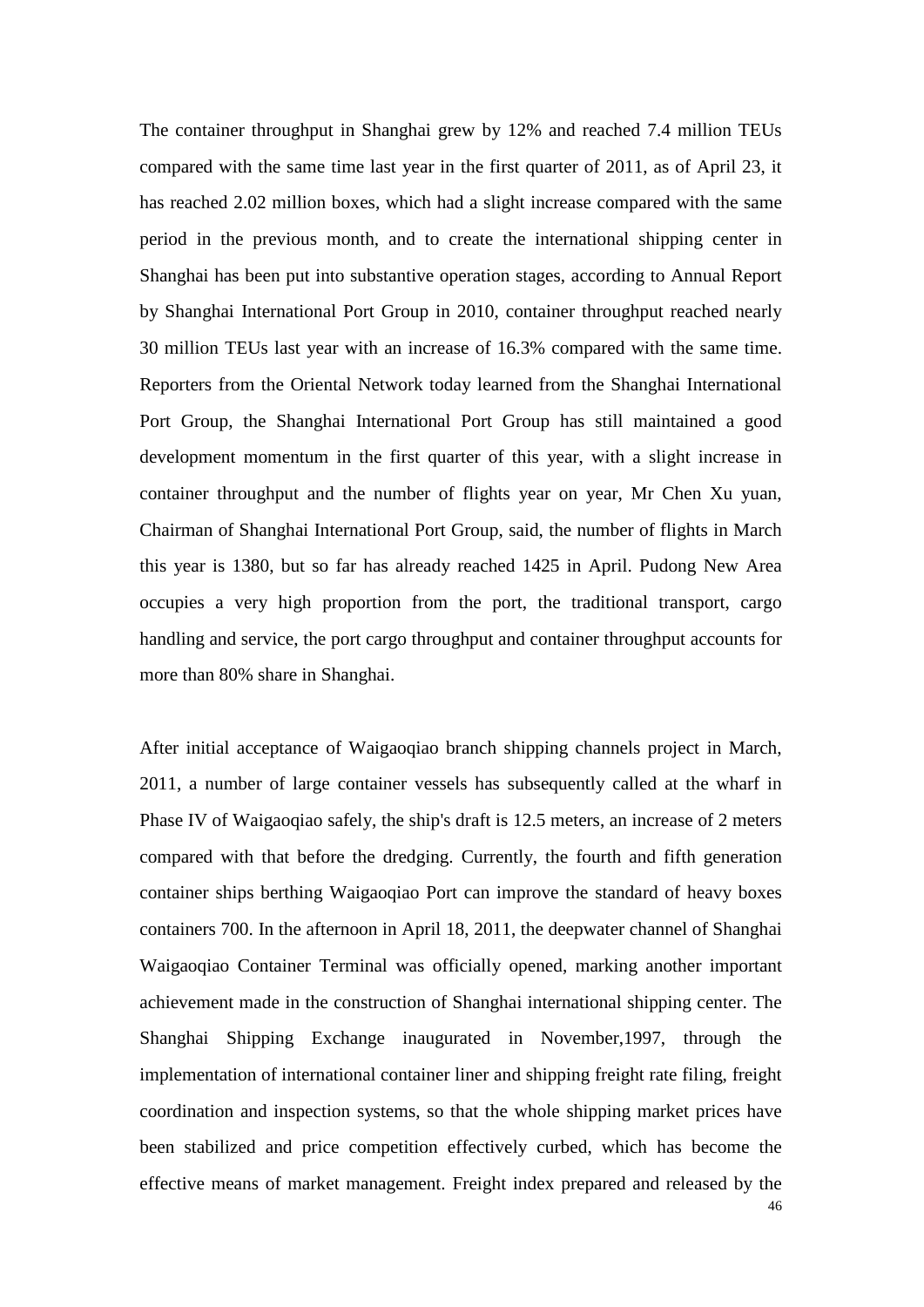Shipping Exchange timely reflects the price trend of shipping market, which has played a good role in the specification of shipping transactions, adjustment of the shipping market price, communication of shipping market information and the like. At the same time, the shipping exchange set up its brokerage firm, whose operations has sped up the cultivation of the shipping brokers and actively promoted the norms of market behavior in China. Shanghai has considerable size in terms of the salvage, marine insurance, maritime trials, scientific and technological strength. Now shipping industry insiders said, Shanghai has already become one of the areas with "many trading opportunities, low transaction costs, regulated trading conduct. "

It can be seen the number of companies engaged in the core service of shipping are on the increase in Pudong shipping accumulation area, and its hardware conditions and the quality of service delivery as well as the degree of international recognition have also been improved, which has played an important role in the construction of Shanghai International Shipping Center. However, in the core shipping services, there still exist the following questions: First, lack in the concept of competition in port and shipping enterprises, sub-standard market operations. China's current port and shipping enterprises, mostly state-owned enterprises, influenced by the traditional concept of the planned economy, lagging behind in the service concept, low service quality, despite various cargo transport and shipping companies, but there is still the extensive growth with insufficient scale and uneven level of services and common malignant price competitions, which put many obstacles for the shipping market. In addition, the management of the shipping market in Shanghai is inadequate with frequent occurrences of illegal operation and various maritime frauds, and the deterioration of the credit environment makes the appeal in port of Shanghai to the international transit cargo source is in a serious shortage.

#### **4.2.2 Services in intermediate links**

Pudong New Area, Shanghai now has nearly 5,000 kinds of shipping-related businesses, almost involving all major aspects of the shipping chains like industry

47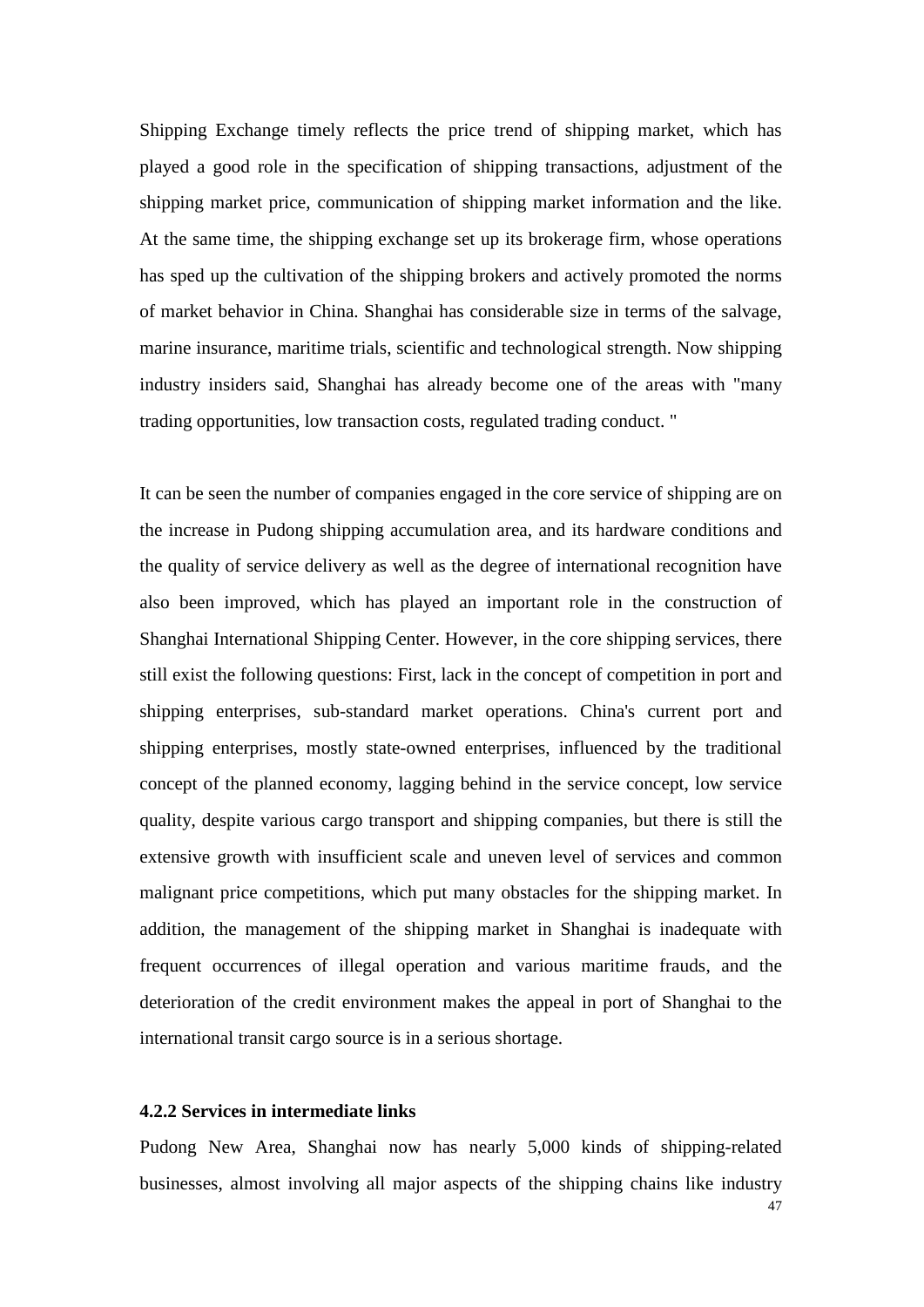port and pier, shipping and freight forwarding, warehousing and logistics, ship transport, ship trading, ship insurance, information consultation, science and technology and the like, however, the middle part of modern shipping service is still relatively weak. Intermediate stages like insurance services, consulting, loans are still very inadequate.

In 2006, premiums of 951.38 million yuan were completed in Shanghai cargo insurance, increased by 13.10% compared with the same period last year. Cargo throughput in Shanghai Port reached 537 million tons with an increase of 21.2% year-on-year; container throughput reached 21.7l million TEU with an increase of 20.1%, but meanwhile the growth in freight insurance was much lower than that of cargo throughput and container throughput. In 2006, premium income of 486.58 million yuan was completed in Shanghai shipping insurance with an increase of 13.10% and over the same period the amount of vessels in Shanghai achieved 619100 trips with an increase of 3.42%, the growth of marine insurance was 10 % higher than the amount of vessels. Nevertheless, the overall size of Shanghai shipping insurance market is very small, as the largest port accounting for only 1% of the global market share in 2006, and sea cargo insurance in Shanghai is very low, a large number of import and export goods, especially imported goods are insured outside China[28]. It can be seen it is closely bound up with the short-time development of Shanghai's insurance agency with late start-up and inadequate technical expertise and worse service functions. In legal services, professional firms engaged in the maritime affairs in Shanghai started late and lacked in professional advantages, there are only well-known law firms in 2008: Beverly, LIU Yan, Li Chen three.. Overall, the related resources in Pudong are urgently needed to be further integrated to fulfill its financial industry, integrated services and the related comprehensive advantages to promote the development of modern shipping service industry, which can further bring along the development of international shipping center and harmonize integration of the relevant units and cities in the surrounding areas. The active settlement of Maritime Industry Promotion Center, Maritime Industry Association, Maritime Safety

48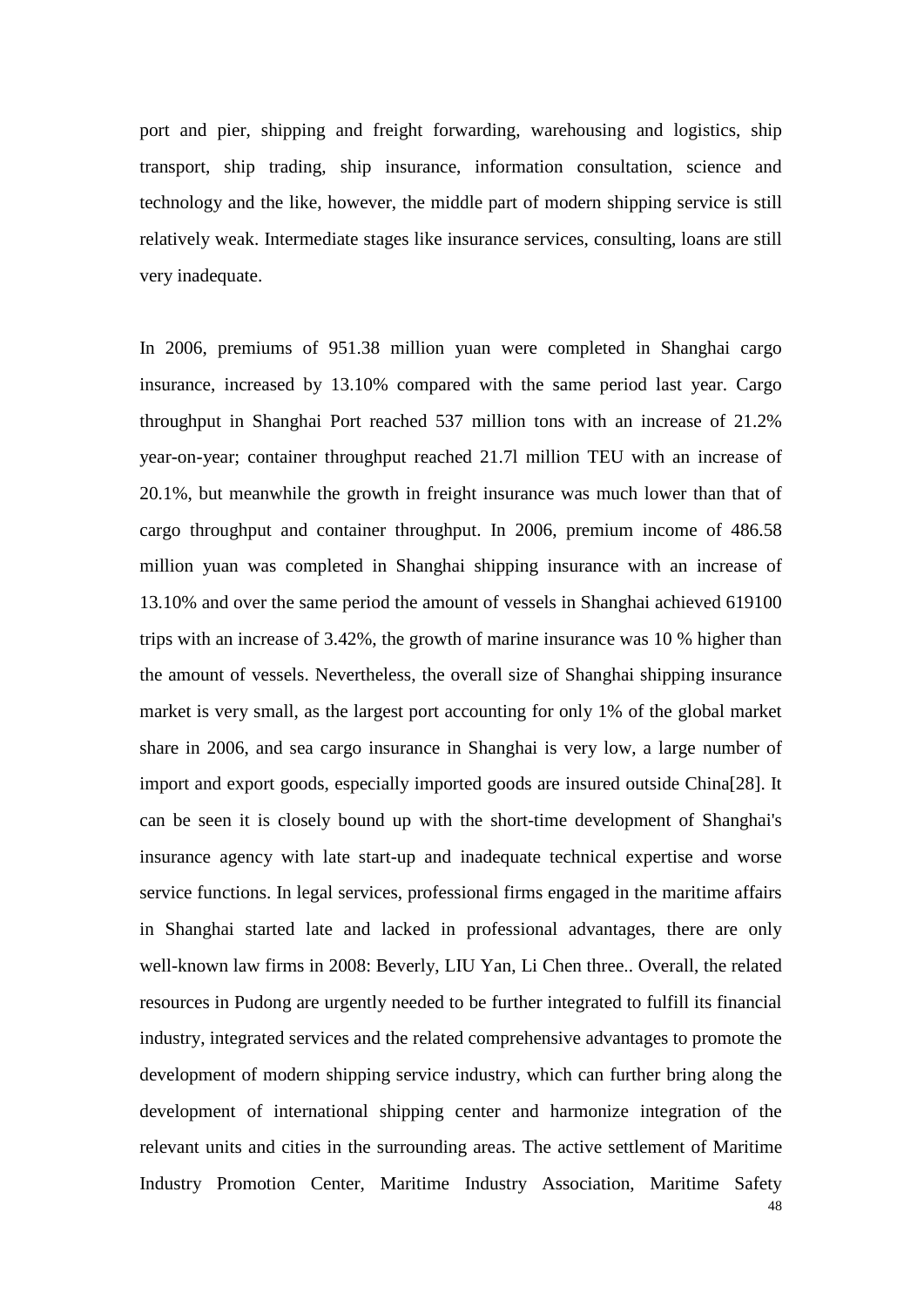Administration, International shipping Court of Arbitration, International Shipping and Logistics Service Center personnel and a number of functional organizations to Pudong in April 2011 will have a certain role in promoting the middle part of the shipping services.

From the modern shipping service with high end, in the next phase of development, the Pudong New Area in Shanghai, through its innovation, exploration and the special way of international comprehensive experiment zone will play a greater and more effective role in the construction of Shanghai international shipping center.

#### **4.2.3 Formulation of policies and regulations**

With the further reform and opening up, reform has been conducted continuously in our economic system, and shipping policy is continuously adjusted to meet the development needs of the market economy, and meanwhile the behavior in the traditional combination between the administration and the enterprises, excessive intervention in the business operation have been gradually reduced, management functions and business functions have began to be separated. Since 1983, China has promulgated and released a number of laws and regulations, among which "Maritime Transportation Regulations of the PRC", "Maritime Traffic Safety Law" and "Maritime Law " are the representative, largely fill in the legislative blank in shipping industry of China. Regulations involved in the shipping sector have reached more than 400 pieces in 2010, including various laws and regulations in ocean shipping and inland, coastal, etc. Various laws related with water transport like "Marine Environmental Protection Law", "Shipping Law", "Law of the Territorial Sea and Adjacent areas", "Crew Ordinance" and others have emerged.

In the beginning, the shipping policy has got a full support from the country, then gradually weakened, and now the current policy of special protection for shipping has been reduced, but a number of policies have still been offered in some of the shipping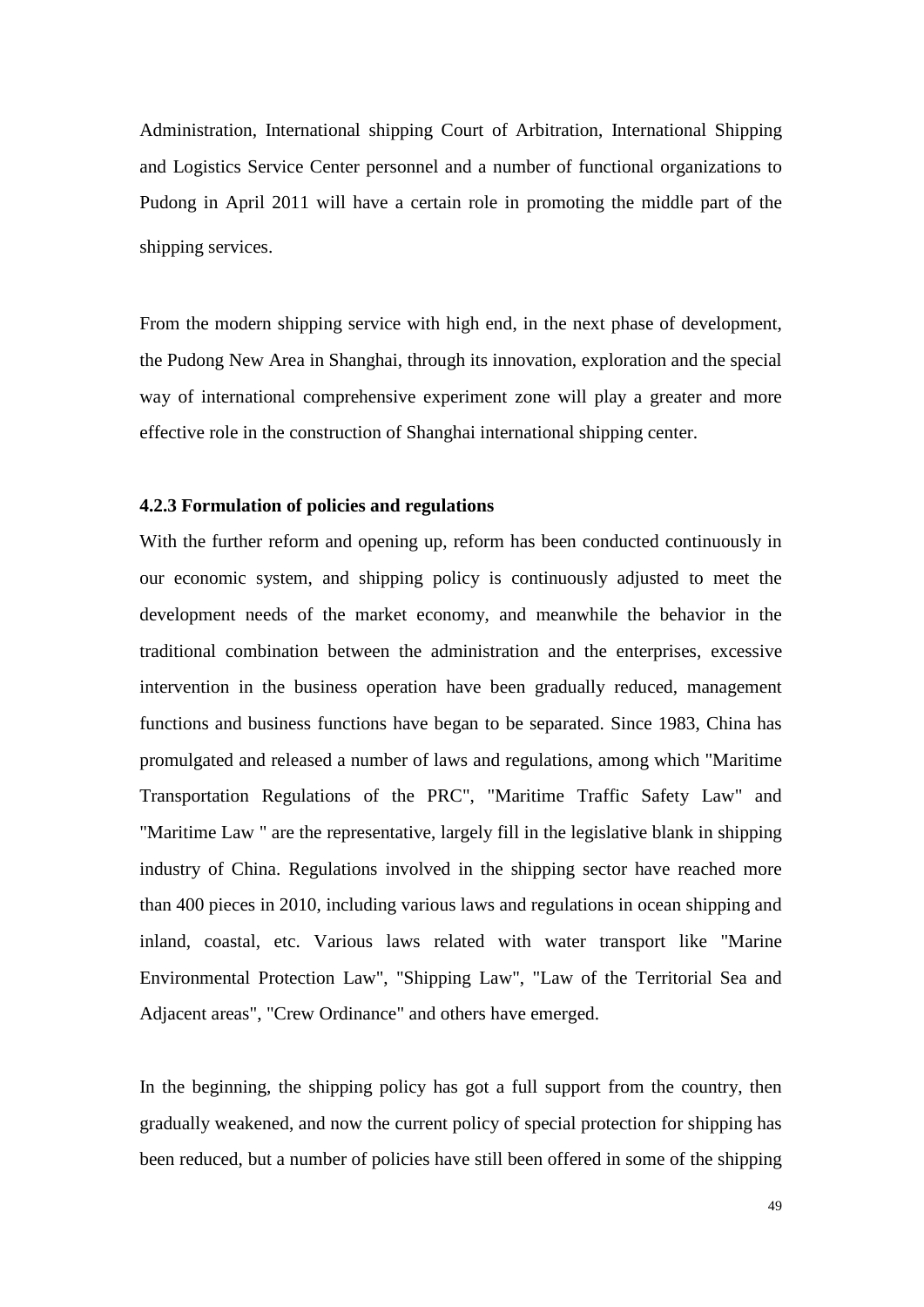50 free trade zones in Pudong area of Shanghai, which has a big role in attraction of investment, the accumulation of capital and power. But overall, there still exist many omissions in China's laws and policies, shown in weaker line-up with the international standards, serious convergence of laws and regulations, incomplete legislative system, the outdated contents, the non-uniform levels, the lack of scientific and forward-looking perspective and so on. The performances of the existing systems and regulations in Shanghai is the fragmentation and incompleteness, low transparency, which makes too much power entered into the shipping market and too much intervention in the shipping economy, the element of "the rule by man" exceeded that of "rule by law", some "power and money transactions", phenomena of "abuse of power for private purposes" abounds, which has hindered the market mechanism to play a role and increased market volatility. However, on the other hand, in order to encourage the key and high-end shipping service enterprises to settle in Pudong new area, preferential policies like special fund, one-time subsidies, tax subsidies, support for the construction of soft environment were implemented, and besides, the newly introduced corporate personnel in the shipping service enterprises and related services can also enjoy the preferential treatment like their household registration, admittance of children into school, healthcare, apartments and other relevant treatments. The related personnel pointed out that Pudong New Area will continue to do well in the comprehensive reform and the piloting work with early trial and so on. Pudong has already introduced the industrial preferential policies like business tax concessions, tax breaks for Sino-foreign ship, tax rebate for departure of port, and high-end talents system in shipping industries. The port and shipping enterprises distributed in Pudong New Area will enjoy the fruits of a series of shipping business innovation due to the implementation of "12th Five-year Plan Outline of Shipping Development in Pudong New Area". Pudong New Area will conduct the pilot in leasing of shipping finance, bonded delivery of futures, operation of offshore trade, water-to-water transit container consolidation services creating good conditions for the development of enterprises. Thus, overall, there has existed many shortcomings in the policies and regulations, but the government in Pudong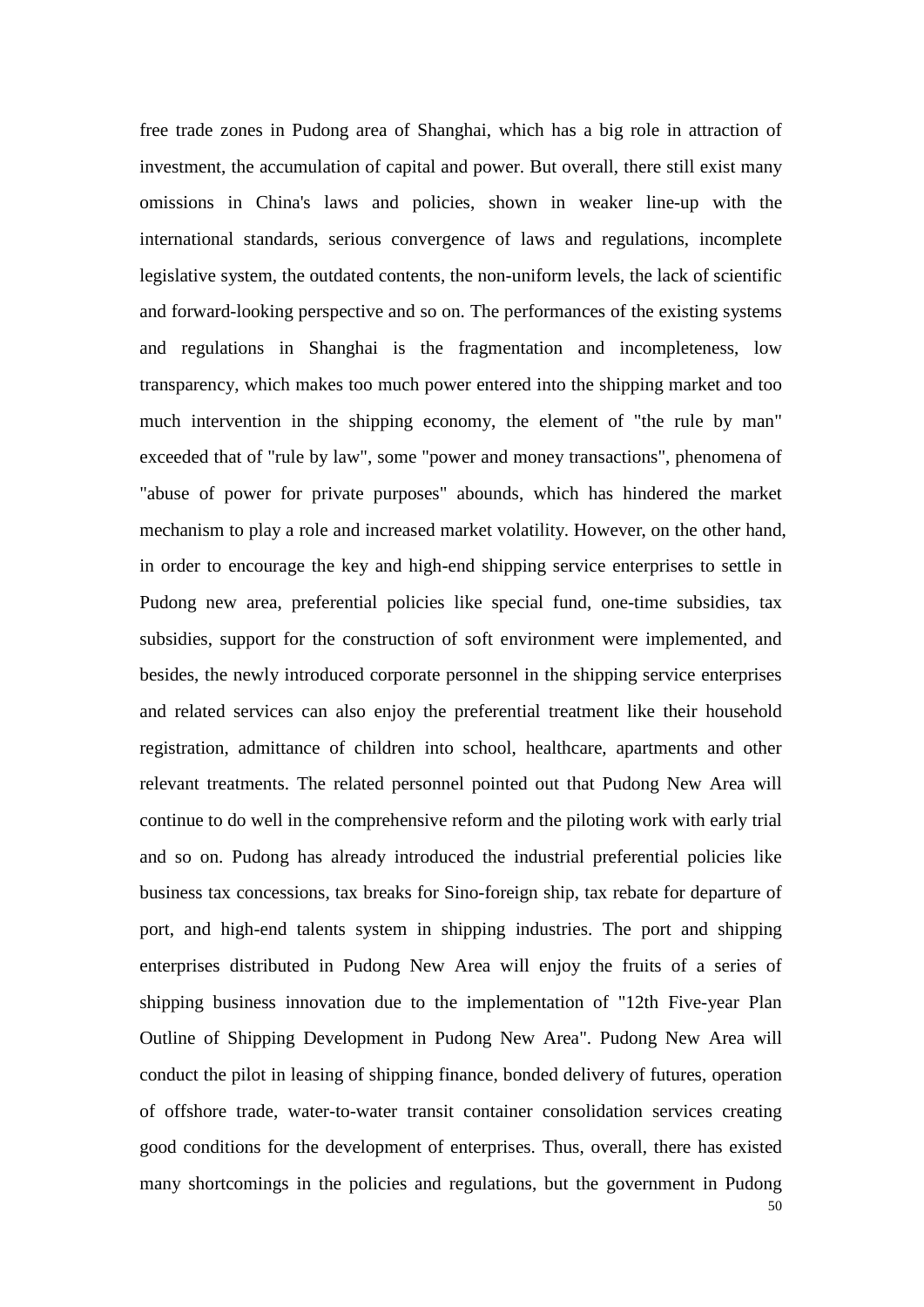New Area made many efforts in order to attract businesses, talents and further expand the market competitiveness.

#### **4.2.4 Personnel exchange and training and release of information**

After years of rapid development, the communication networks in Shanghai has witnessed continuous development, the number of sites founded the Internet in Shanghai was up to the fourth nationwide, and the momentum for information development is fairly rapid. Shanghai Shipping Exchange plays an active role as information intermediary providing the objective basis of information for government macro-control of coastal shipping markets, which is of great significance whether for business-making decisions, or for regulation of the market operation, adjustment of the tariffs to promote fair competition.

Shipping Exchange has also established its own information collection and release channels, set up its own publication "Maritime trade journal", which becomes the window for the outside world to know more about Shanghai and price, supply and demand, policies, laws and regulations in the world shipping market. The transmission platform of Shanghai Port and Shipping EDI center was opened in May, 1995, which provides its core services to government, the terminal, regulatory authorities, shipping agency, shipping companies, yards, cargo handling, transport companies, freight forwarding, etc; its core business is oriented for the information service in the process of container transport, mainly includes three aspects: to provide the e-data exchange, data extraction and classification, dynamic query into ship container cargo, statistical analysis and other related value-added services, which has developed the port and shipping information website with characteristics of the container transport industry, provide the development of application systems, integration of systems and consulting services for the container transport business and relevant departments, general and commercialized software products oriented for the port and shipping has been researched and developed. However, there still exist corresponding problems in the construction of information in the Pudong district: lack of communication channels to be further developed; lack of private information agencies which didn't form the complement to public institutions; there is still much shortage in the construction of Shanghai EDI center, service quality and variety to be further enhanced.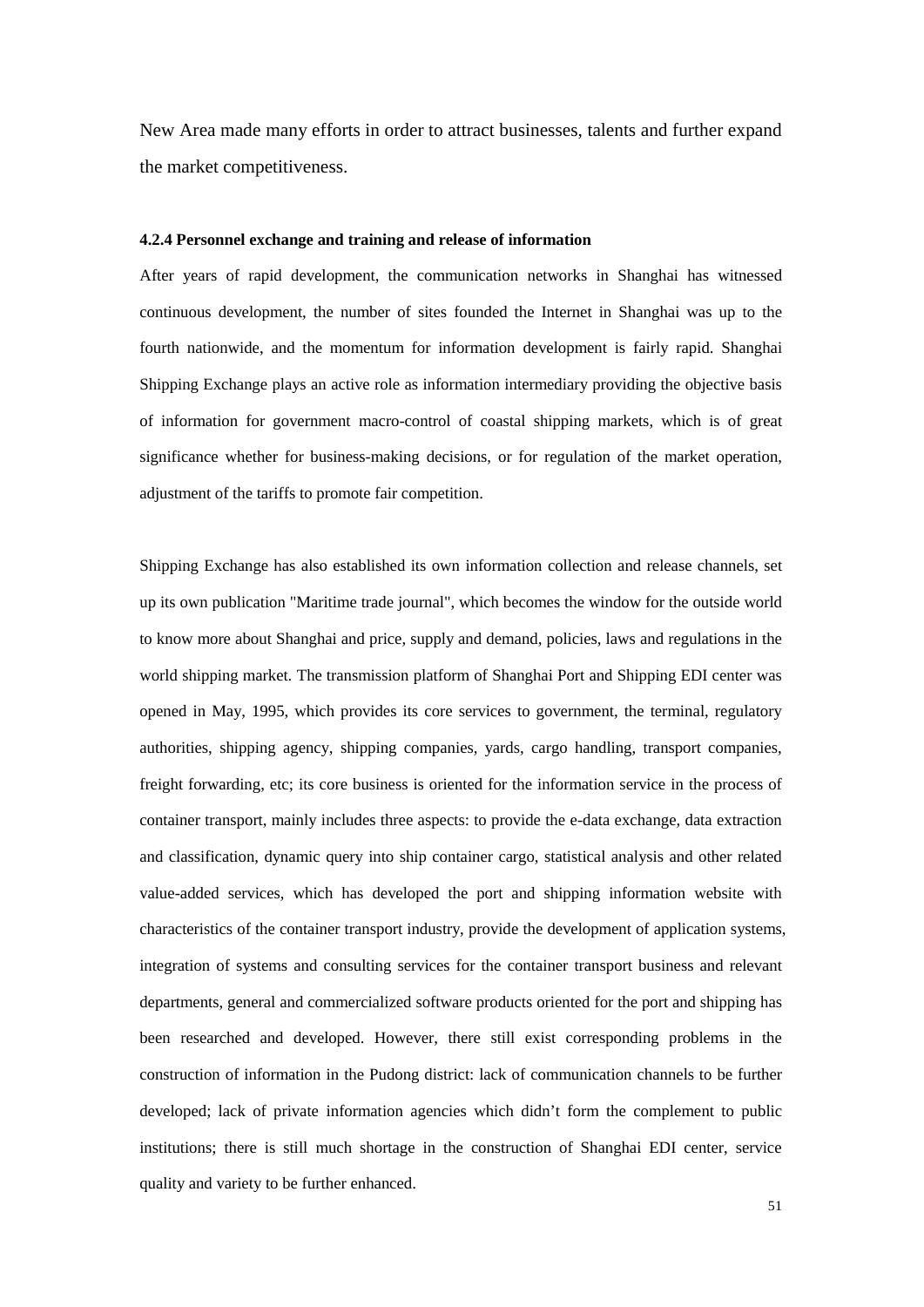In human resources, construction of talents highland in Shanghai has obtained a certain effect, with the rise in the number of personnel in shipping, finance, economy and trade as well as a better improvement from quantity to structure in personnel, on the whole, the total personnel shifted from the growth stage to the " period of stable development ", which has demonstrated that the development corresponds with the shipping industry, and the overall quality has been greatly improved with increase in the number of talents with a variety of senior professional titles, the increasing number of college diplomas. In addition, professions tend to be broader and wider, the personnel in aspects of ships, engineering, accounting, auditing and others have been completed, and in the personnel structure, 37.6% of technical personnel in shipping and transport, 19.5% of technical staff in engineering and 20.4% is the other categories of persons, 20.3% of economic class officers, four teams accounted for 97.8% of the total professional and technical staff.

#### **4.2.5 Association of Shipping Set-up**

After years of development and change, the Shanghai customs clearance efficiency and the quality of service have been greatly enhanced, the current elevation of "off-site reporting, port clearance," " declaration ahead of time, the physical release" "fast transit", "paperless customs clearance", makes customs clearance time of imported goods in Shanghai sea port compressed from the previous average of 0.9 days to 0.73 days, and meanwhile the proportion of operation time of customs clearance in overall ports compressed from 21% to 17%.With coordination and organization of customs, economy and trade, commodity inspection, taxation and other government departments, YiTong network was opened and network platform was provided for data information resources in the trade, customs, tax, port, exchange and other various departments. Meanwhile, the reform was conducted in the administrative approval system in Shanghai, which has created a more relaxed environment for investors at home and abroad. For instance, a series of administrative examination and approval procedures were comprehensively simplified in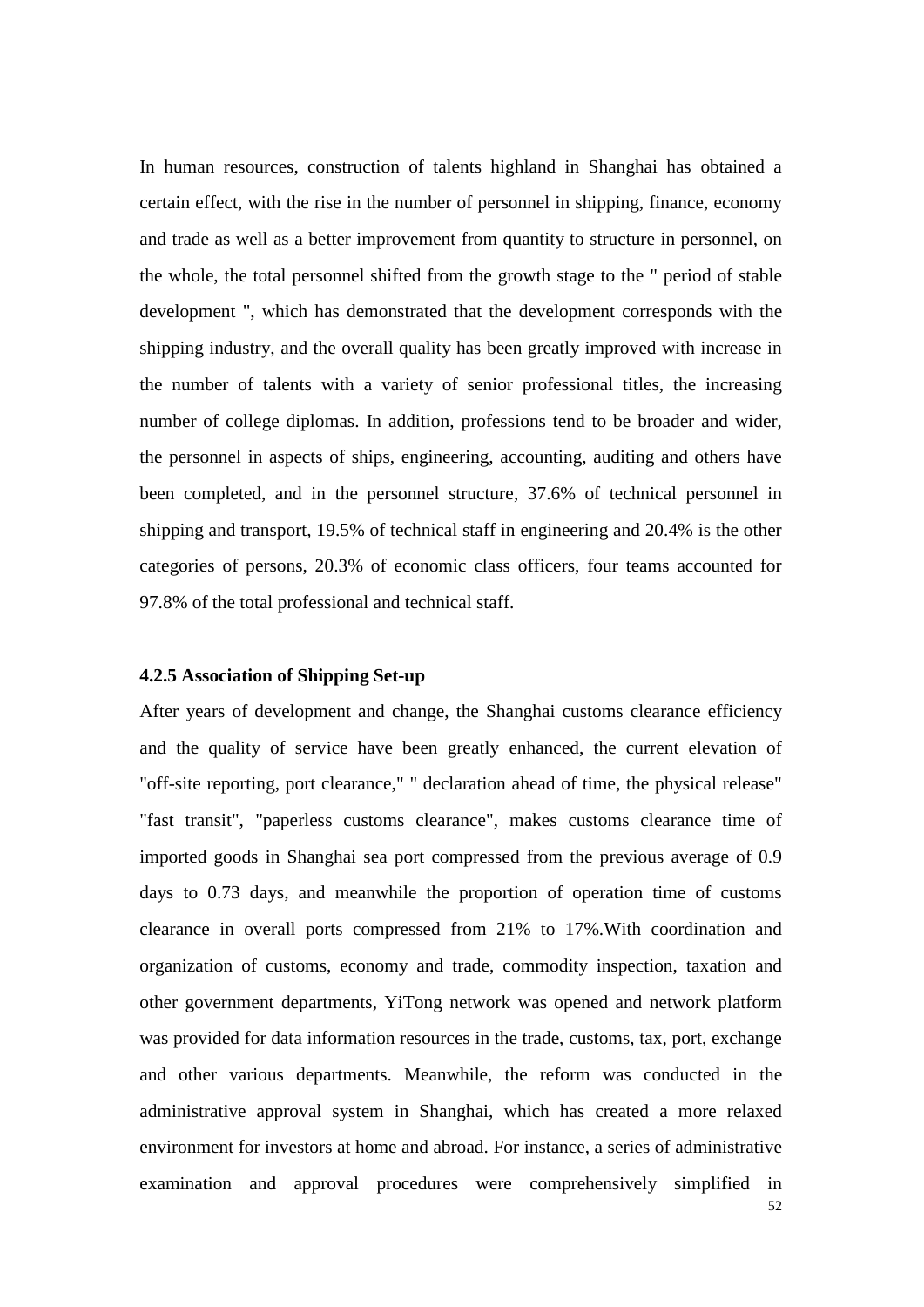Waigaoqiao Free Trade Zone, Pudong new area, from the128 items of the original administrative examination and approval involving the regional management committee, industry and commerce, public security, taxation and other departments to 69 items, and the rest are no longer needed for approval or turned into the record.

However, compared with the international standards, currently there are too many administrative examinations and approvals, which are still a major obstacle to an open market in Pudong new area; In the regulation of foreign and local interests, the attitude of the government is still not positive enough; Capacity in the service quality and port management has yet to be improved, how to further simplify the joint inspection, customs clearance procedures of international shipping in Shanghai port to facilitate the ship-owners is a problem needed for further study.

#### **4.3 Summary of SWOT Analysis**

According to the conditions of geographical location, functional positioning and economic hinterland, the shipping accumulation areas abroad are the major competitors in the shipping accumulation area of Shanghai, which should positively catch up with and overtake Singapore, Tokyo and Hong Kong in the short term, and strive to go beyond London in the long run, while some domestic ports in such as Dalian, Zhoushan, and Nantong has caught up from behind and will also become one of the potential competitors in the shipping accumulation area of Shanghai. The SWOT analysis has been carried out with actual conditions of shipping accumulation areas in Shanghai.

#### **4.3.1 Advantages**

The advantages shipping accumulation area Pudong New Area is facing in the development is very prominent, first of all, it has very good natural conditions and economic conditions as well. As the center in Yangtze River Delta, Pudong is seated in the epicenter of the northern and southern coastlines, and meanwhile the hinterland like the dense population, sophisticated economic development, high economic density and industrial distribution in the eastern coastal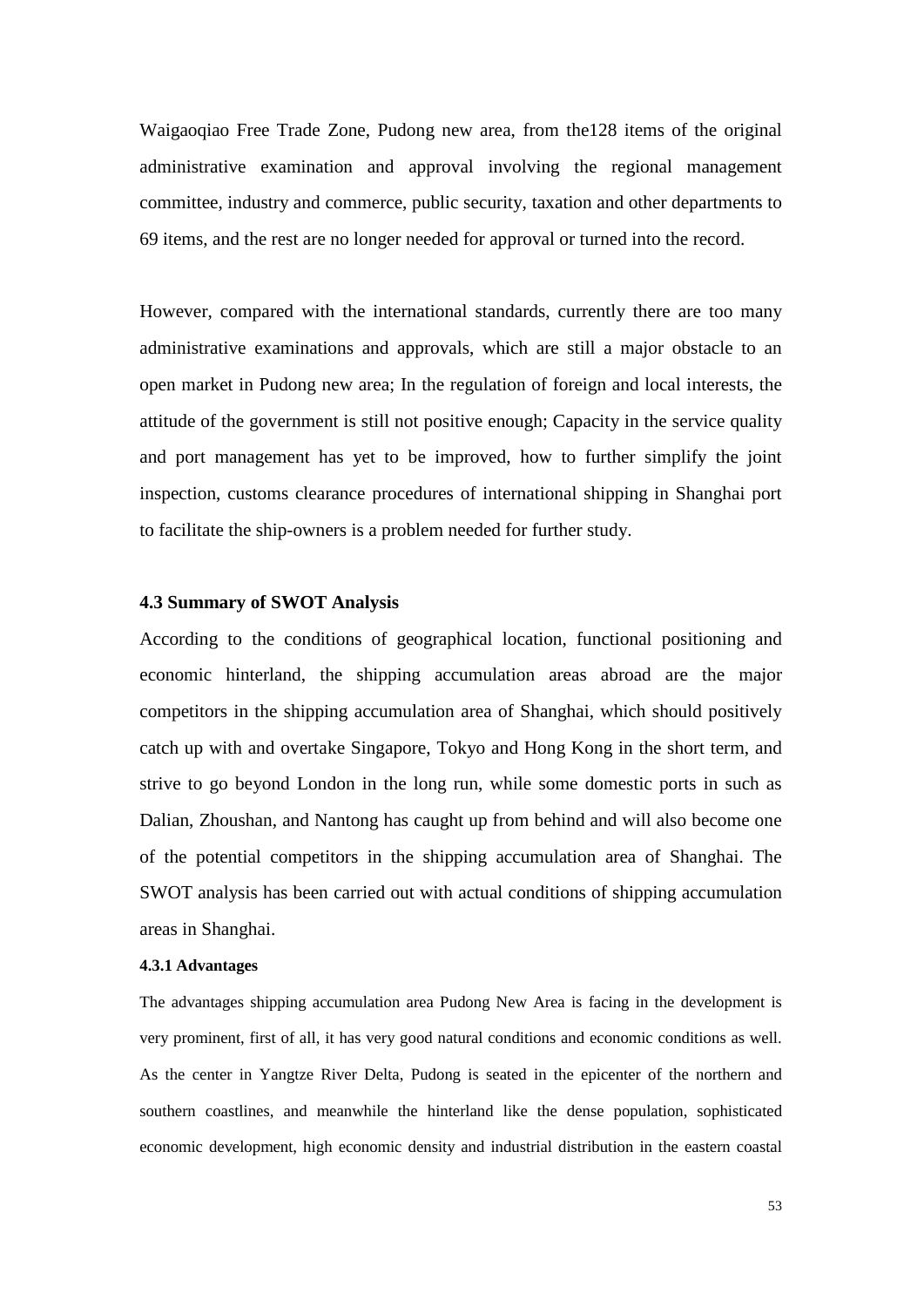areas of the Yangtze River Valley, which is very helpful for the collection, distribution and transportation system.

Second, superiorities like very strong economic background, the relatively adequate capital, with more sophisticated technology and increasingly improved business mentality has been held in Pudong new area, Shanghai, which has brought indispensable fundamental factors to the development of Pudong accumulation area as well as building of the international shipping center.

Third, very good conditions of hardware have been formed in the Pudong new area of Shanghai, and with the planning and development, the current equipment and facilities, port conditions and the like have ranked the first nation-wide even the first the world over, which has laid the solid foundation for the enhancement of shipping competitiveness in Pudong accumulation area.

#### **4.3.2 Disadvantages**

First, they are poor management and low operational efficiency. Although infrastructure in Shanghai has witnessed significant improvement, for instance, Yangshan Port and other ports have been equipped with advanced equipment, there has still existed the phenomena of low efficiency and high cost in most ports currently, there remains a great distance in the overall service capacity compared with foreign ports.

Second, it is the issue of talent. Currently all-round talents in shipping industry are in scarcity, although the structure of personnel tends to be more rational, the all-round managerial and technical personnel remain inadequate, which is one of the important reasons why the intermediary services such as insurance is very low in the international position.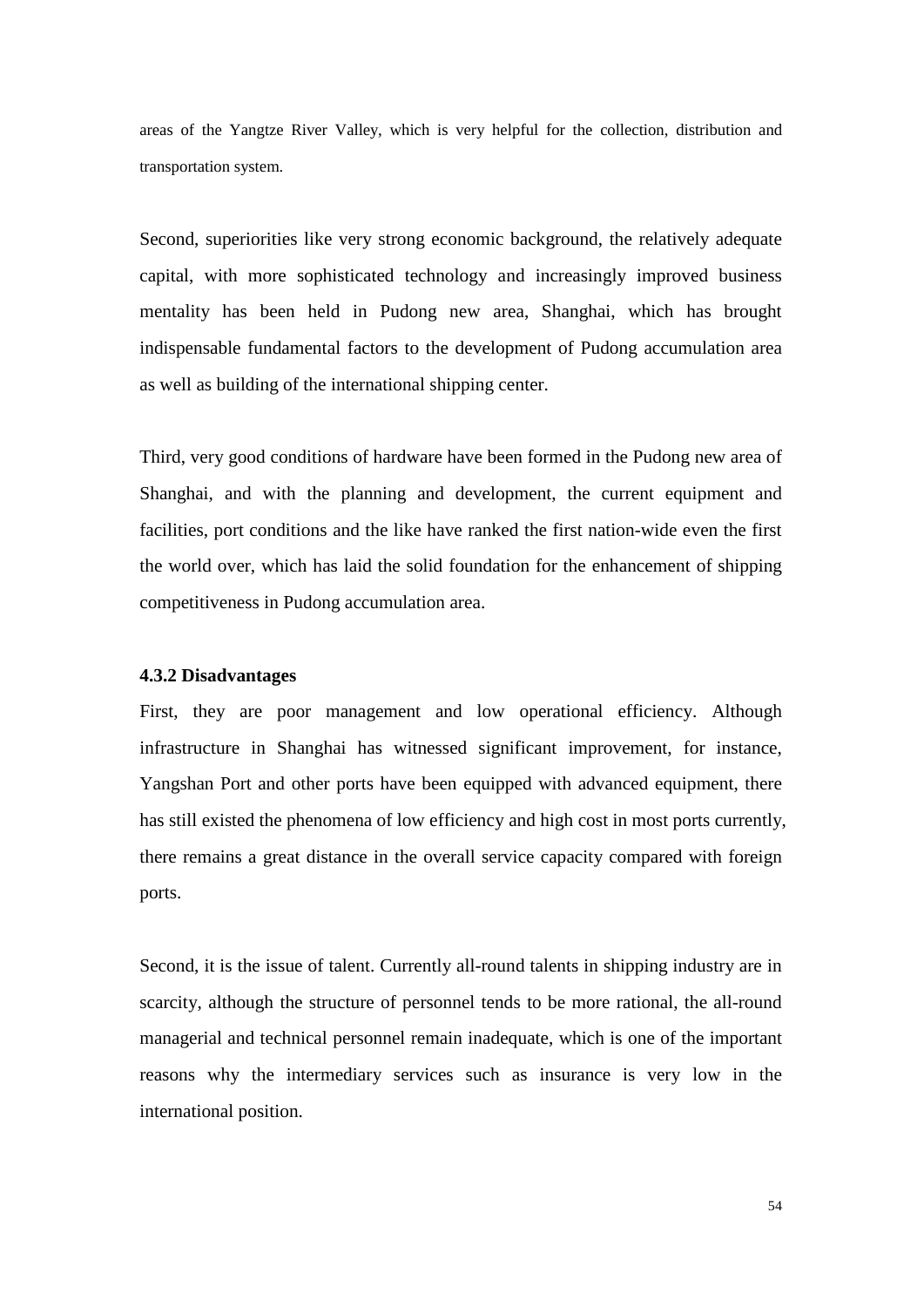Third, a number of electronic information platforms have been established in Pudong, Shanghai, but the electronic information platform are generally in the position of isolation, the abutment of the platform is a major problem as well. Self-contained information construction with division between strip lines in different areas and different management departments is also evidently in the uneven levels of development, which cannot achieve real-time information sharing and data exchange.

Fourth, the serious lagging behind of the soft environment is the greatest difficulties, for the time being the applicability and soundness of current laws and regulations need to be improved, consummation and support in the financial sectors are seriously short, highly value-added services industry still lags behind, from which we can see the growing development of industry accumulation area has faced critical or difficult time.

#### **4.3.3 Opportunities**

First of all, world financial crisis each time will inevitably bring about the economic restructuring, likewise the financial crisis in 2008 once again laid the status of China in the world, but at the present with development opportunities for further breakthroughs, it will certainly bring about a substantial increase in international status and benefit the development of the shipping industry as well.

Second, the Pudong New Area has faced the excellent advantages of the policy, a spurt of progress has been witnessed in Shanghai since the large-scale development in Pudong new area in the early 90s, which is inseparable with government policy preferences, and the "two centers" and suggestive advices introduced in 2009 have given more preferential system and policy support to Shanghai International Shipping Center.

#### **4.3.4 Threat**

First, as the transfer of international shipping focus to the East Asian regions,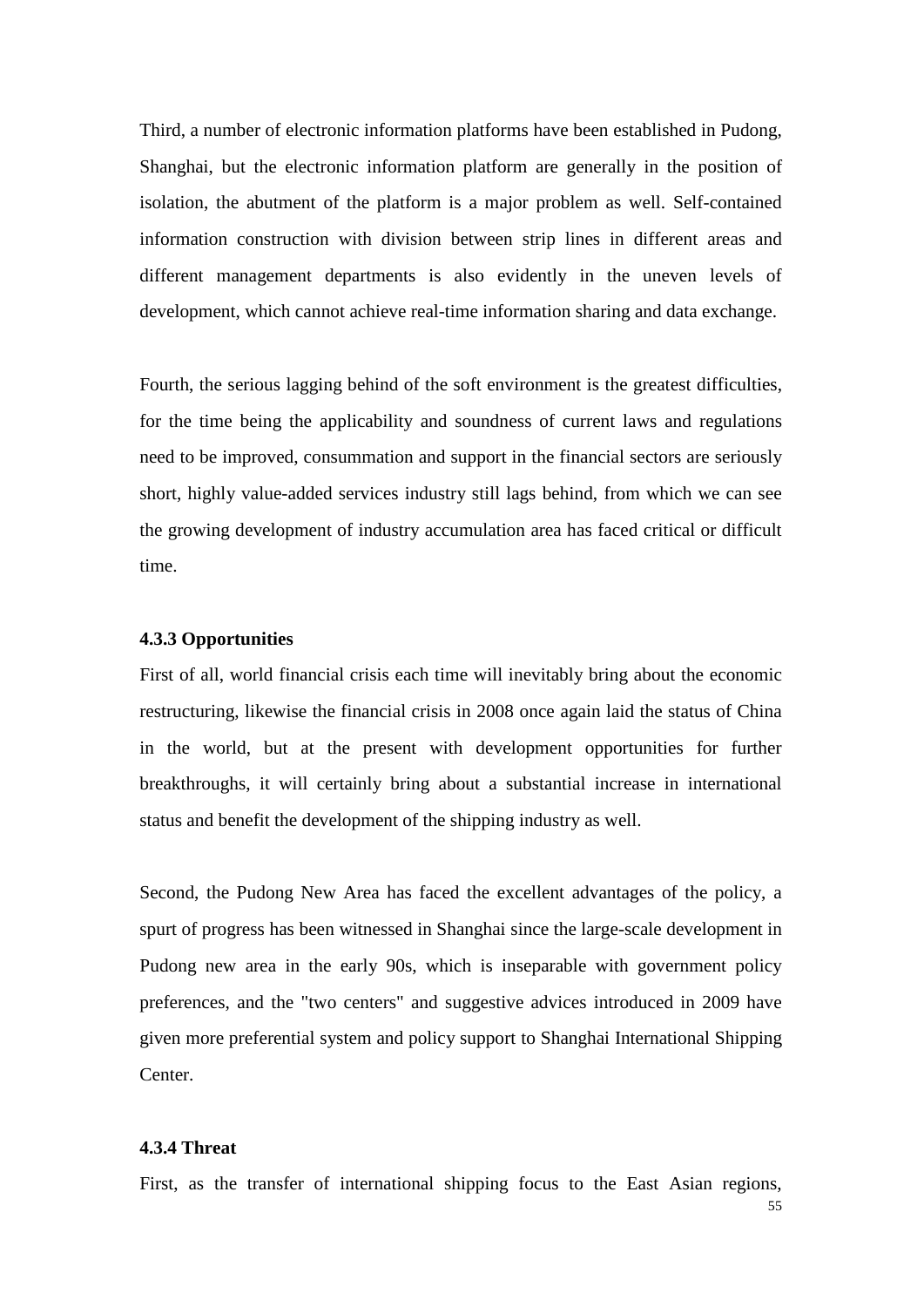Singapore and other areas which have aimed to become the international shipping centers, has no longer been dependent on the traditional mode of operation on hardware, which are undoubtedly the important competitors against Pudong accumulation area.

Secondly, various fresh policies have been unveiled in many places domestically like Nantong, Zhoushan and other places, for instance, such as the full and flexible play of the preferential policy of tax incentives in Zhoushan. All fees are waived for the relevant procedures of new ship-building in the municipal shipping trading market. Only 40% of the transaction fees are collected for the wholly-owned enterprises that do transactions in its original shipping in the municipal shipping trading market. The general cargo ships with over 10,000 deadweight, gasoline tankers with 3,000 tons deadweight, chemical tankers I and II, and liquefied gas ship purchased from outside the city, the trading fees are charged half for the excess portion above10 million yuan in tonnage value; Allowances of relocation will be given to shipping companies (shipping) with certain scales introduced from outside the city, encouraging the shipping companies to settle down in Zhoushan; The award will be given to shipping enterprises with annual tax revenue exceeding the target amount for the first time to encourage bigger and stronger shipping companies; The government will render one-time amply reward on shipping companies for self-opening and operation of the international cargo liner routes for over a year with Zhoushan port as the starting port (the port of destination, transit port). Besides, Nantong city government has offered the financial subsidies of land and rent as well as business income tax shall be exempted or reduced for foreign-funded enterprises in the allied industry concentration area. The fast development in shipping industry of these areas has also become potential competitors in Pudong accumulation area.

#### **4.4 SWOT matrix and strategic suggestions**

56 Here, the related SO strategy, WO strategy, ST strategy, WT strategy were proposed in this paper in accordance with some strengths, weaknesses, opportunities and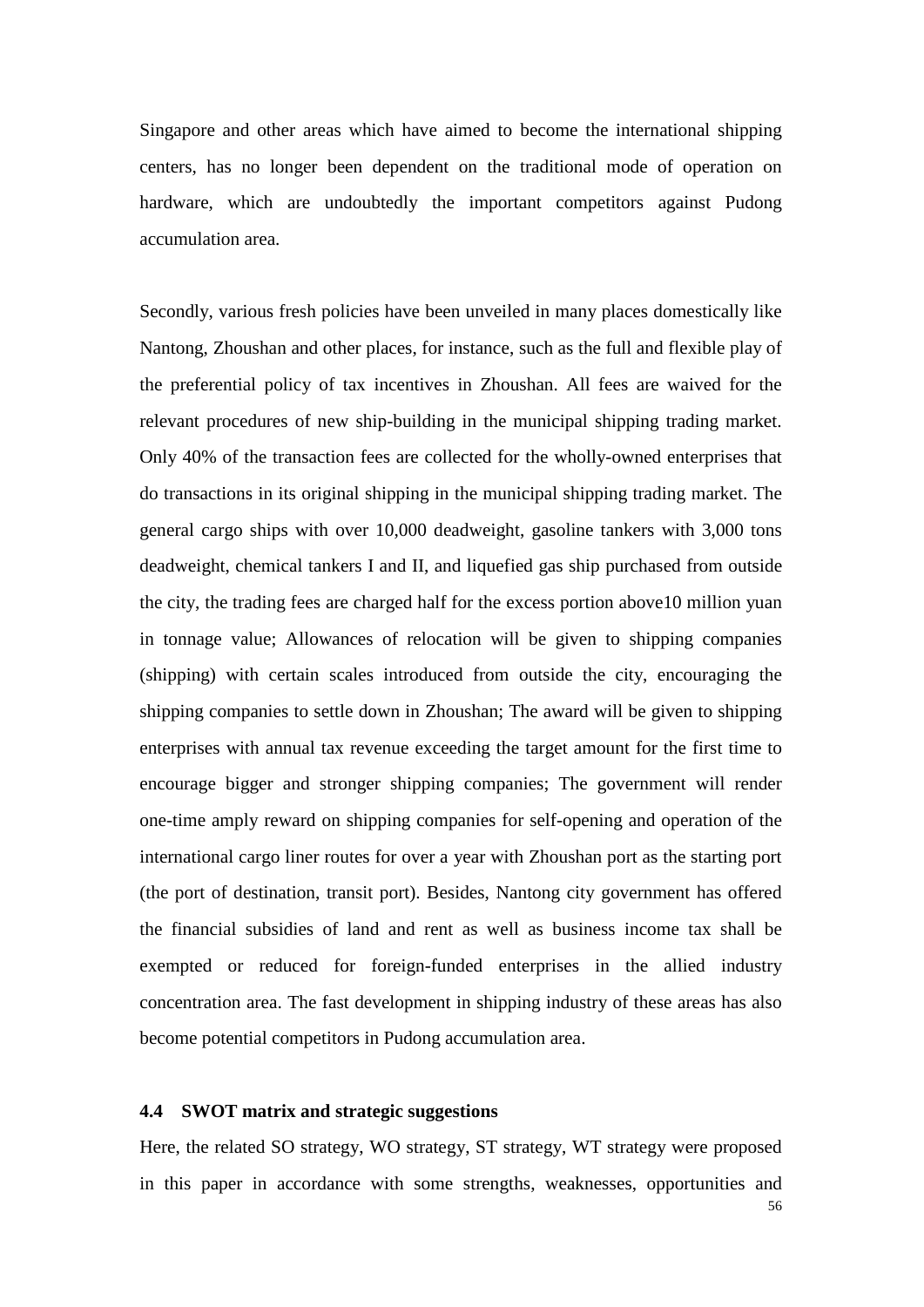threats in Pudong shipping accumulation area, Shanghai mentioned in the context, just as shown in Table 4-1 matrix.

| Internal          | Strength (S)                       | Weakness (W)                            |  |  |
|-------------------|------------------------------------|-----------------------------------------|--|--|
| analysis          |                                    | Management levels                       |  |  |
|                   | Strength of natural conditions     | Personnel issues                        |  |  |
|                   | Economic strength                  | Information platform                    |  |  |
| External          | Strength of the hardware           | Laws and regulations                    |  |  |
| Analysis          |                                    | Supporting services                     |  |  |
| Opportunities(O)  | <b>SO</b> strategies               | <b>WO Strategies</b>                    |  |  |
|                   | Use strength of hardware to        |                                         |  |  |
|                   | increase the attractiveness of the | Improve the legal and information       |  |  |
| Economic          | port                               | platforms with the degree of the        |  |  |
| restructuring     | Carry out the services with        | international standards                 |  |  |
| under financial   | characteristics under the present  | Use the strength of current policies    |  |  |
| crisis            | conditions to promote the cohesion | to increase the training and attraction |  |  |
| Government        | in the shipping market             | of talents                              |  |  |
| policy            | Shift the international shipping   | Promote industrial restructuring with   |  |  |
|                   | center from the hinterland type to | the advanced experience in London       |  |  |
|                   | the high-end service type          |                                         |  |  |
| Threats (T)       | <b>ST Strategy</b>                 | <b>WT Strategies</b>                    |  |  |
| Singapore<br>and  | Establish mechanisms for the       | Improve the system of the shipping      |  |  |
| other             | coordinated development of the     | market                                  |  |  |
| international     | Yangtze River Delta region         | Regulate the environment of<br>the      |  |  |
| competitors       | Apply integration role of          | shipping operation                      |  |  |
| Zhoushan<br>and   | industrial clusters of services    | Be in line with the international       |  |  |
| domestic<br>other | Increase the introduction of       | standards to vigorously improve         |  |  |
| competitors       | international talents              | management and service levels           |  |  |
|                   |                                    |                                         |  |  |

Table 4-1 SWOT analysis matrix of Pudong shipping accumulation area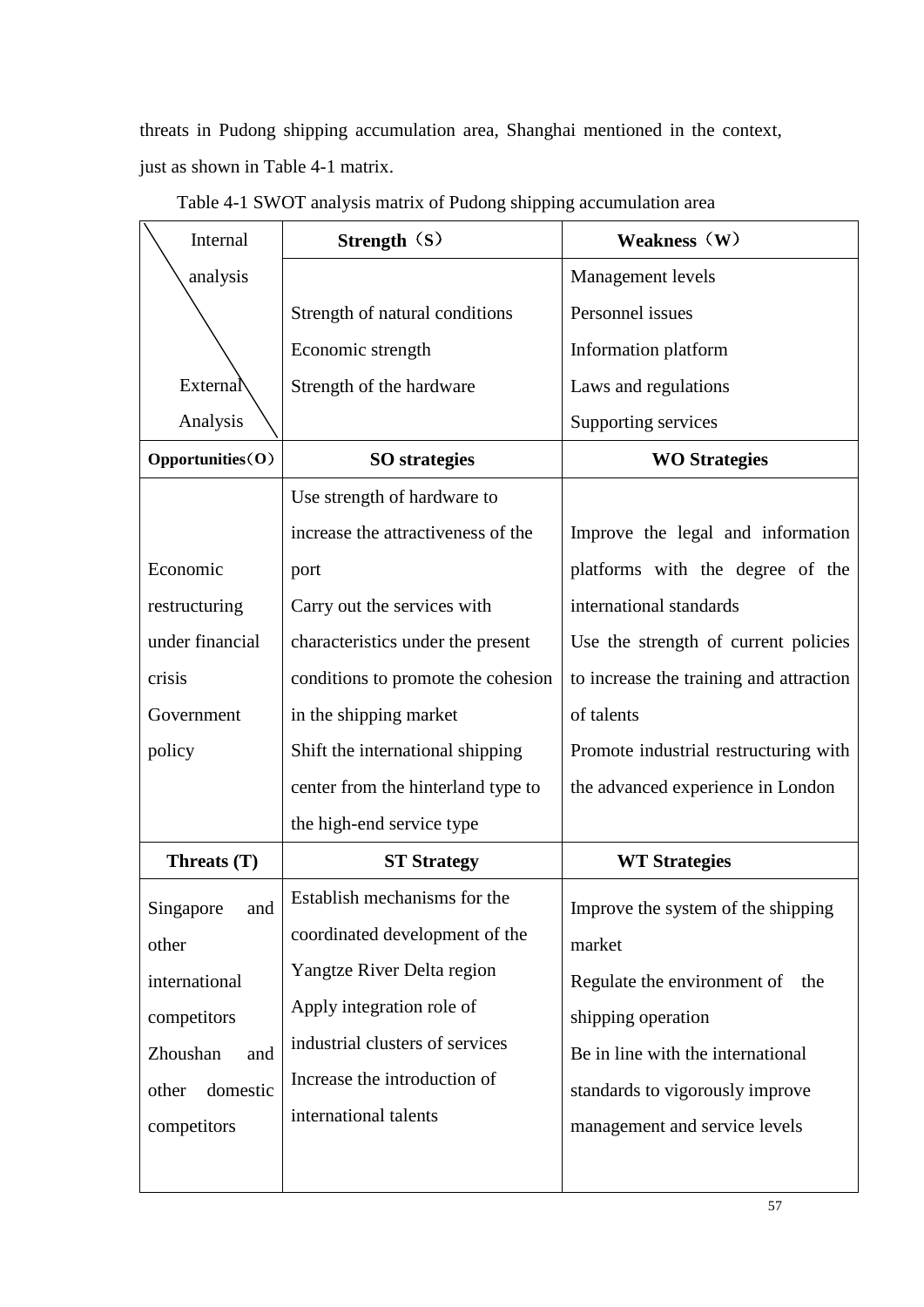### **Chapter 5**

### **Research Conclusions and Outlook**

#### **5.1 Conclusion**

It can be seen from the comprehensive survey of the "planning outline", the Pudong New Area will strive to build itself into the Asian-Pacific hub port and high-end international shipping service center initially with accumulation of elements, consummate system, nationwide service and global concentration until 2015. The orientation of shipping development at Pudong New Area: the main battlefront promoted by international shipping center, the core area of the allocation of global shipping resources, highland of modern shipping service, integrated experimental zone for international shipping, demonstration area of the cultural development in the shipping, and functional building is focused on intensification of the global maritime resources capacity in Pudong New Area.

The four stages of the international shipping center was reviewed in the paper, the competition gap in terms of international shipping center between Shanghai and London was respectively discussed from the perspectives of hardware conditions such as the integrated throughput and capacity, systems of collection, distribution and transportation, electronic information platform, infrastructure and software conditions such as management levels, service levels, personnel status, serious disparity was pointed out in the construction of the soft environment at Shanghai.

58 Finally, the relatively detailed analysis of Pudong shipping accumulation area was conducted, pointing out the development and weaknesses in terms of the current core shipping services, services in the intermediary links, policy, personnel exchange and training, information, association and institution and others, and finally the competitiveness of the accumulation area in Pudong was briefly summarized through the SWOT analysis. It was pinpointed that the advantages of accumulation area in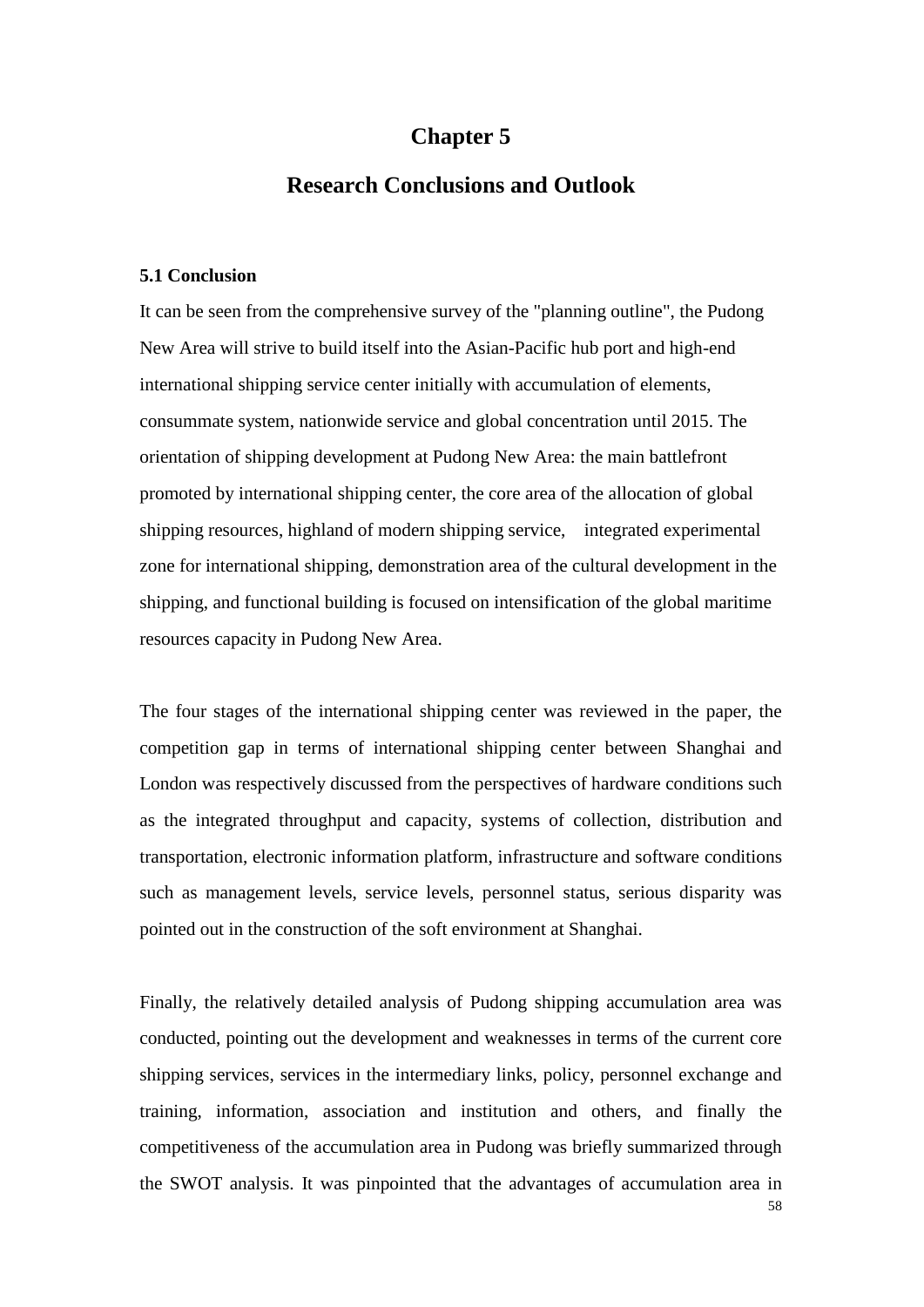Pudong lied in the natural conditions, economic base, hardware conditions and the like, whereas the disadvantages were presented as deficiencies in management level, personnel status, information platform, especially many obstacles in the development of soft environment. Meanwhile, the financial crisis and preferential policies made it possible for the Pudong to embrace the new development opportunities, and what's needed to be focused on was threats of competition from Singapore and Ningbo and the other places, and then relevant strategy and suggestion were come up with.

#### **5.2 Prospects of Research**

The method of combining theory and evidence was applied to discuss the competitiveness of the shipping accumulation area at Pudong in the paper, and because of space and energy constraints, there are many deficiencies in the research which can be further expanded from the following aspects:

First, foundation was laid for the analysis of competitiveness of Pudong accumulation area based on the probe into the specific strategies and proposals of competitive edge of the accumulation area at Pudong, and besides, the relatively detailed introduction of hardware and software environment between London and Shanghai was conducted in the paper, and the future generations can also do further research in the specific strategies of enhancing the competitiveness of Pudong shipping accumulation area.

Second, the analytic hierarchy was applied in the analysis of the related circumstances between London and Shanghai in this article on account of the difficulty in data collection, and the descendants can use questionnaires and the like to score the port, which can make the results more objective and authentic.

Third, Probe into the development models of Pudong accumulation areas and the development in Pudong new area from the refined perspective is conducive to the further study of the integration of resources in Pudong new area and the Yangtze River Delta region.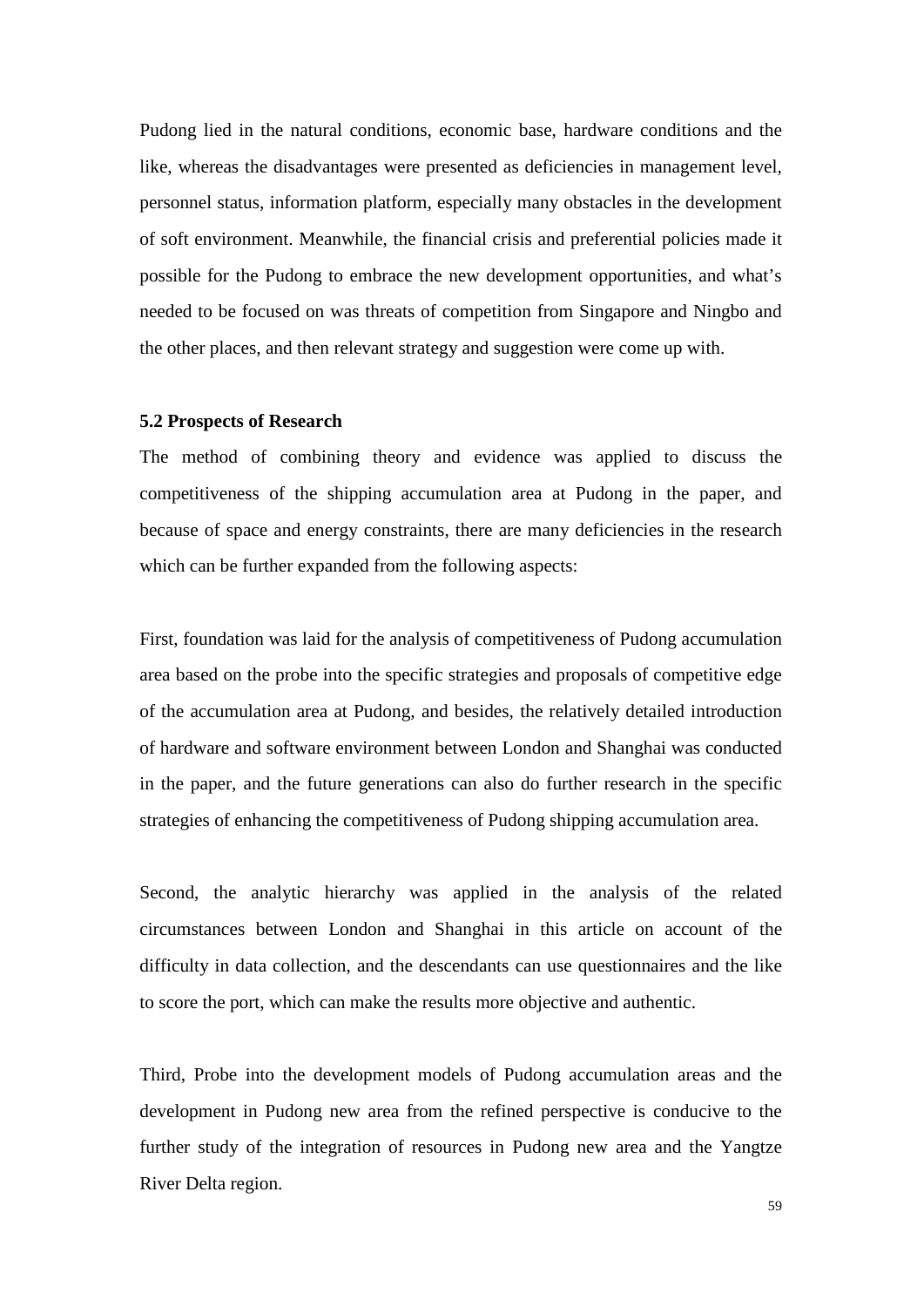#### **References**

[1] Zhou Changlin, Dai Dongsheng. Full integration into the "two centers" in Shanghai to speed up the development of modern international shipping and logistics industry, [N]. Ningbo Daily .2010-6-10. A13 version

above the peak. Qingdao Port Competitiveness [D]. Master thesis, Tianjin University, .2005

[2] Mo Po Min, Li Qing, Sun Guangyi. Construction of Dalian Northeast Asia International Shipping Center and the coordination issues of regional economic development. China Communications in Sustainable development of -2005 National Doctoral Forum (transportation engineering disciplines) Proceedings (Volume I) [C]. Beijing: China Social Sciences Press ,2005:110-122.

[3] Chen Deming. Shanghai Port International Competition for Environment and Development Strategy [J]. Containerized .2001 (11) :56-63

[4] Gu Asian bamboo. On enhancing the competitiveness of container ports [J]. Economist .2006. (2) :33-36

[5] Zou, friends and Xixiang Ying. Shanghai Port and surrounding ports Comparative Analysis of Competitiveness [J]. TRANSPORT .1998 (7) :7-11

[6] Kevin Austine. Port competition between Shanghai and Ningbo Maritime Policy & Management [C] .2005:331-346

[7] above the peak. Qingdao Port Competitiveness. Master thesis, Tianjin University, .2005

[8] Lu Jinshan. International port logistics center selection factors of the application of a structural variance model. Maritime Quarterly .2002 (10) :1-29

[9] Gan Changsheng. Shanghai International Shipping Center Investment and Financing Policy Research [D]. Shanghai Maritime University, a master's degree thesis .2005

[10] Feng Zhan Qing. Shanghai International Shipping Center related industries development strategy [J]. International Business Research .2006 (2)

[11] Hsu Pei-stars. Take up the historical task of administering Hong Kong - Shanghai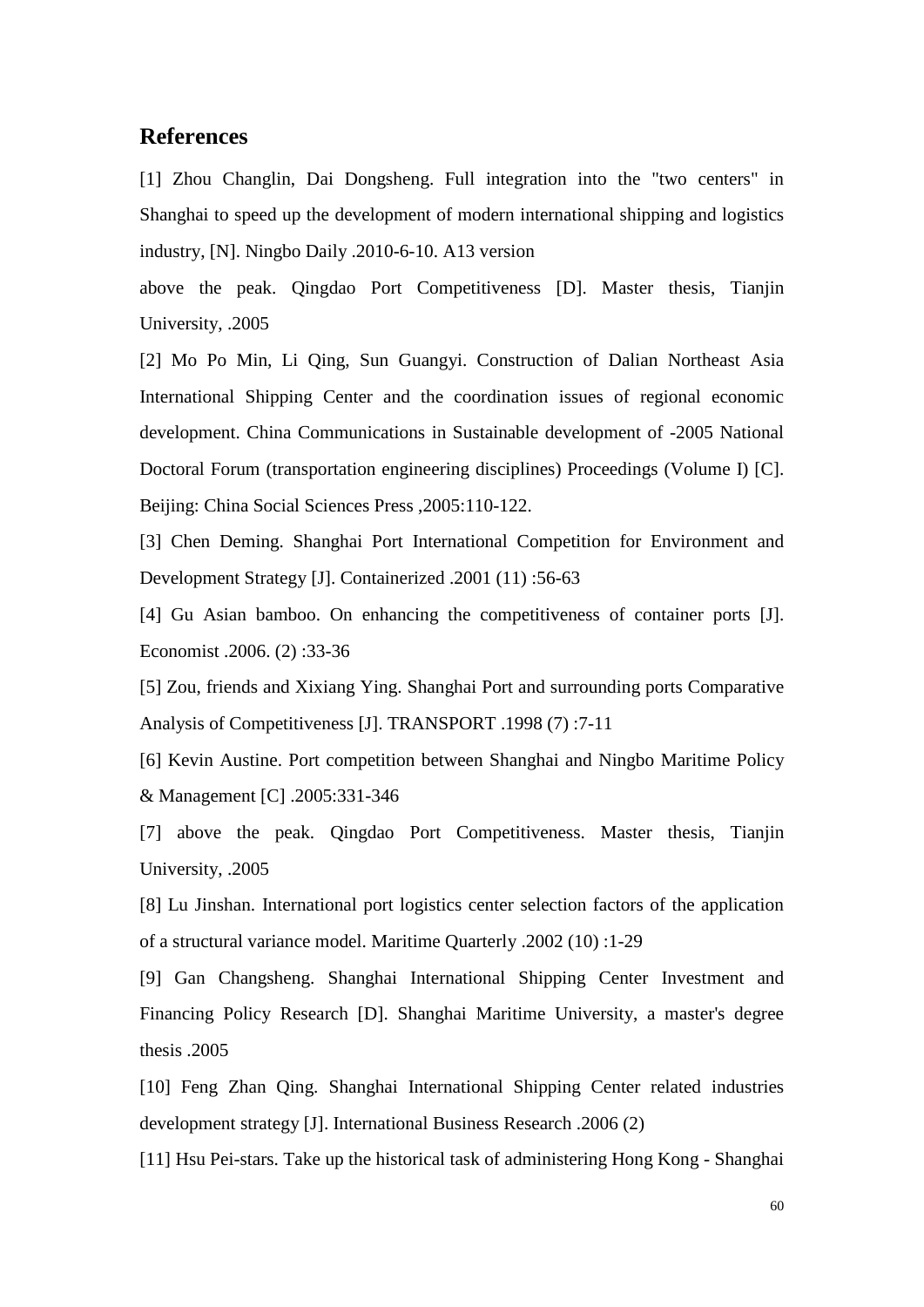Port Authority, Hsu Pei-stars on "Shanghai Port Bill" [J]. China Ocean Flight Announcement .2006 (3)

[12] Xu Xing. Shanghai international shipping center of the competitive advantage of [D]. Hohai University, PhD thesis .2003

[13] Wu Xiaohui. Shanghai international shipping center of the soft environment construction and the role of government [D]. Shanghai Maritime University, a master's degree thesis .2004

[14] Huang Shaoqing. The financial industry in the construction of Shanghai international shipping center of the status and role. Shanghai Urban Management Vocational and Technical College [J] .2008 (4)

[15] Lv Xiaoyan. Shanghai Port and Busan Port Competitiveness Strategy [D]. Dalian Maritime University, a master's degree thesis .2007

[16] above the peak. Qingdao Port Competitiveness. Master thesis, Tianjin University, .2005

[17] Ding Yongjian. Dalian, Liaoning International Shipping Center and Port resource [J]. Chinese ports, 2005 (5).

[18] Zhang coalition forces, were Bei China. Port competitiveness evaluation index system [J]. Port economy, 2003 (4).

[19] YANG Jian-yong. Modern port development of the theory and practice of [D]. PhD thesis, Shanghai Maritime University, .2005

[20] Zhengyue Feng, Zhou Hongjie. On the construction of Shanghai international shipping center and the inadequate capacity of service measures. Economic Research Guide .2009 (33)

[21] Zhuang Ling. First to build an international shipping center, the fourth generation of [N]. Guangzhou Daily B5 Academic Edition .2010-05-25.

[22] Zhang Yinghua. Port and shipping industry growth and the Shanghai International Shipping Center. PhD thesis .2010 Shanghai Academy of Social **Sciences** 

[23] Xuhui Yun. Pudong Shipping Transformation: allocation of global resources, to enhance the "voice" [N]. First Financial Daily .2011-4-20 No. A08 Edition

61